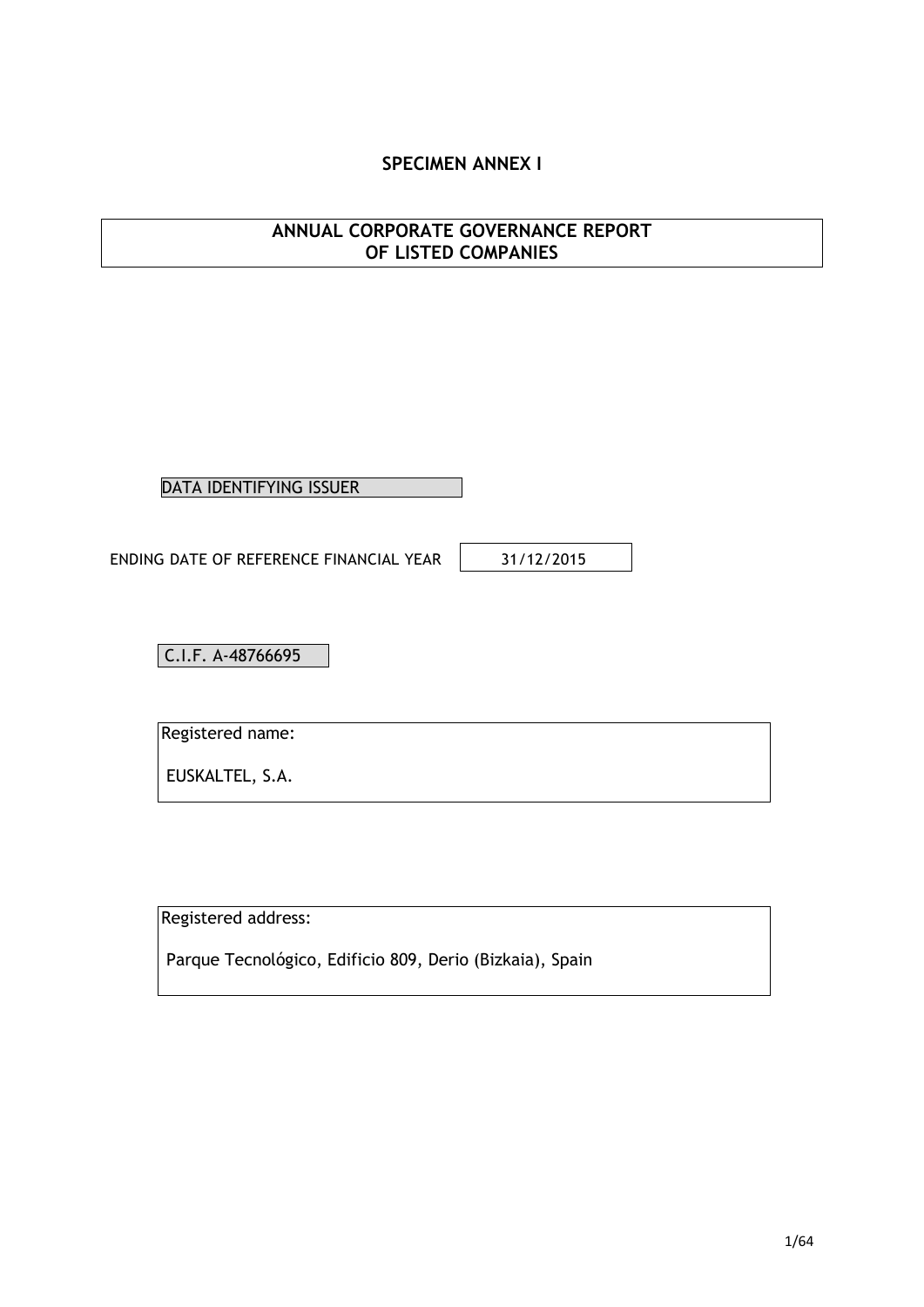# **ANNUAL CORPORATE GOVERNANCE REPORT OF LISTED COMPANIES**

# **A OWNERSHIP STRUCTURE**

### **A.1 Complete the following table about the share capital of the company:**

| Date of last<br>change | Share capital $(\epsilon)$ | Number of direct | Number of<br>voting rights |
|------------------------|----------------------------|------------------|----------------------------|
| 24/11/2015             | 455,536,080                | 151,845,360      | 151,845,360                |

**State whether there are different classes of shares with different rights attaching thereto:**

# Yes  $\Box$  No  $\overline{X}$

**A.2. Breakdown of direct and indirect holders of significant shareholdings in the company as of the end of the financial year, excluding Directors:**

|                                                  | Number of                  | Indirect voting rights                                    |                            |                             |
|--------------------------------------------------|----------------------------|-----------------------------------------------------------|----------------------------|-----------------------------|
| Individual or company name of the<br>shareholder | direct<br>voting<br>rights | Direct holder of the<br>interest                          | Number of<br>voting rights | % of total voting<br>rights |
| KUTXABANK, S.A.                                  | 38,087,977                 |                                                           | 0                          | 25.083%                     |
| CORPORACIÓN FINANCIERA ALBA, S.A.                | $\Omega$                   | Alba Europe, S.à.r.l.                                     | 15,186,055                 | 10.001%                     |
| ABANCA CORPORACIÓN BANCARIA, S.A.                | $\Omega$                   | Abanca Corporación<br>Industrial y<br>Empresarial, S.L.U. | 8,004,960                  | 5.272%                      |
| <b>BLACKROCK INC.</b>                            | $\Omega$                   | <b>Black Rock</b><br>Investment<br>Management (UK) Ltd    | 7,771,437                  | 5.118%                      |
| FRANKLIN MUTUAL ADVISERS, LLC                    | $\Omega$                   | <b>Franklin Mutual</b><br>European Fund                   | 6,100,000                  | 4.01%                       |

**State the most significant changes in the shareholding structure that have occurred during the financial year:**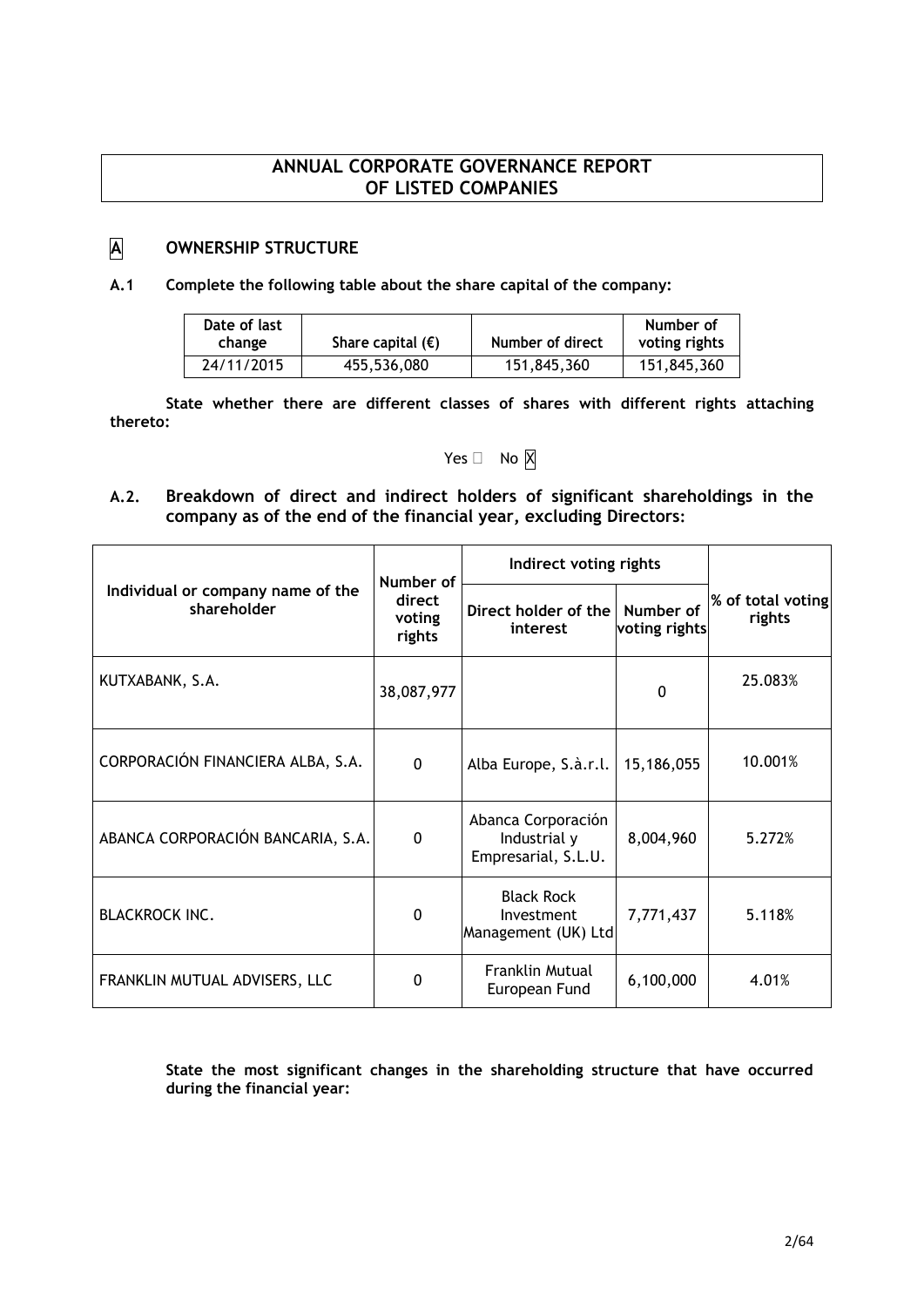| Name of the shareholder                     | Date of<br>transaction | Description of transaction                    |
|---------------------------------------------|------------------------|-----------------------------------------------|
| KUTXABANK, S.A.                             | 24/11/2015             | Decrease to below 30% of share<br>capital.    |
| <b>CORPORACIÓN</b><br>FINANCIERA ALBA, S.A. | 24/11/2015             | Increase to 10% of share capital.             |
| ABANCA CORPORACIÓN<br>BANCARIA, S.A.        | 24/11/2015             | Increase to above 5% of the share<br>capital. |
| <b>FRANKLIN MUTUAL</b><br>ADVISERS, LLC     | 01/07/2015             | Increase to above 3% of the share<br>capital. |

**A.3. Complete the following tables about members of the company's Board of Directors who have voting rights attaching to shares of the company:**

|                         |                                                 |                    | Indirect voting rights     |                             |
|-------------------------|-------------------------------------------------|--------------------|----------------------------|-----------------------------|
| Name of the director    | Number of direct Direct holder<br>voting rights | of the<br>interest | Number of<br>voting rights | % of total voting<br>rights |
| Alberto García Erauzkin | 357,222                                         |                    |                            | 0.235%                      |

**Total percentage of voting rights held by the board of directors** | 0.235%

**Complete the following tables about members of the company's Board of Directors who hold rights to shares of the company:**

|                         |                                      | Indirect rights |                            |                                   | $\vert\%$ of total $\vert$ |
|-------------------------|--------------------------------------|-----------------|----------------------------|-----------------------------------|----------------------------|
| Name of the<br>director | Number of Direct<br>direct<br>rights | holder          | Number of<br>voting rights | Number of<br>equivalent<br>shares | voting<br>rights           |
|                         |                                      |                 |                            |                                   |                            |

**A.4. State, if applicable, the family, commercial, contractual or corporate relationships between significant shareholders, to the extent known to the company, unless they are immaterial or result from the ordinary course of business:**

| Name of related individual |                      |                          |
|----------------------------|----------------------|--------------------------|
| or person                  | Type of relationship | <b>Brief description</b> |
|                            |                      |                          |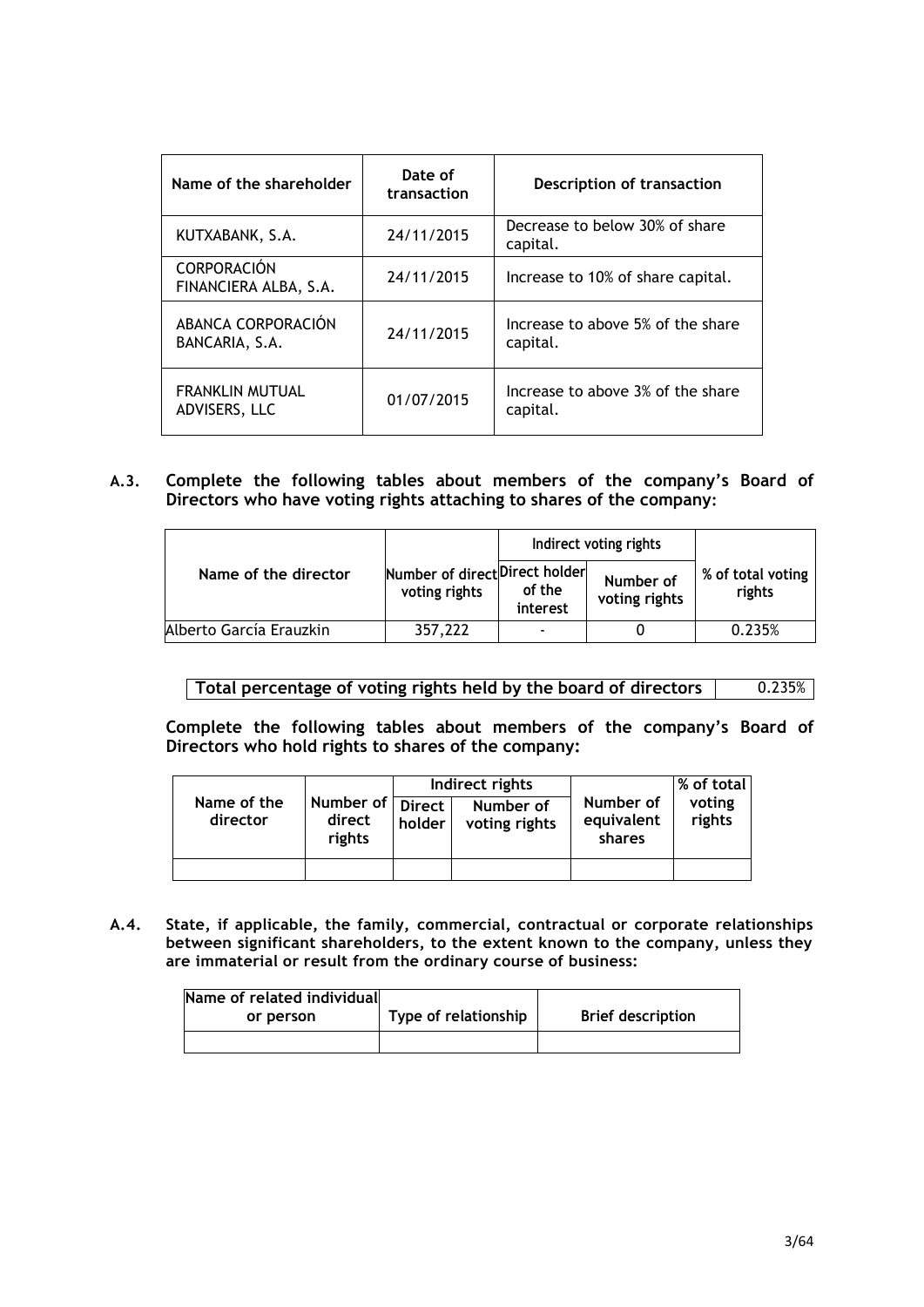**A.5. State, if applicable, the commercial, contractual or corporate relationships between significant shareholders and the company and/or its group, unless they are immaterial or result from the ordinary course of business:**

| Name of<br>related<br>individual or<br>company | Type of<br>relationship | <b>Brief description</b>                                                                                                                                                                                                                                                                                                                                                                             |
|------------------------------------------------|-------------------------|------------------------------------------------------------------------------------------------------------------------------------------------------------------------------------------------------------------------------------------------------------------------------------------------------------------------------------------------------------------------------------------------------|
| Kutxabank, S.A.                                | Contractual             | Financing agreement between Euskaltel and a banking syndicate, Kutxabank, S.A.,<br>among others, on 5 October 2015, and formalised in an instrument dated 27<br>November 2015.<br>Telecommunications service agreement between Euskaltel and Kutxabank dated 1<br>January 2015.                                                                                                                      |
| Abanca<br>Corporación<br>Bancaria, S.A.        | Contractual             | Financing agreement between Euskaltel and a banking syndicate, Abanca<br>Corporación Bancaria, among others, dated 5 October 2015, and formalised in an<br>instrument dated 27 November 2015.<br>Comprehensive corporate communications services agreement between R Cable y<br>Telecomunicaciones Galicia, S.A. and NCG Banco, S.A. (now Abanca Corporación<br>Bancaria, S.A.) on 20 December 2011. |
| CajaSur Banco,<br>S.A.U.                       | Contractual             | Telecommunications services agreement between CajaSur and Euskaltel dated 1<br>January 2015.                                                                                                                                                                                                                                                                                                         |

**A.6. State whether any shareholders' agreements affecting the company pursuant to the provisions of Sections 530 and 531 of the Companies Act (***Ley de Sociedades de Capital***) have been reported to the company. If so, briefly describe them and list the shareholders bound by the agreement:**

## Yes  $\Box$  No  $\boxtimes$

**State whether the company is aware of the existence of concerted actions among its shareholders. If so, briefly describe them:**

# Yes  $\Box$  No  $\boxtimes$

**Expressly state whether any of such agreements, arrangements or concerted actions have been modified or terminated during the financial year:**

**A.7. State whether there is any individual or legal entity that exercises or may exercise control over the company pursuant to Section 5 of the Securities Market Act (***Ley del Mercado de Valores***). If so, identify it:**

Yes  $\Box$  No  $\overline{X}$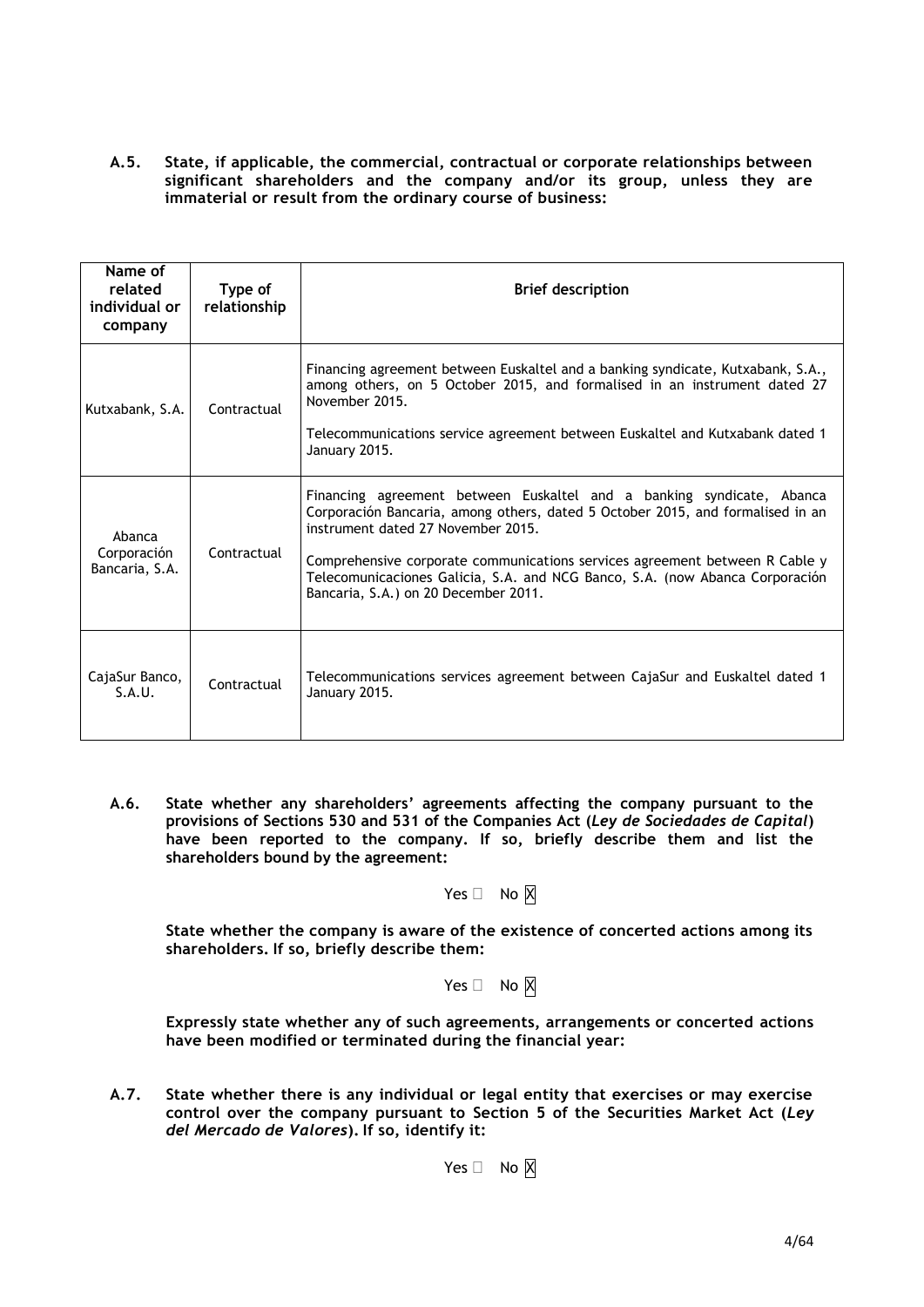### **A.8. Complete the following tables about the company's treasury shares:**

### **As of year-end:**

| Number of direct shares | Number of indirect shares<br>7*) | Total % of share<br>capital |
|-------------------------|----------------------------------|-----------------------------|
| 139,806                 |                                  | 0.092%                      |

### **(\*) Through:**

| Name of direct holder of the<br>interest | Number of direct shares |  |  |
|------------------------------------------|-------------------------|--|--|
|                                          |                         |  |  |
| Total:                                   |                         |  |  |

**Explain any material changes, pursuant to the provisions of Royal Decree 1362/2007, that occurred during the financial year:**

- **A.9. Describe the terms and conditions and the duration of the powers currently in force given by the shareholders to the Board of Directors in order to issue, repurchase or transfer own shares of the company:**
- **A.9.bis Estimated free float:**

|                             | ΛG      |
|-----------------------------|---------|
| <b>Estimated free float</b> | 50.516% |

**A.10. State whether there are any restrictions on the transfer of securities and/or any restrictions on voting rights. In particular, disclose the existence of any restrictions that might hinder a takeover of the company through the acquisition of its shares in the market.**

$$
\mathsf{Yes} \ \Box \quad \mathsf{No} \ \overline{\mathsf{X}}
$$

**A.11. State whether the shareholders acting at a general shareholders' meeting have approved the adoption of breakthrough measures in the event of a takeover bid pursuant to the provisions of Law 6/2007.**

$$
\mathsf{Yes} \ \Box \quad \mathsf{No} \ \overline{\mathsf{X}}
$$

**If applicable, explain the approved measures and the terms on which the restrictions will become ineffective.**

**A.12. State whether the company has issued securities that are not traded on a regulated market within the European Community.**

Yes  $\Box$  No  $\boxtimes$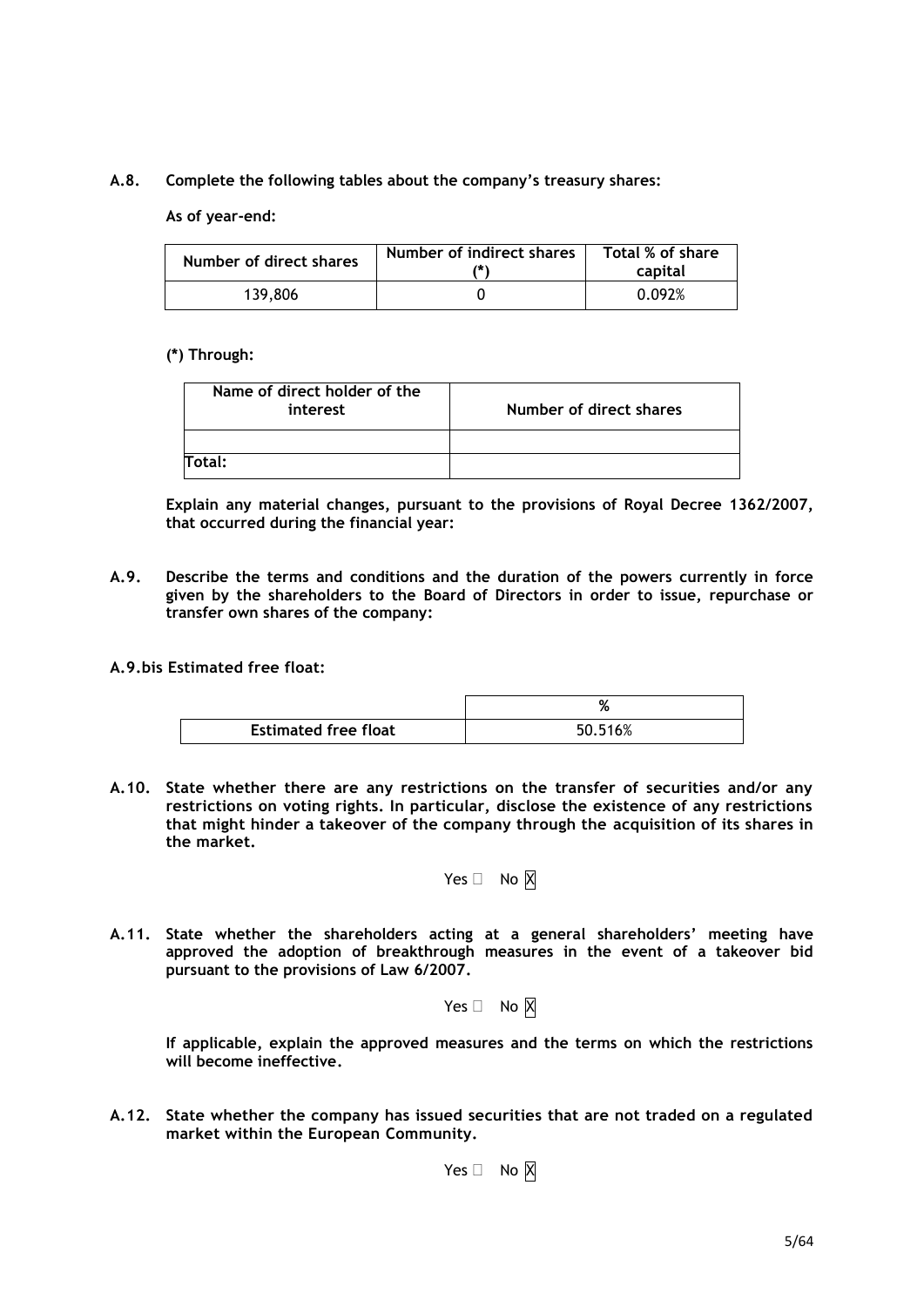**If applicable, specify the different classes of shares, if any, and the rights and obligations attaching to each class of shares.**

### **B GENERAL SHAREHOLDERS' MEETING**

**B.1. State and, if applicable, describe whether there are differences with the minimum requirements set out in the Companies Act in connection with the quorum needed to hold a valid general shareholders' meeting.**

Yes  $\Box$  No  $\overline{X}$ 

**B.2. State and, if applicable, describe any differences from the rules set out in the Companies Act for the adoption of corporate resolutions:**

Yes  $\overline{X}$  No  $\Box$ 

**Describe how they differ from the rules provided by the Companies Act.**

|                                                                            | Qualified majority other<br>than that of the Companies<br>Act for the special<br>circumstances described in<br>section 194.1 | Other instances in<br>which a qualified<br>majority is required |
|----------------------------------------------------------------------------|------------------------------------------------------------------------------------------------------------------------------|-----------------------------------------------------------------|
| % established by the entity<br>adoption<br>the<br>for<br>οf<br>resolutions | 75%                                                                                                                          | 75%                                                             |

#### **Description of differences**

In keeping with Section 201 of the Companies Act, article 17 of the Regulations for the General Meeting provides that if shareholders representing less than fifty per cent (50%) of the subscribed capital with voting rights are present, resolutions on the issuance of bonds, elimination or limitation of pre-emptive rights to subscribe new shares, transformation, mergers, divisions or overall assignments of assets and liabilities, dissolution and liquidation of the Company, transfer of its registered office to a location outside Spain, and in general, any amendment to the Bylaws, that do not relate to Significant Decisions of the General Shareholders' Meeting may only be adopted with the favourable vote of two thirds (2/3) of the capital entitled to vote and that is present in person or by proxy at the General Meeting of Shareholders.

As provided in article 37.2 of the Bylaws, resolutions covering a matter that is a Significant Decision shall be adopted by the affirmative vote of shareholders representing at least seventy-five per cent (75%) of the share capital with voting rights that are present in person or by proxy.

In this connection, and in light of article 37.3 of the Bylaws, the following are considered Significant Decisions of the shareholders acting at a General Shareholders' Meeting:

a) Amendment of the Bylaws of the Company affecting the registered office, company name, company object and rules for adopting resolutions by the shareholders acting at a General Shareholders' Meeting and by the Board of Directors (unless intended to conform them to applicable law), including Significant Decisions of the shareholders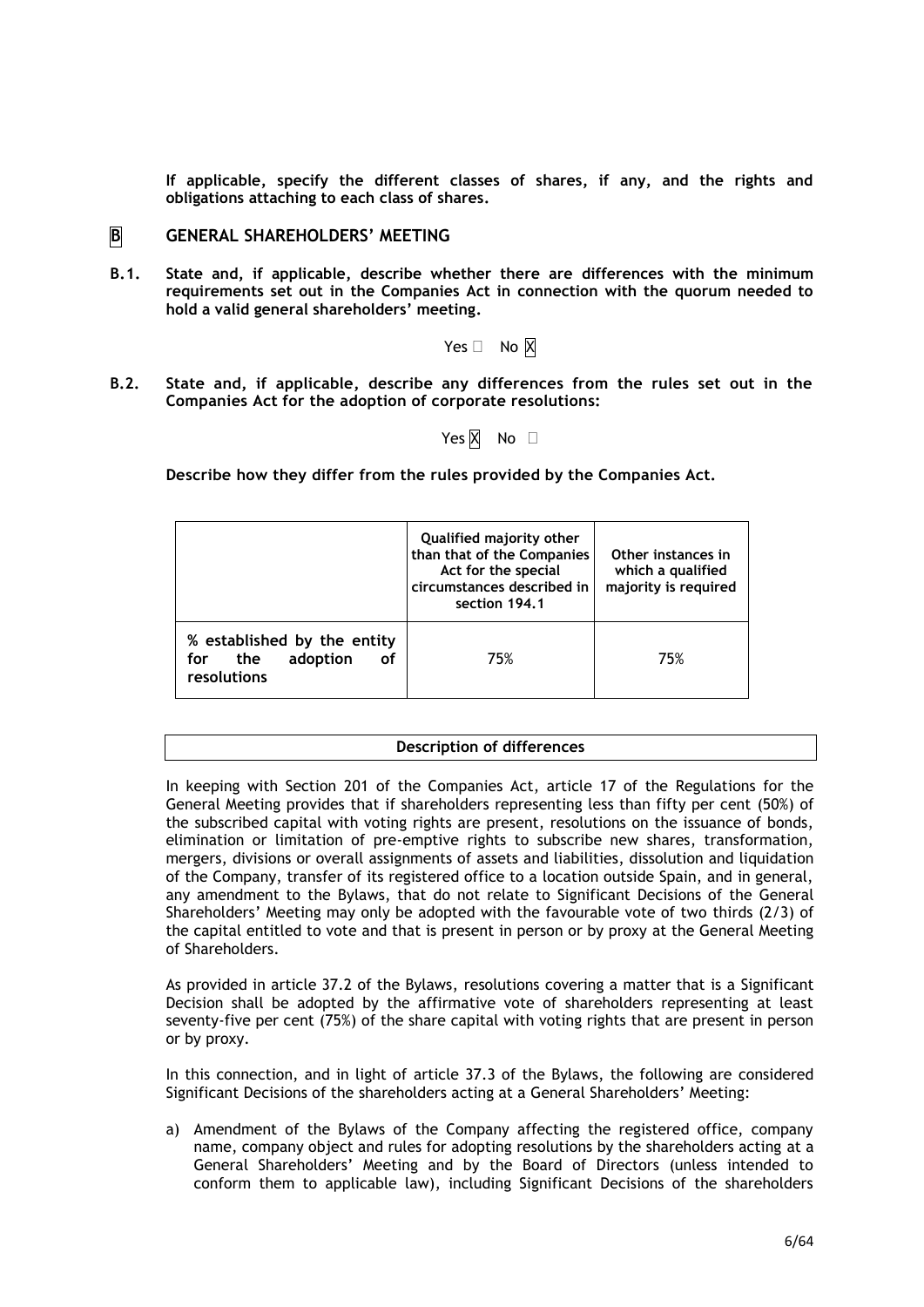acting at a General Shareholders' Meeting and of the Board of Directors, as well as a change in the "Euskaltel" brand for carrying out the activities of the Company with the Autonomous Community of the Basque Country.

- b) Any resolution having the purpose or effect of not maintaining effective administration and management of the Company within the Autonomous Community of the Basque Country.
- c) Delegation to the Board of Directors of any of the foregoing resolutions, in the instances allowed by law.
- **B.3. State the rules applicable to the amendment of the bylaws of the company. In particular, disclose the majorities provided for amending the bylaws, and any rules provided for the protection of the rights of the shareholders in the amendment of the bylaws.**

In accordance with article 5 of the Regulations for General Shareholders' Meeting, the General Shareholders' Meeting is the body with authority to amend the bylaws.

Pursuant to article 17.2 of the Regulations for the General Shareholders' Meeting, in order for the shareholders acting at an ordinary or extraordinary General Shareholders' Meeting to validly approve any amendment to the Bylaws, shareholders owning at least fifty per cent (50%) of the subscribed share capital with voting rights must be present at the meeting in person or by proxy on the first quorum call. On the second quorum call, the attendance of twenty-five per cent (25%) of said capital will suffice.

If shareholders representing less than fifty per cent (50%) of the subscribed share capital with voting rights are in attendance, resolutions to amend the bylaws may only be adopted with the favourable vote of two thirds  $(2/3)$  of the share capital with voting rights that are present in person or by proxy at the General Shareholders Meeting (provided that they do not relate to Significant Decisions of the shareholders acting at a General Shareholders Meeting, as defined in article 37.3 of the Bylaws, as set forth in paragraph B.2.).

In addition, pursuant to article 37.2 of the Bylaws, if the amendment of the Bylaws is contained in the Significant Decisions of the shareholders acting at a General Meeting, as described in paragraph B.2, the resolutions shall be adopted with the affirmative vote of shareholders representing at least seventy-five per cent (75%) of the share capital with voting rights that are present in person or by proxy.

### **B.4. State the data on attendance at the general meetings held during the financial year referred to in this report and those of the prior financial year:**

|                    | Attendance data |            |                             |              |              |
|--------------------|-----------------|------------|-----------------------------|--------------|--------------|
| Date of            |                 |            | % absentee voting           |              |              |
| General<br>Meeting | % in person     | % by proxy | <b>Electronic</b><br>voting | <b>Other</b> | <b>Total</b> |
| 25/06/2014         |                 | 100.00%    |                             |              | 100.00%      |
| 21/10/2014         |                 | 100.00%    |                             |              | 100.00%      |
| 31/03/2015         |                 | 100.00%    |                             |              | 100.00%      |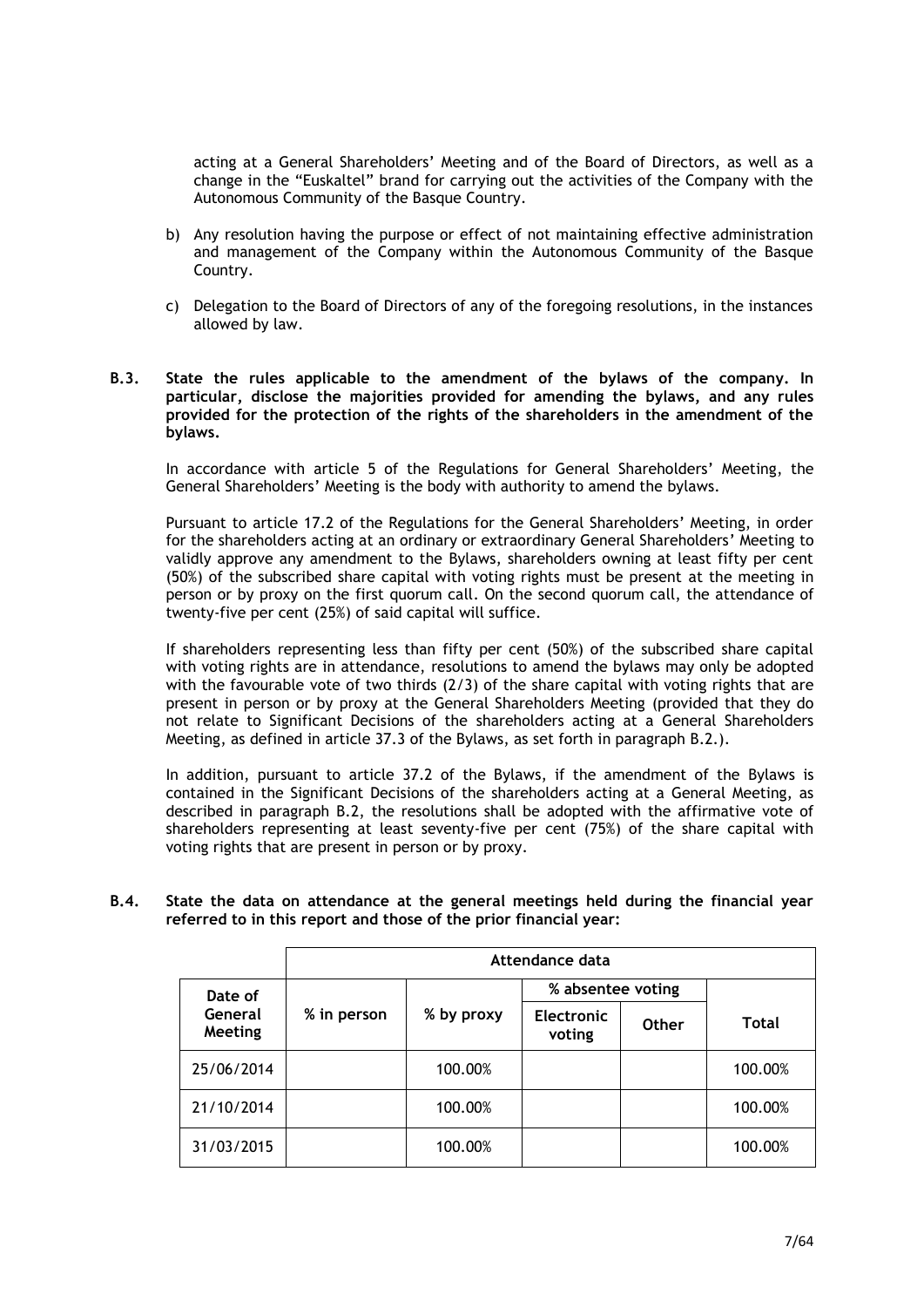| 01/06/2015 |        | 100.00% |       |        | 100.00% |
|------------|--------|---------|-------|--------|---------|
| 16/06/2015 |        | 100.00% |       |        | 100.00% |
| 26/06/2015 |        | 100.00% |       |        | 100.00% |
| 12/11/2015 | 3.149% | 58.265% | 0.00% | 2.835% | 64.249% |

**B.5. State whether there are any bylaw restrictions requiring a minimum number of shares to attend the General Meeting:**

# Yes  $\Box$  No  $\boxtimes$

| Number of shares required to attend the General Meeting |  |
|---------------------------------------------------------|--|

- **B.6. Section deleted.**
- **B.7. State the address and method for accessing the company's website to access information regarding corporate governance and other information regarding general shareholders' meetings that must be made available to the shareholders through the company's website.**

The Company's website address is **www.euskaltel.com**, which includes information for shareholders and investors and the documents provided for by law.

To access the Corporate Governance content, click on the "Investors" tab at the top and then on the "Corporate Governance" tab. The information on Corporate Governance and General Shareholders' Meetings is also available on the website of the CNMV (www.cnmv.es).

# **C STRUCTURE OF THE COMPANY'S MANAGEMENT**

#### **C.1. Board of Directors**

**C.1.1. Maximum and minimum number of Directors set forth in the bylaws:**

| <b>Maximum number of Directors</b> |  |
|------------------------------------|--|
| <b>Minimum number of Directors</b> |  |

### **C.1.2. Complete the following table identifying the members of the Board:**

| Name of Director        | Class of        | <b>Position on</b> | Date of initial | Date of last | <b>Election</b>           |
|-------------------------|-----------------|--------------------|-----------------|--------------|---------------------------|
|                         | <b>Director</b> | the Board          | appointment     | appointment  | procedure                 |
| Alberto García Erauzkin | Executive       | Chair              | 28/11/2000      | 20/12/2012   | Shareholder<br>resolution |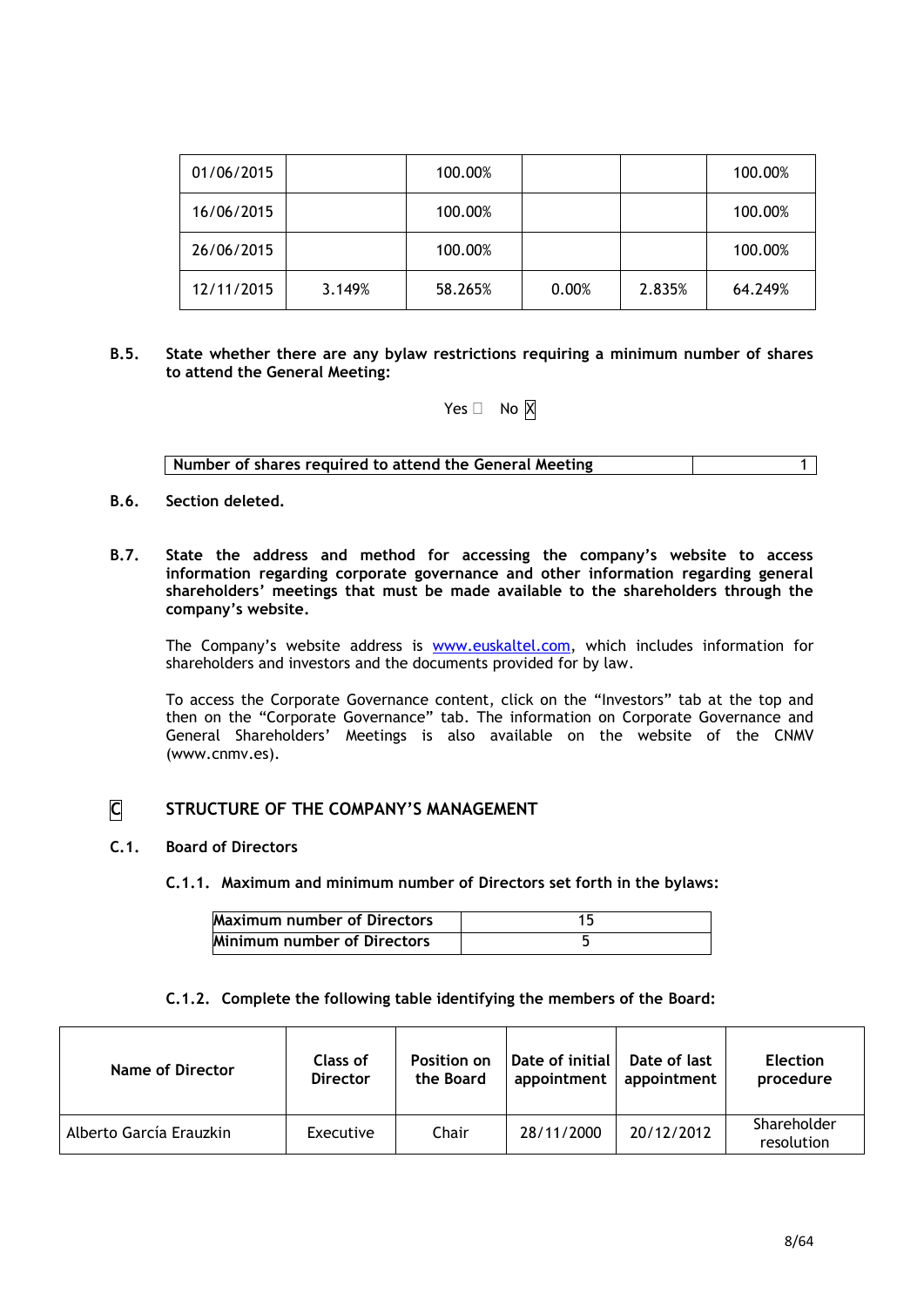| José Ángel Corres Abasolo | Independent | Vice Chair      | 08/03/2013 |            | Shareholder<br>resolution |
|---------------------------|-------------|-----------------|------------|------------|---------------------------|
| Alicia Vivanco González   | Proprietary | Director        | 17/12/2003 | 08/03/2013 | Shareholder<br>resolution |
| Alfonso Basagoiti Zavala  | Proprietary | Director        | 08/03/2013 |            | Shareholder<br>resolution |
| Javier Fernández Alonso   | Proprietary | Director        | 30/09/2015 | 12/11/2015 | Shareholder<br>resolution |
| <b>Bridget Cosgrave</b>   | Independent | <b>Director</b> | 08/03/2013 |            | Shareholder<br>resolution |
| Richard Alden             | Independent | Director        | 20/12/2012 |            | Shareholder<br>resolution |
| Belén Amatriaín Corbi     | Independent | Director        | 31/03/2015 |            | Shareholder<br>resolution |
| Iñaki Alzaga Etxeita      | Independent | Director        | 31/03/2015 |            | Shareholder<br>resolution |

**Total number of directors** 9

**State the vacancies on the board of directors during the reporting period:**

| Name of Director     | Class of Director at the time<br>of withdrawal | Date of<br>vacancy |  |
|----------------------|------------------------------------------------|--------------------|--|
| Mareblu, S.à.r.l     | Proprietary                                    | 10/07/2015         |  |
| Javier Bañón Treviño | Proprietary                                    | 10/07/2015         |  |

### **C.1.3. Complete the following tables about the members of the board and each member's status:**

## **EXECUTIVE DIRECTORS**

| Name of Director                                     | Position within the company's<br>structure |  |  |  |
|------------------------------------------------------|--------------------------------------------|--|--|--|
| Alberto García Erauzkin                              | Chair                                      |  |  |  |
|                                                      |                                            |  |  |  |
| <b>Total number of Executive</b><br><b>Directors</b> |                                            |  |  |  |

Total % of the Board 11.11%

### **EXTERNAL PROPRIETARY DIRECTORS**

| Name of the Director     | Name of the significant shareholder<br>represented by the director or that<br>proposed the director's<br>appointment |
|--------------------------|----------------------------------------------------------------------------------------------------------------------|
| Alicia Vivanco González  | Kutxabank, S.A.                                                                                                      |
| Alfonso Basagoiti Zavala | Kutxabank, S.A.                                                                                                      |
| Javier Fernández Alonso  | Corporación Financiera Alba, S.A.                                                                                    |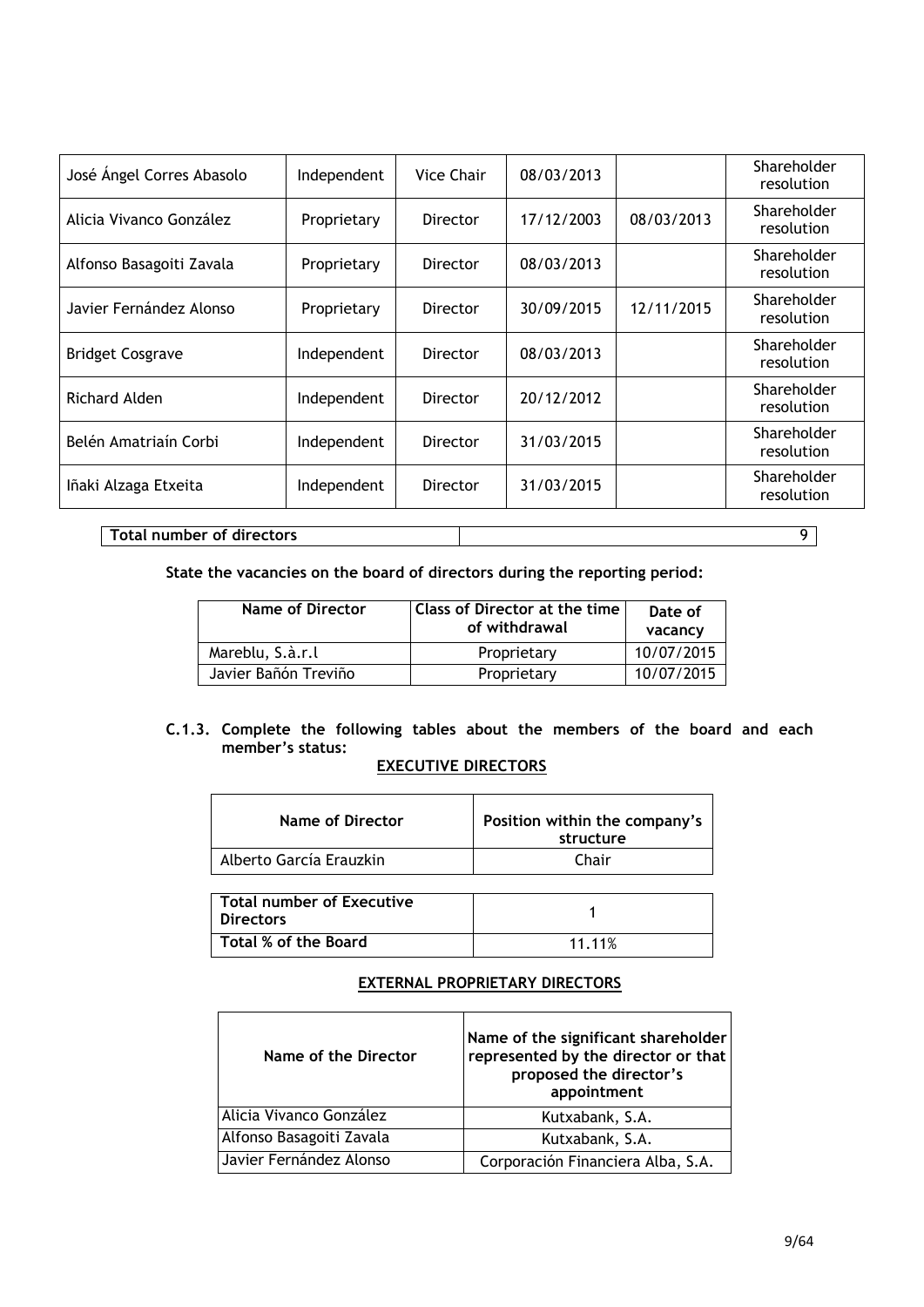| Total number of proprietary<br>directors |        |
|------------------------------------------|--------|
| % of the total Board                     | 33.33% |

## **EXTERNAL INDEPENDENT DIRECTORS**

| Name of the Director      |
|---------------------------|
| José Ángel Corres Abasolo |
| <b>Bridget Cosgrave</b>   |
| Richard Alden             |
| Belén Amatriaín Corbi     |
| Iñaki Alzaga Etxeita      |

### **MR JOSÉ ÁNGEL CORRES ABASOLO**

#### **Profile:**

José Ángel Corres was appointed a Director of Euskaltel in 2013. In 2010 he was appointed President of the Chamber of Commerce, Industry and Navigation of Bilbao, a position that he currently holds. In his previous professional experience, he held positions as Group Director of ''Ports of General Interest" of the Basque Government and advisor to the representatives of the Basque Government in the Port of Bilbao. In 1996 he was appointed President of the Bilbao Port Authority, a position he held until 2009. In addition, he was a member of the Board of Directors of Bilbao Ría 2000. He holds a degree in economics and business administration from the Deusto Business School, and has also studied at the Institute of Economics and Port Logistics in Bremen.

#### **MS BRIDGET COSGRAVE**

#### **Profile:**

Bridget Cosgrave joined the Board of Directors of Euskaltel in 2013. She is also the founder and president of Every European Digital, Chair of the Supervisory Board of Every European Digital Poland sp zo, and an investor in and advisor to Ukko Verkot OY, in addition to being a non-executive director and member of the Risk Committee of SES. She also serves as a non-executive director on the boards of listed companies, such as SES in 2008 and STERIA SA in 2012. She previously held positions at Essilor International SA from 2007 to 2010 and at Eutelsat SA in 2005. She holds a Master's in Business Administration from the London Business School, as well as a degree in humanities from the Queen's University in Kingston, Canada.

#### **MR RICHARD DAVID ALDEN**

#### **Profile:**

Richard David Alden joined the Board of Directors of Euskaltel in 2012. He is also the CEO of Wananchi Group Holdings, LTD, a communications operator that offers pay television, Internet and business services in East Africa, non-executive Chairman and director of Blue Interactive, a Brazilian cable TV and broadband operator, and non-executive director of Fon Wireless Limited. From 1998 to 2009 he held the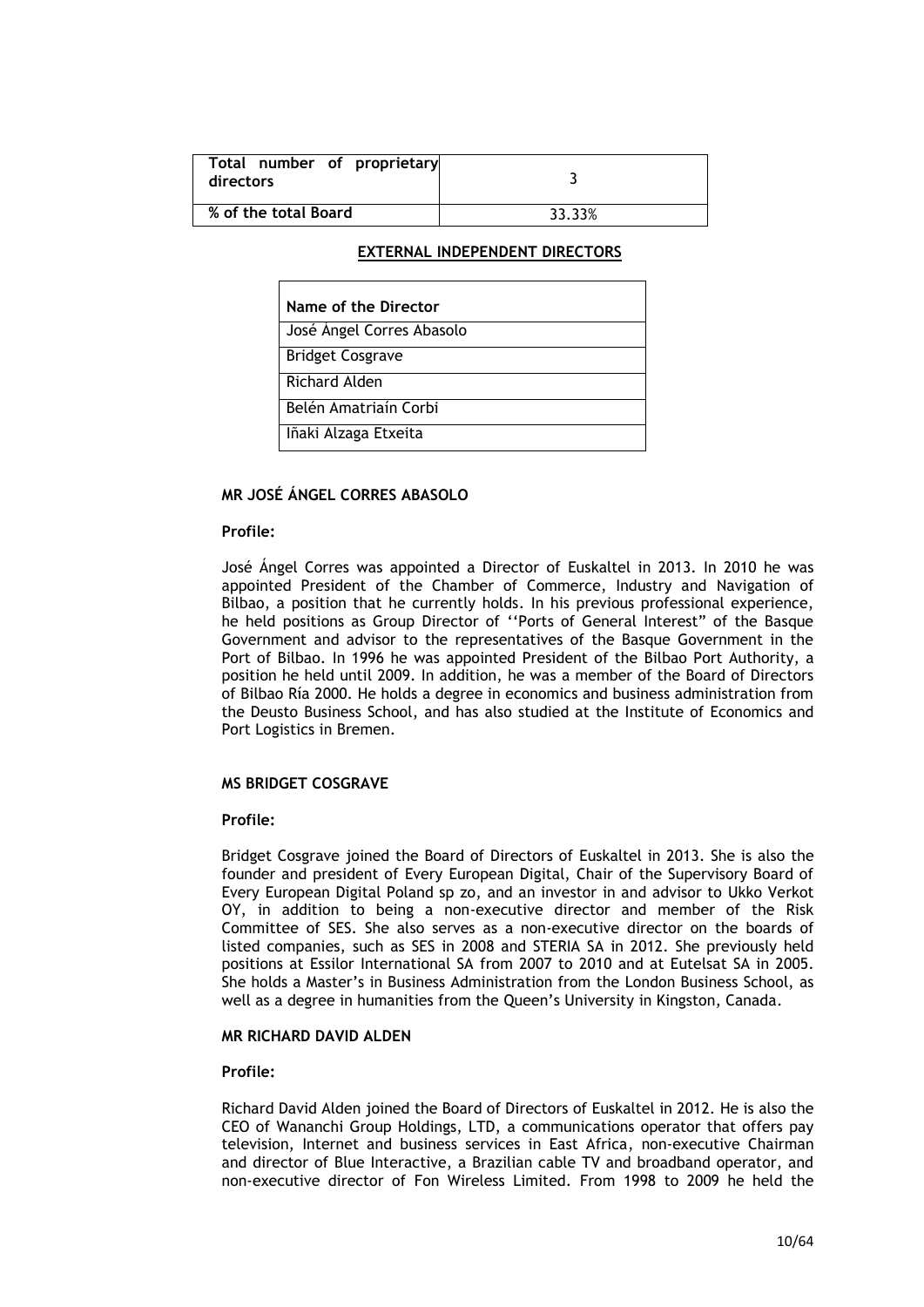position of CEO and founding director of Grupo Corporativo Ono, S.A. He also held the position of CFO at subsidiaries of the Videotron Group in the United States and the United Kingdom.

### **MS BELÉN AMATRIAÍN CORBI**

#### **Profile:**

Belén Amatriaín was appointed a Director of Euskaltel in March 2015. She currently also holds the position of Manager of EVO Banco, S.A.U. Her prior professional experience includes positions as Head of Corporate Marketing for Telefónica, S.A. from 2009 to 2012, CEO of Telefónica España from 2008 to 2009, CEO of Telefónica Móviles España from 2005 to 2007 and Chairman and CEO of Telefónica Publicidad e Información. She holds a degree in law and economics from the law school at the Universidad Pontificia de Comillas, in Spain.

### **MR IÑAKI ALZAGA ETXEITA**

### **Profile:**

Iñaki Alzaga was appointed a Director of Euskaltel in March 2015. From 1998 to 2005, he was part of the Company, holding the positions of Director of Advanced Businesses, Business Development Director and member of the Management Committee. Since 2005, he has been the President of Grupo Noticias. The positions he previously held include Managing Director of Editorial Iparraguirre, S.A. and a 12 year professional career at PricewaterhouseCoopers.

| Total number of independent Directors |        |
|---------------------------------------|--------|
| Total % of the Board                  | 55.56% |

**State whether any director classified as independent receives from the company or its group any amount or benefit for items other than director remuneration, or maintains or has maintained during the last financial year a business relationship with the company or with any company in its group, whether in the Director's own name or as a significant shareholder, director, or senior officer of an entity that maintains or has maintained such relationship.**

On 1 January 2013, Euskaltel signed a business advisory and consulting agreement with independent Director Richard Alden (the "**Consulting Agreement**").

The Consulting Agreement was approved by the Board of Directors of Euskaltel, following a favourable report from the Audit and Control Committee, and provided for fixed remuneration in the amount of €200,000 (€100,000 in 2013 and €100,000 in 2014), and variable remuneration linked to the return for the Euskaltel shareholders upon divestment of their stake in the Company in the case of a divestment event.

The Board of Directors decided not to extend the Consulting Agreement as of 31 December 2014, without prejudice to the amounts to which Mr Alden may be entitled for variable remuneration.

In addition, on 31 July 2013, Euskaltel signed an investment agreement with Mr Alden (the "**Investment Agreement**"), pursuant to which Mr Alden agreed to invest a total amount of €250,000 in the Company, acquiring a proportional stake in the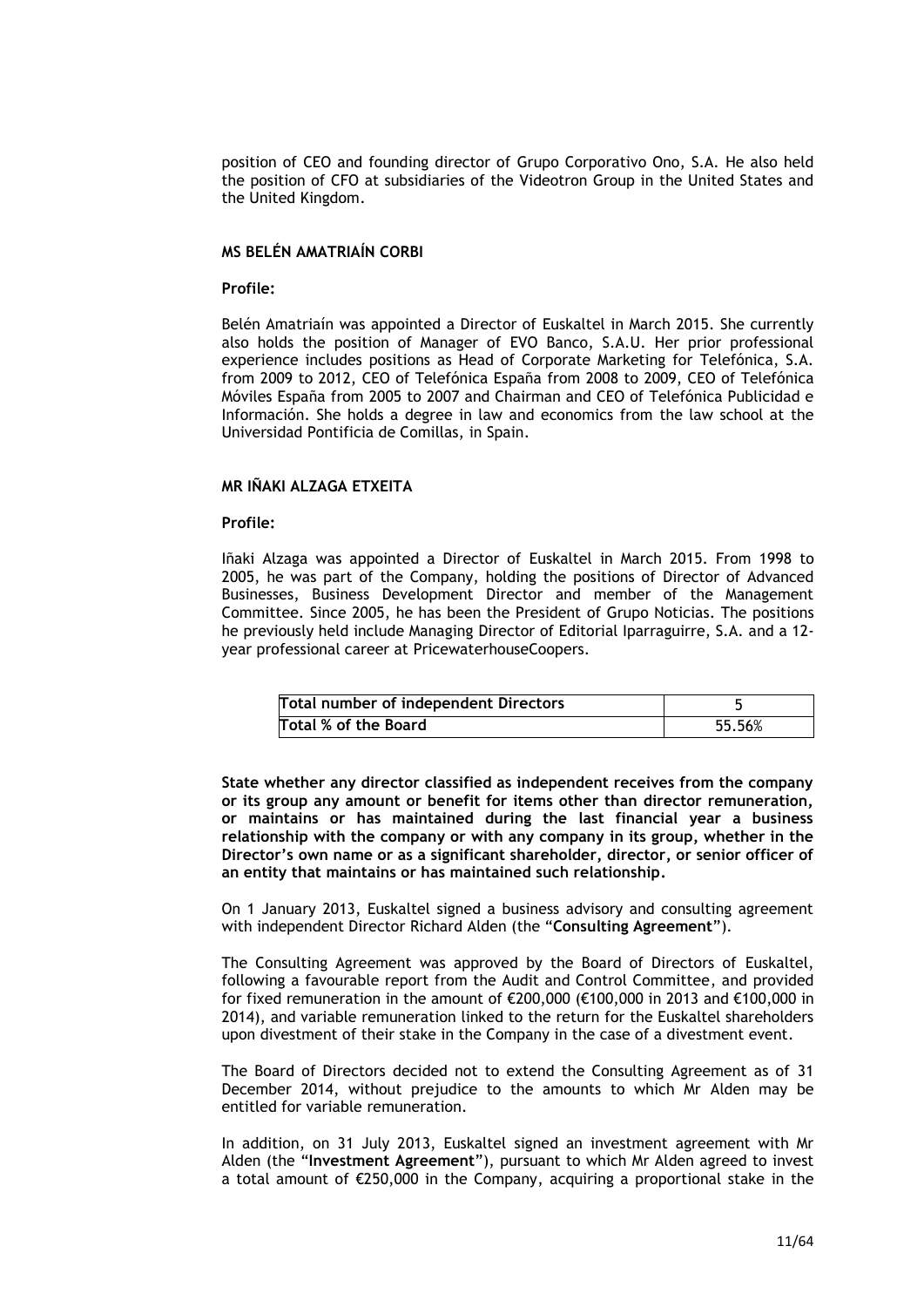increased value of the Company and assuming the risk of loss of his own investment if the Company's value decreases.

The Investment Agreement was also approved by Euskaltel's Board of Directors, following a favourable report from the Audit and Control Committee.

In connection with the initial public offering of the Company's shares, both the Consulting Agreement and the Investment Agreement were settled. As a result, the amount received by Mr Alden in financial year 2015 under both contracts was €1,437,823 gross (which includes Mr Alden's initial investment), an aggregate amount that included both the settlement of the Investment Agreement and the variable remuneration under the Consulting Agreement.

### **If applicable, include a reasoned statement of the director regarding the reasons for which it is believed that such director can carry out the duties of an independent Director.**

After receiving a favourable report from the Audit and Control Committee, the Board of Directors approved the execution of the Consulting Agreement and the Investment Agreement because it believed that neither of those contracts (now terminated) jeopardized Mr Alden's independence.

### **OTHER EXTERNAL DIRECTORS**

**Identify the other external directors and describe the reasons why they cannot be considered proprietary or independent directors as well as their ties, whether with the company, its management, or its shareholders:**

|                  | <b>Number of female Directors</b> |                                    |                                      | % of total directors   |                        |                        |                               |                               |
|------------------|-----------------------------------|------------------------------------|--------------------------------------|------------------------|------------------------|------------------------|-------------------------------|-------------------------------|
|                  | <b>Financial</b>                  | Financial<br>Year 2015   Year 2014 | <b>Financial</b><br><b>Year 2013</b> | Financial<br>Year 2012 | Financial<br>Year 2015 | Financial<br>Year 2014 | Financial<br><b>Year 2013</b> | <b>Financial Year</b><br>2012 |
| <b>Executive</b> |                                   |                                    |                                      | 0                      | 0%                     | 0%                     | 0%                            | 0%                            |
| Proprietary      |                                   |                                    |                                      |                        | 33.33%                 | 25%                    | 25%                           | 33.33%                        |
| Independent      | 2                                 |                                    |                                      | 0                      | 40%                    | 33.33%                 | 33.33%                        | 0%                            |
| Other External   | 0                                 |                                    |                                      | 0                      | 0%                     | 0%                     | 0%                            | 0%                            |
| Total:           |                                   |                                    |                                      |                        | 33.33%                 | 25%                    | 25%                           | 20%                           |

**C.1.4. Complete the following table with information regarding the number of female directors for the last 4 financial years, as well as the status of such directors:**

### **C.1.5. Explain any measures adopted to include on the board of directors a number of women that allows for a balanced presence of men and women.**

Article 6 of the Regulations of the Appointments and Remuneration Committee provides that this Committee must ensure that, when new vacancies occur on or new members are appointed to the Board of Directors, the selection procedures must free of any implied bias that could involve discrimination, and in particular, that they must not hinder the selection of female directors, also establishing an objective for having women represented on the board and preparing guidance on how to reach this objective.

Accordingly, three women are currently part of the Company's Board of Directors, a number that exceeds one third of the current members of the Board.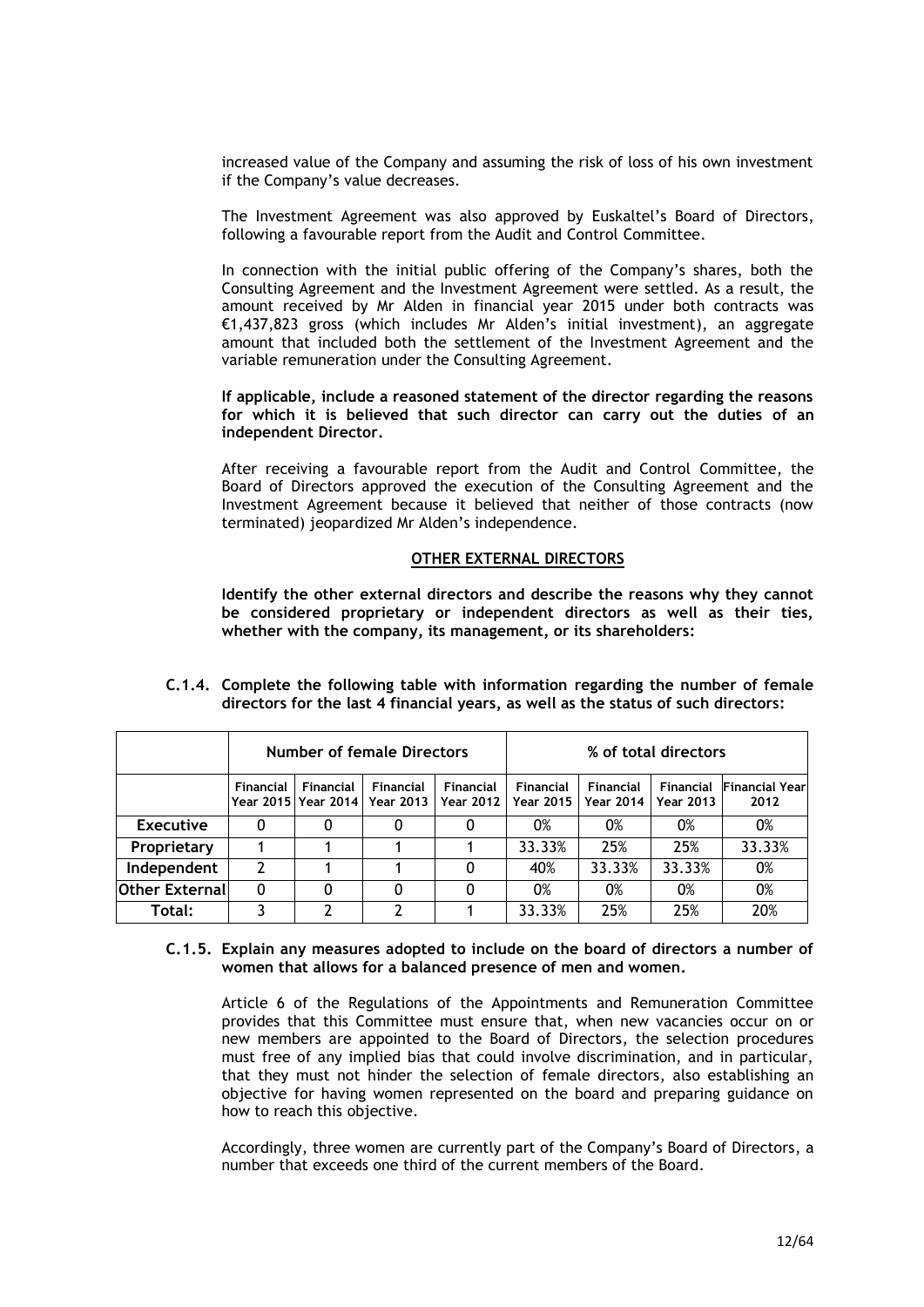**C.1.6. Explain any measures approved by the appointments committee in order for selection procedures to be free of any implied bias that hinders the selection of female directors, and in order for the company to deliberately search for women who meet the professional profile that is sought and include them among potential candidates:**

Since the Company already complies with Recommendation 14 of the Good Governance Code in terms of the objective of number of female directors by 2020, it is not considered necessary, for the time being, to take any additional measures in this regard.

**If there are few or no female directors despite any measures adopted, describe the reasons for such result:**

**C.1.6.bis Explain the conclusions of the appointments committee regarding verification of compliance with the Director selection policy. Particularly explain how said policy is promoting the goal that the number of female directors represents at least 30% of all members of the board of directors by 2020.**

The Company already currently complies with the objective that the number of female directors represents at least 30% of the total members of the Board of Directors.

### **C.1.7. Explain the form of representation on the Board of shareholders with significant holdings.**

Alicia Vivanco González and Alfonso Basagoiti Zavala have been directors since 8 March 2013 at the proposal of significant shareholder Kutxabank, S.A.

Javier Fernández Alonso has been a Director since 30 September 2015 at the proposal of significant shareholder Corporación Financiera Alba, S.A.

**C.1.8. Explain, if applicable, the reasons why proprietary Directors have been appointed at the proposal of shareholders whose shareholding interest is less than 3% of share capital:**

**State whether there has been no answer to formal petitions for presence on the board received from shareholders whose shareholding interest is equal to or greater than that of others at whose proposal proprietary Directors have been appointed. If so, describe the reasons why such petitions have not been answered:**

Yes  $\Box$  No  $\overline{X}$ 

**C.1.9. State whether any Director has withdrawn from the position as such before the expiration of the Director's term of office, whether the director has given reasons to the board and by what means, and in the event that the Director gave reasons in writing, describe at least the reasons given thereby:**

| Name of Director               | Reason for withdrawal                                                                                                       |
|--------------------------------|-----------------------------------------------------------------------------------------------------------------------------|
| Francisco Javier Bañón Treviño | Sale of the entire equity interest in the share<br>capital of Euskaltel by the shareholder that<br>proposed his appointment |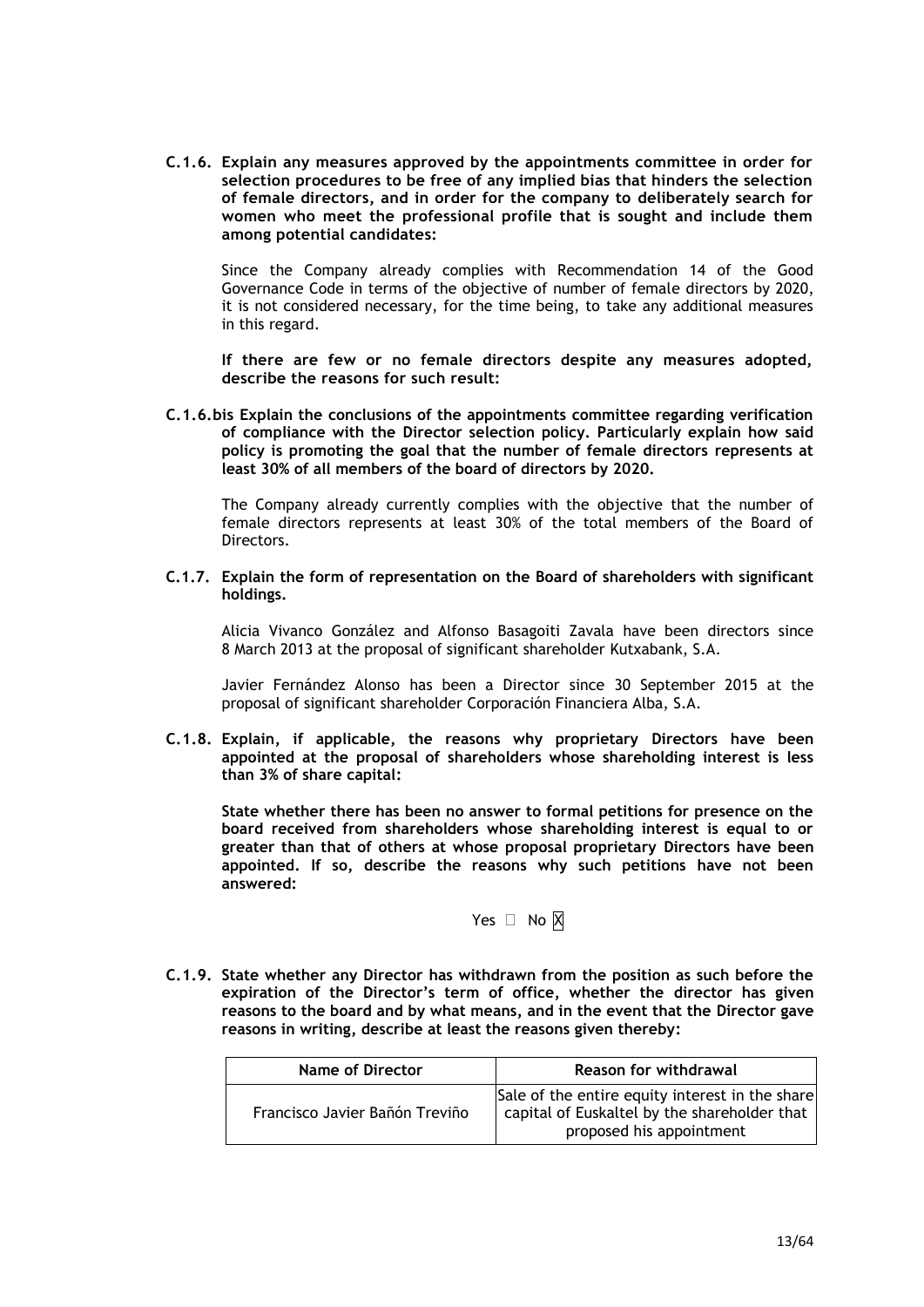|                   | Sale of the entire equity interest in the share |
|-------------------|-------------------------------------------------|
| Mareblu, S.à.r.l. | capital of Euskaltel by the shareholder that    |
|                   | proposed its appointment                        |

As a result of the Company's initial public offering on 1 July 2015, International Cable B.V. sold its entire equity interest in the share capital of Euskaltel.

Article 12 of the Regulations of the Board provides that Directors must tender their position to the Board of Directors and formalise the corresponding resignation if the grounds for which they were appointed cease to exist, and in particular, in the case of Proprietary Directors, if the shareholder or shareholders who proposed, requested or decided their appointment totally or partially sell or transfer their equity interest, with the result that such equity interest ceases to be significant or sufficient to justify the appointment.

In compliance with the foregoing, the Proprietary Directors whose appointment was proposed and determined by International Cable B.V. (Javier Bañón Treviño and Mareblu, S.à.r.l.) formalised their resignation effective 10 July 2015.

### **C.1.10. State any powers delegated to the CEO(s):**

| Name of Director        | Name of group entity                       | <b>Position</b>                                                        | Does he/she<br>have<br>executive<br>duties? |
|-------------------------|--------------------------------------------|------------------------------------------------------------------------|---------------------------------------------|
| Alberto García Erauzkin | R Cable y Telecomunicaciones Galicia, S.A. | Individual representative<br>of the sole director<br>(Euskaltel, S.A.) | Yes                                         |
| Alberto García Erauzkin | Rede Brigantium, S.L.U.                    | Individual representative<br>of the sole director<br>(Euskaltel, S.A.) | Yes                                         |

### **C.1.11.Identify any members of the Board who are directors or officers of companies within the listed company's group:**

**C.1.12.Identify any Directors of your company who are members of the Board of Directors of other companies listed on official stock exchanges other than those of your group, which have been reported to your company:**

| <b>Name of Director</b>            | Name of the listed<br>company | <b>Position</b> |
|------------------------------------|-------------------------------|-----------------|
| Francisco Javier Bañón<br>Treviño* | Talgo, S.A.                   | Director        |
| Javier Fernández Alonso            | Acerinox, S.A.                | Director        |
| Javier Fernández Alonso            | Clínica Baviera, S.A.         | Director        |

\*Member of the board of directors of Euskaltel, S.A. until 10 July 2015.

**C.1.13. State and, if applicable, explain whether the regulations of the board have established rules regarding the maximum number of boards of which its**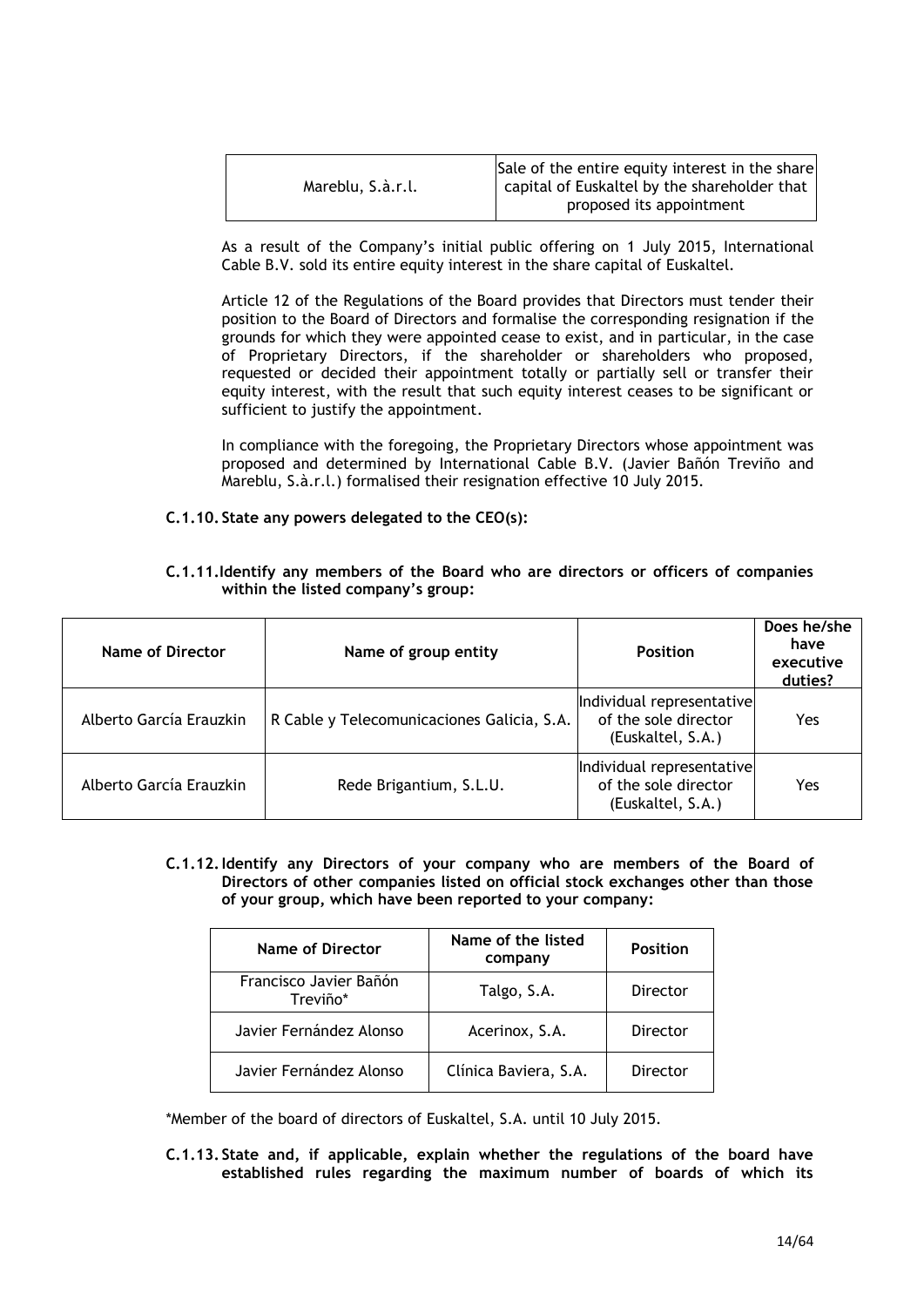**directors may be members:**

Yes  $\Box$  No  $\boxtimes$ 

**C.1.14. Section deleted.**

**C.1.15. State the overall remuneration of the Board of Directors:**

| Remuneration of the Board of Directors (thousands of euros)                      | 762 |
|----------------------------------------------------------------------------------|-----|
| Amount of pension rights accumulated by the Directors<br>(thousands of euros)    |     |
| Amount of pension rights accumulated by former Directors<br>(thousands of euros) |     |

**C.1.16.Identify the members of the company's senior management who are not executive Directors and state the total remuneration accruing to them during the financial year:**

| Name                               | Position(s)                             |
|------------------------------------|-----------------------------------------|
| Fernando Ojeda González-Posada     | <b>Managing Director</b>                |
| Francisco Javier Allende Arias     | Secretary General and of the Board      |
| Manuel Arco Barreras               | Director of Human Resources             |
| Carlos Ávila Rivero                | Director of Transformation              |
| Pedro Calvillo Arriazu             | <b>Chief Operating Officer</b>          |
| Jon Ander de las Fuentes Inchausti | <b>Chief Financial Officer</b>          |
| Aitor Markaida Zallo               | <b>Business Development Director</b>    |
| Manuel Salaverría Monfort          | Corporate Business Development Director |
| Alberto Santamaría Rubio           | Director of Internal Audit              |

**Total senior management remuneration (in thousands of euros)** 1,832

**C.1.17. State the identity of the members of the board, if any, who are also members of the board of directors of significant shareholders and/or in entities of their group:**

| Name of Director | Company name of the<br>  significant shareholder | <b>Position</b> |
|------------------|--------------------------------------------------|-----------------|
|                  |                                                  |                 |

**Describe any significant relationships, other than the ones contemplated in the prior item, of the members of the Board of Directors connecting them to significant shareholders and/or companies within their group:**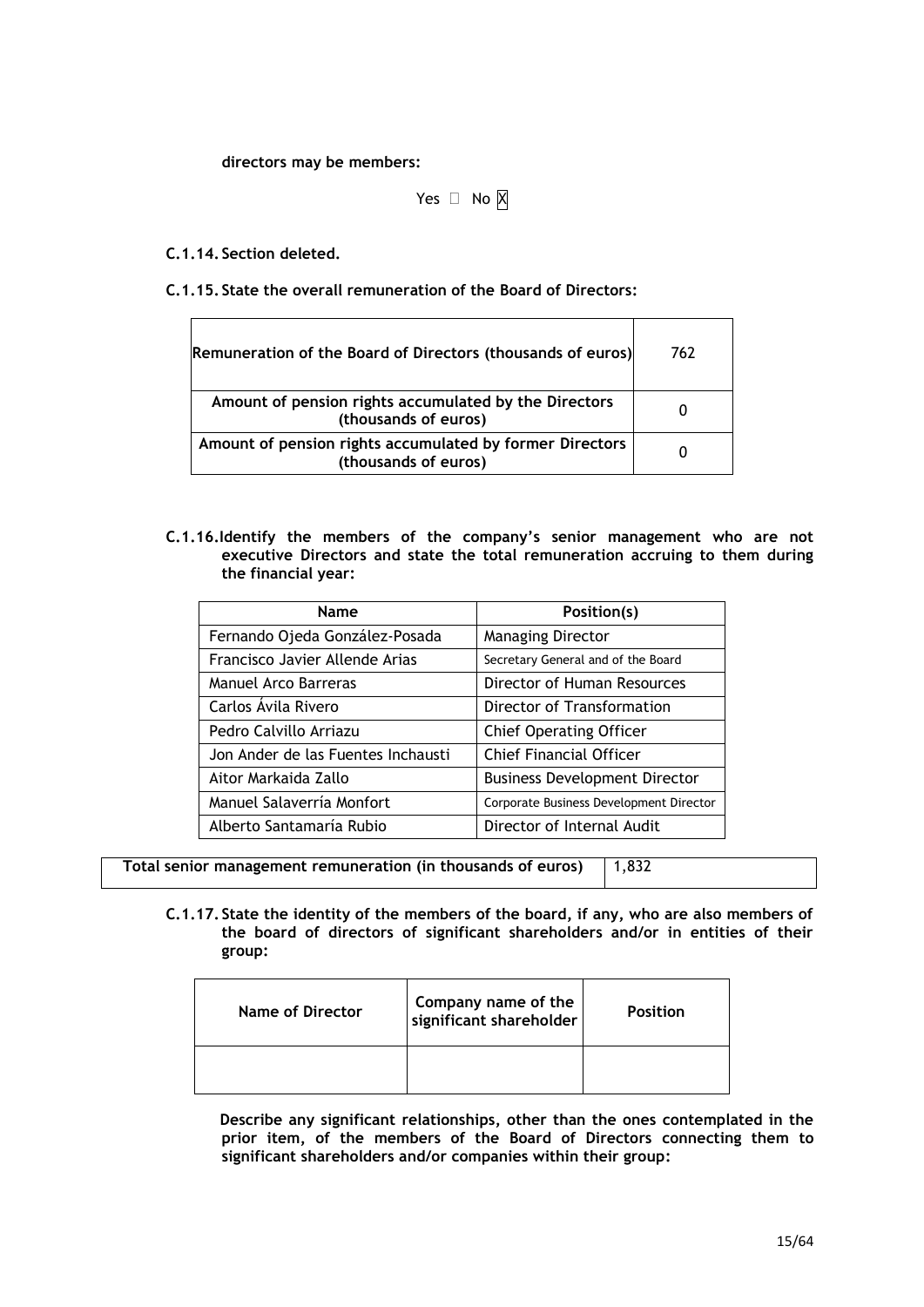| Name of connected<br><b>Director</b> | Name of connected<br>significant shareholder | Description of relationship                                      |
|--------------------------------------|----------------------------------------------|------------------------------------------------------------------|
| Alberto García<br>Erauzkin           | Kutxabank, S.A.                              | Vice President of the Board<br>of Fundación BBK                  |
| Alicia Vivanco<br>González           | Kutxabank, S.A.                              | Managing Director of<br>Investees                                |
| Javier Fernández<br>Alonso           | Corporación Financiera<br>Alba, S.A.         | Director of Investments and<br>member of Management<br>Committee |

### **C.1.18. State whether the regulations of the board have been amended during the financial year:**

Yes  $\overline{X}$  No  $\Box$ 

At the meeting of the Board of Directors held on 1 June 2015, the new text of the Regulations of the Board of Directors of the Company was approved to bring them into line with the amendments to the Companies Act made by Law 31/2014 of 3 December amending the Companies Act to improve Corporate Governance, and with the Recommendations of the Good Governance Code for Listed Companies, approved by the Board of National Securities Market Commission on 18 February 2015.

### **C.1.19. State the procedures for the selection, appointment, re-election, evaluation and removal of Directors. Describe the competent bodies, the procedures to be followed and the criteria applied in each of such procedures.**

Pursuant to the provisions of the Companies Act, Directors shall be appointed or reelected by the shareholders from among honourable, skilled people of recognised character, competence, experience, qualification, training, availability and commitment to their duties.

To this end, the proposals for appointing and re-electing Directors that the Board of Directors submits for consideration by the shareholders acting at a General Meeting must be preceded by (a) a proposal of the Appointments and Remuneration Committee, in the case of independent Directors; or (b) a report of the Appointments and Remuneration Committee, in the case of the other Directors; expressly evaluating the candidate's respectability, capability, expertise, competence, qualification, training, availability and commitment to their duties.

There is also a series of objective disqualifications that preclude a potential candidate from being appointed as a Director. These disqualifications are found in article 9 of the Regulations of the Board of Directors.

The proposals for re-election of Directors that the Board of Directors resolves to submit to a decision of the shareholders at the General Meeting shall be subject to a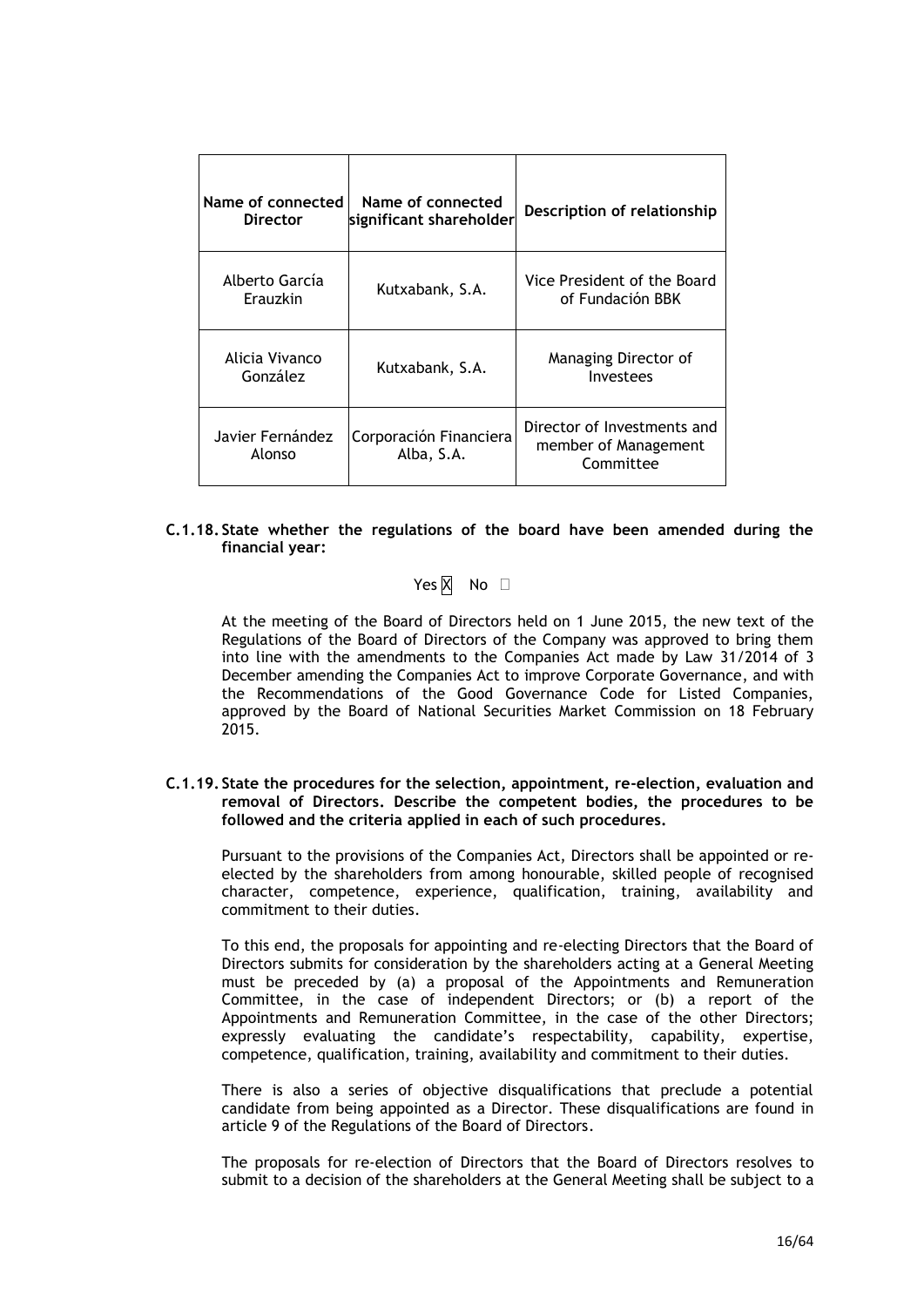process of preparation, which must include a proposal (in the case of independent Directors) or a report (in the case of the other Directors) issued by the Appointments and Remuneration Committee containing an analysis of the quality of the work performed and the dedication to the position shown by the proposed Directors during their preceding term of office as well as an express evaluation of respectability, capability, expertise, competence, availability and commitment to their duties.

To this end, Directors sitting on the Appointments and Remuneration Committee shall be evaluated by the Committee itself, which shall use the internal and external means it deems appropriate for such purpose, and each of them shall leave the meeting during the deliberations and voting on resolutions that may affect them.

The Appointments and Remuneration Committee must ensure that, when new vacancies are filled or new directors are appointed, the selection procedures are free from any implied bias entailing any kind of discrimination, and in particular, that such procedures do not hinder the selection of female directors, also establishing an objective for representation of woman on the Board and preparing guidelines on how to achieve it.

Furthermore, Directors shall cease to hold office upon the expiration of the term of office for which they have been appointed or when it is so resolved by the shareholders at a General Shareholders' Meeting. In addition to the foregoing, Directors must tender their resignation to the Board of Directors in the cases indicated in article 12, sections 2 and 3 of the Regulations of the Board of Directors.

The Board of Directors may propose the termination of an independent director before the passage of the bylaw-mandated period only upon good cause as defined in article 12.6 of the Regulations of the Board of Directors.

The directors affected by proposals for appointment, re-election, removal from office shall leave themeeting during the deliberations and voting relating to them.

Among its other duties, the Appointments and Remuneration Committee is responsible for establishing and supervising an annual evaluation programme and an ongoing review of the qualification, training, and if applicable, independence, as well as the maintenance of the conditions of the Directors' respectability, capability, expertise, competence, availability and commitment to their duties, not only when these conditions are necessary to serve as a Director as such, but also to serve as a member of a particular committee, and proposes to the Board of Directors the measures that it deems appropriate in this regard, with the right to gather any information or documentation that it deems necessary or appropriate to this end.

**C.1.20. Explain the extent to which the annual self-evaluation of the Board has given rise to significant changes in its internal organisation and regarding the procedures applicable to its activities:**



**C.1.20.bis Describe the process of self-evaluation and the areas evaluated by the Board of Directors, as it may be assisted by an external consultant, regarding diversity in its composition and powers, the operation and composition of its committees, the performance of the chair of the Board of Directors and of the chief**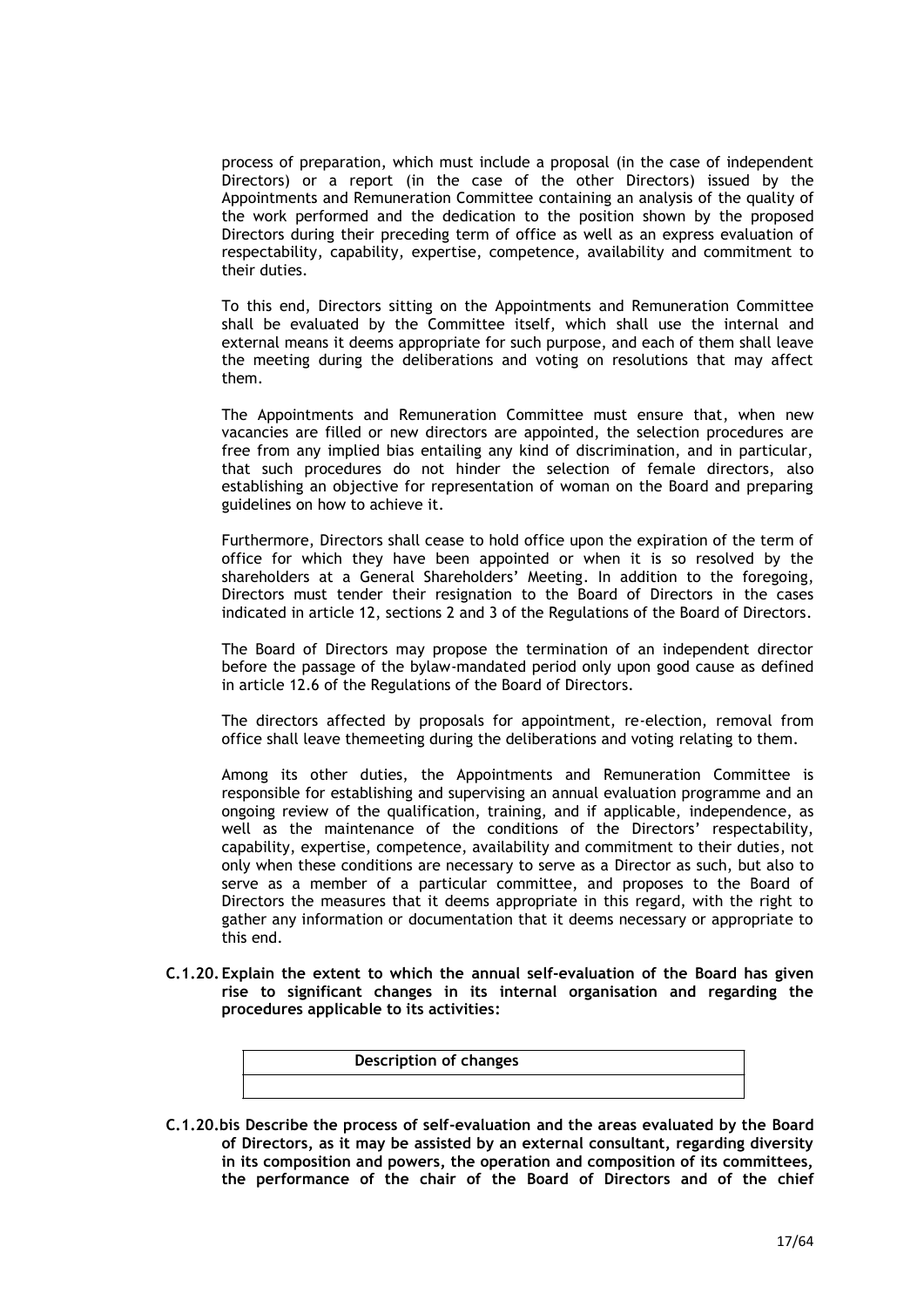**executive of the company, and the performance and contribution of each Director.**

### **C.1.20.ter List any business relationships of the consultant or any company of its group with the company or any company of its group.**

#### **C.1.21. State the circumstances under which the resignation of Directors is mandatory.**

Article 12.2 of the Regulations of the Board of Directors provides that directors must submit their resignation to the Board of Directors and formally resign from their position in the following cases:

- (i) If due to supervening circumstances they are involved in any of the instances of disqualification or prohibition referred to in provisions of a general nature, the Bylaws of the Company or these Regulations.
- (ii) If serious damage is caused to the value or reputation of the Company or there is a risk to the Company of criminal liability as a result of any acts or conduct attributable to the director.
- (iii) If they cease to deserve the respectability or to have the capability, expertise, competence, availability or commitment to their duties required to be a director of the Company.
- (iv) If their continuance in office on the Board of Directors may for any reason jeopardises the faithful and diligent performance of their duties in furtherance of the Company interest, whether directly, indirectly or through connected persons (pursuant to the definition of this term set forth in these Regulations).
- (v) If the reasons why the director was appointed cease to exist, and particularly in the case of proprietary directors if the shareholder or shareholders who proposed, requested or decided the appointment thereof totally or partially sell or transfer their equity interest, with the result that such equity interest ceases to be significant or sufficient to justify the appointment.

Article 12.4 of the Regulations of the Board of Directors provides that Directors must also tender their resignation to the Board of Directors when they reach the age of 70, and they must formally resign from their position at the first meeting of the Board of Directors that takes place after the holding of the General Meeting that approves the annual accounts for the financial year in which they reach said age.

Finally, article 12.6 of the Regulations of the Board of Directors provides that the Board of Directors may propose the termination of an independent director before the passage of the bylaw-mandated period only upon good cause found by the Board of Directors. In particular, cause cause shall be deemed to exist whenever the director has failed to perform the duties inherent in the position held thereby or has comes under any of the circumstances described in the definition of independent director established by the laws and regulations in force, or in the absence of such definition, by the corporate governance recommendations applicable to the Company from time to time.

### **C.1.22. Section deleted.**

**C.1.23. Are qualified majorities, different from the statutory majorities, required to adopt any type of decision?**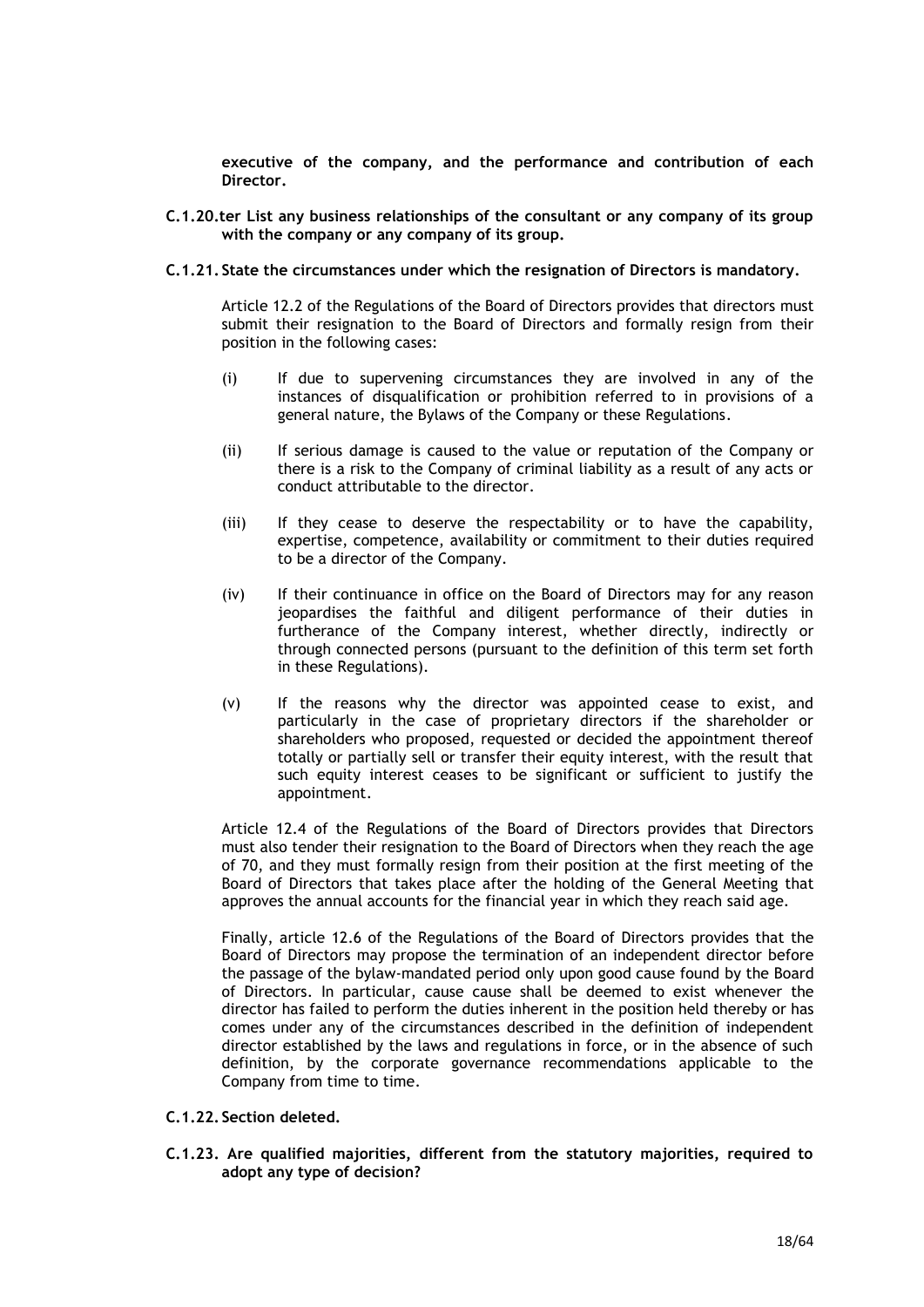### Yes  $\overline{X}$  No  $\Box$

If so, describe the differences.

#### **Description of differences**

Article 55 of the Bylaws and article 22 of the Regulations of the Board of Directors provide that valid quorum for a meeting of the Board of Directors held to adopt Significant Decisions of the Board of Directors shall require the attendance in person or by proxy of four fifths (4/5) of its members. Resolutions regarding a matter that is a Significant Decision of the Board of Directors (as defined below) shall be adopted with the favourable vote of at least four fifths (4/5) of the members present in person or by proxy.

According to article 56 of the Bylaws and article 23 of the Regulations of the Board of Directors, the following are considered Significant Decisions of the Board of Directors:

- a) Closure of any work centre of the Company at any time within the Autonomous Community of the Basque Country, unless there is documentation duly supporting said closure for reasons of efficiency in carrying out the business activity of the Company.
- b) Proposing any decision to the shareholders acting at a General Shareholders' Meeting that is intended to have the effect of not maintaining effective administration and management of the Company within the Autonomous Community of the Basque Country or within any other Autonomous Community in which the effective administration and management of a subsidiary or minority-owned company is located. The clarifications set out in section 2 of article 37.3 shall apply for these purposes.
- c) Proposing to the shareholders acting at a General Shareholders' Meeting a change in the "Euskaltel" brand for carrying out the activities of the Company in the Autonomous Community of the Basque Country.
- d) Decision regarding the direction of the Company's vote in its capacity as member or shareholder (and the vote of its representatives on management bodies) at any subsidiaries or minority-owned companies regarding any resolution deemed to be Significant Decisions of the Board of Directors for purposes of this section.
- e) Resolutions to implement the delegations made by the shareholders acting at a General Shareholders' Meeting regarding the above matters.

#### **C.1.24. Explain whether there are specific requirements, other than the requirements relating to directors, to be appointed chair of the board of directors.**

Yes  $\Box$  No  $\overline{X}$ 

#### **C.1.25. State whether the chair has a tie-breaking vote:**

Yes  $\overline{X}$  No  $\Box$ 

In accordance with article 54 of the bylaws and article 21 of the Regulations of the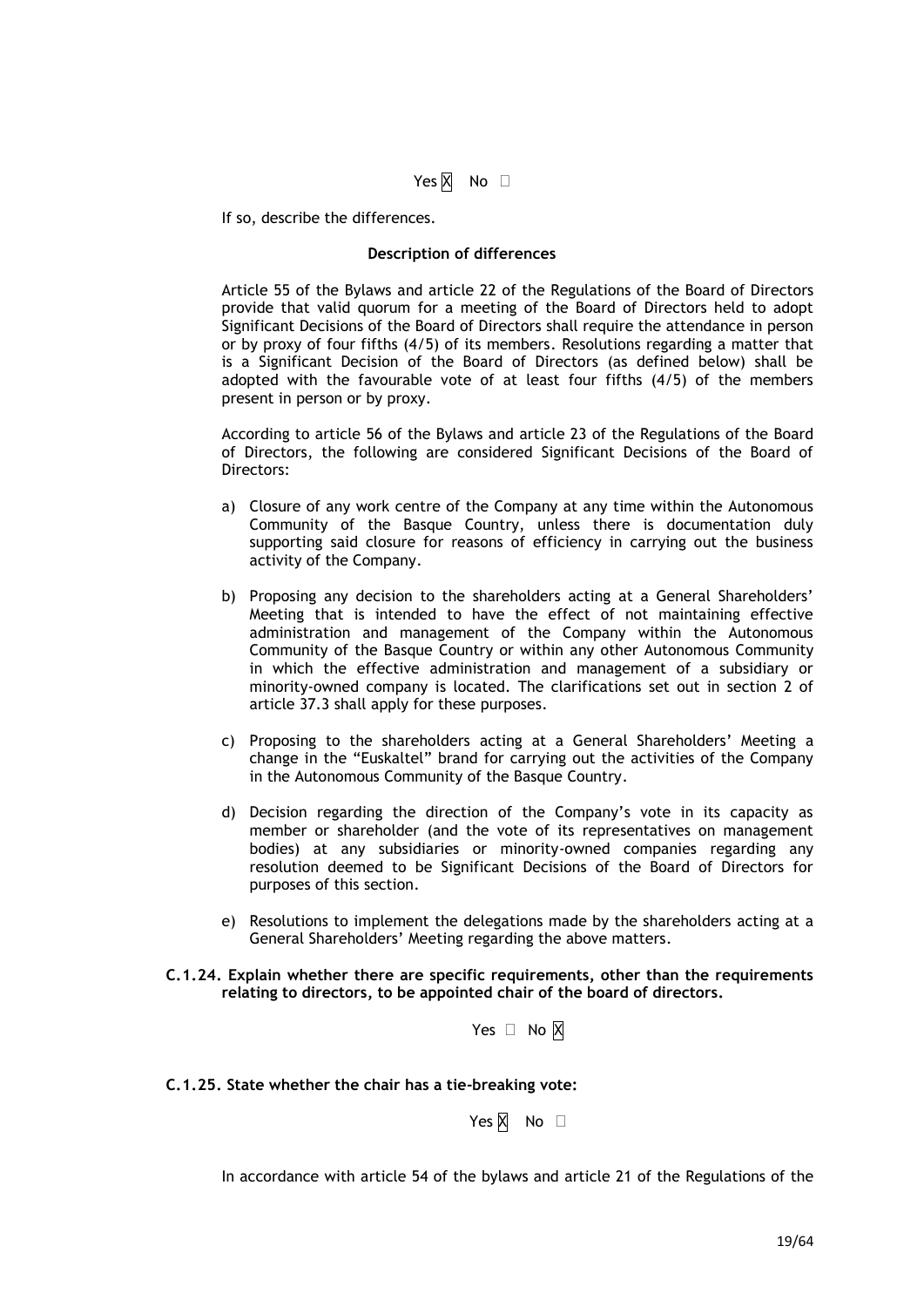Board of Directors, the Chair shall have the tie-breaking vote in the event of a tie regarding any matter that is not a Significant Decision of the Board of Directors, unless the Chair has a conflict of interest, in which case he or she must refrain from participating in the discussions of and voting on the resolution in question.

**C.1.26. State whether the bylaws or the regulations of the board set forth any age limit for directors:**

Yes  $\overline{X}$  No  $\Box$ 

Age limit for the chair  $\square$ 

Age limit for directors  $\overline{X}$ 

As indicated in section C.1.21., article 12.4 of the Regulations of the Board of Directors provides that Directors must tender their resignation to the Board of Directors when they reach the age of 70, and must formalize the resignation from their position as director at the first meeting of the Board of Directors that takes place after the holding of the General Shareholders' Meeting that approves the annual accounts for the financial year in which they reach said age.

**C.1.27. State whether the bylaws or the regulations of the Board establish any limit on the term of office for independent Directors that is different than the term provided by regulatory provisions:**

Yes  $\Box$  No  $\boxtimes$ 

**C.1.28.State whether there the bylaws or the regulations of the Board of Directors establish specific rules for proxy-voting at meetings of the Board of Directors, the manner of doing so, and especially the maximum number of proxies that a director may hold, as well as whether any restriction has been established regarding the categories of directors to whom proxies may be granted beyond the restrictions imposed by law. If so, briefly describe such rules.**

According to article 57 of the Bylaws and article 24 of the Regulations of the Board of Directors, any director may grant their proxy and vote to any other director, giving notice thereof by letter addressed to the Chair. The proxy must be in writing and must be particular for each meeting.

Article 25 of the Regulations of the Board of Directors provides that Directors shall make every effort to attend the meetings of the Board of Directors and, if unable to do so in person, shall endeavour to give a proxy to another director, to whom appropriate instructions must be given. They may not give a proxy in connection on matters in relation to which they have any conflict of interest.

There is no maximum number of proxies that can be granted by a Director, nor are Directors required to grant their proxy to another director of the same type.

**C.1.29.State the number of meetings that the board of directors has held during the financial year In addition, specify the number of times the Board has met, if any, at which the chair was not in attendance. Proxies granted with specific instructions shall be counted as attendance.**

| Number of meetings of the Board |  |  |
|---------------------------------|--|--|
|---------------------------------|--|--|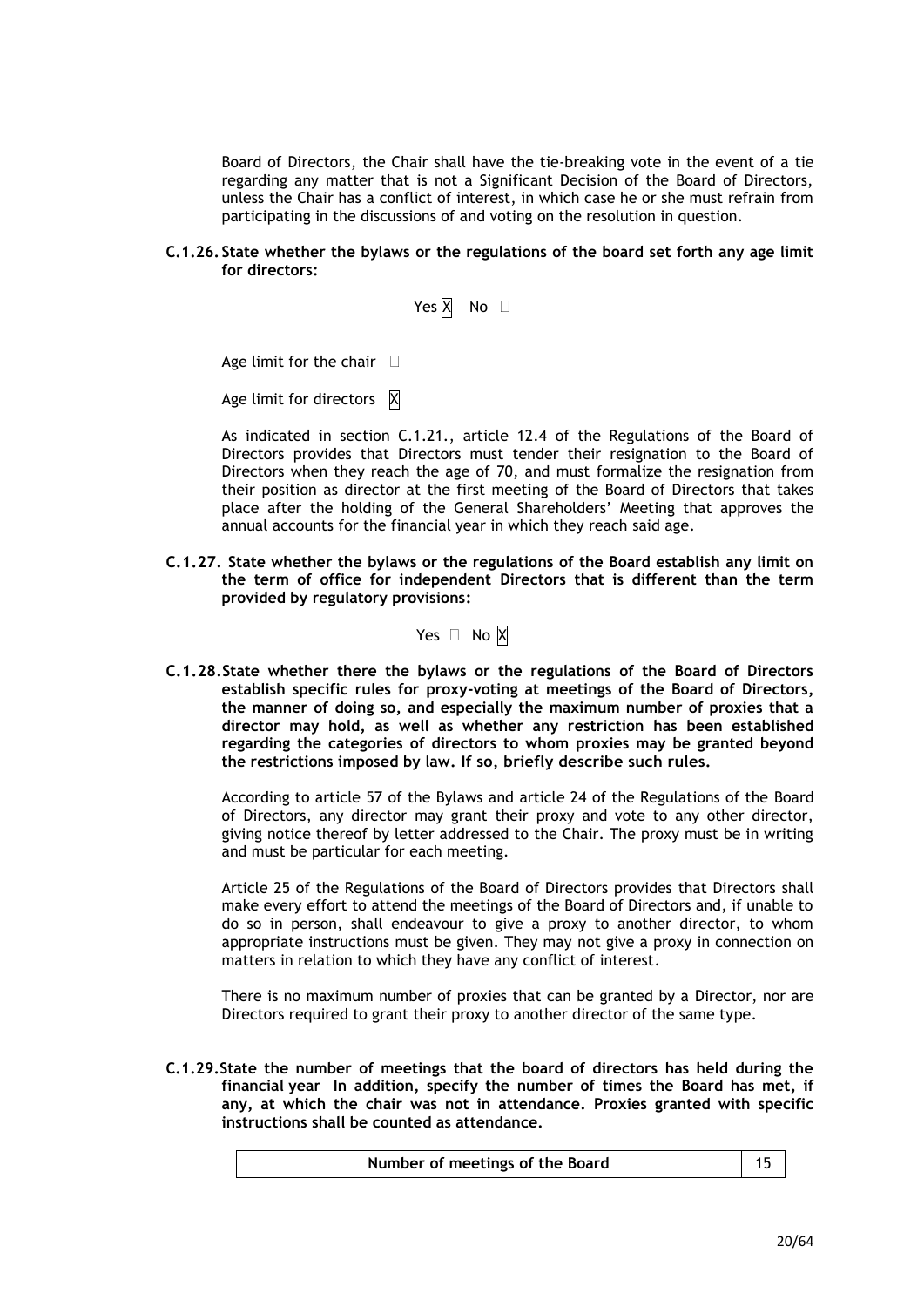| Number of meetings of the Board at which the chair was not in |  |
|---------------------------------------------------------------|--|
| attendance                                                    |  |

**If the chair is an executive Director, state the number of meetings held without the presence in person or by proxy of any executive Director and chaired by the lead independent Director.**

| Number of meetings |  |
|--------------------|--|

**State the number of meetings held by the different committees of the Board during the financial year:**

| Number of meetings of the audit and control committee             |  |
|-------------------------------------------------------------------|--|
| Number of meetings of the appointments and remuneration committee |  |

**C.1.30. State the number of meetings that the Board of Directors has held during the financial year with the attendance of all of its members. Proxies granted with specific instructions shall be counted as attendance:**

| Number of meetings with the attendance of all Directors  |         |
|----------------------------------------------------------|---------|
| % in attendance of total votes during the financial year | 100.00% |

**C.1.31.State whether the annual individual accounts and the annual consolidated accounts that are submitted to the Board for approval are previously certified:**

Yes  $\overline{X}$  No  $\Box$ 

**Identify, if applicable, the person/persons that has/have certified the annual individual and consolidated accounts of the company for formulation by the Board:**

| <b>Name</b>                        | <b>Position</b>          |
|------------------------------------|--------------------------|
| Fernando Ojeda González-Posada     | <b>Managing Director</b> |
| Jon Ander de las Fuentes Inchausti | Chief Financial Officer  |

**C.1.32.Explain the mechanisms, if any, adopted by the Board of Directors to avoid any qualifications in the audit report on the annual individual and consolidated accounts formulated by the Board of Directors and submitted to the shareholders at the General Meeting.**

Article 43.3 of the Regulations of the Board of Directors provides that the Board shall seek to definitively formulate the annual accounts such that there is no room for reservations or qualifications by the auditor. In those exceptional circumstances in which they are made, both the Chair of the Audit and Control Committee and the external auditors shall clearly explain to the shareholders the content of such reservations or qualifications. However, if the Board of Directors believes that its opinion should prevail, it shall provide a public explanation of the content and scope of the discrepancy.

In addition, article 5 of the Regulations of the Audit and Control Committee provides that, without prejudice to any other duties that may be assigned thereto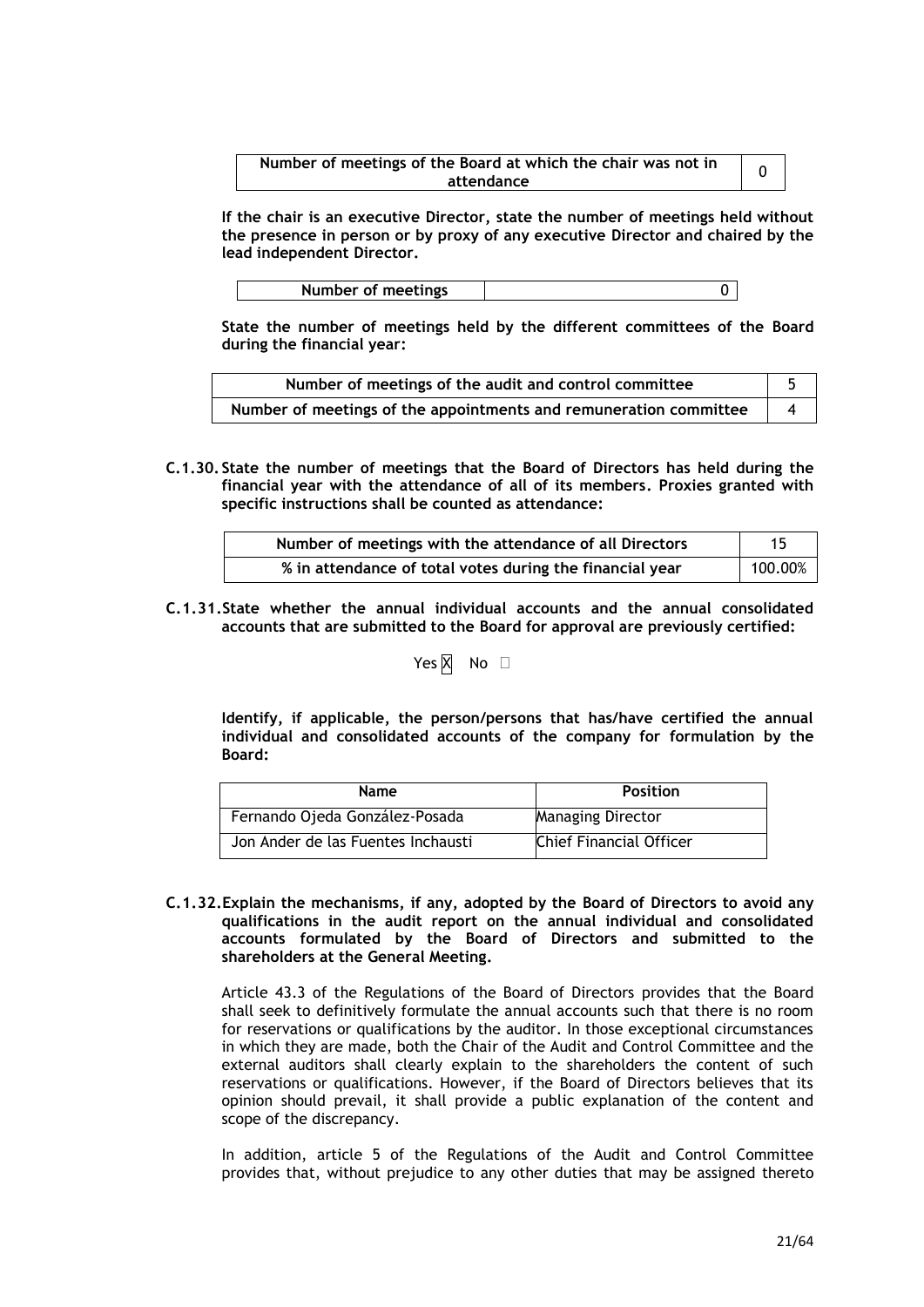from time to time by the Board of Directors, or that are vested therein by applicable legal provisions, the Audit and Control Committee shall perform the following basic duties:

- a) Supervise the effectiveness of the internal control of the Company and its Group, as well as the effectiveness of its systems for managing risks, including tax risks.
- b) Analyse with the external auditors any possible weaknesses in the internal control system detected when the audit was performed.
- c) Supervise the process of preparing and presenting the regulated financial information.
- d) Supervise the activity of the Company's internal audit.
- e) Establish appropriate relationships with external auditors to receive information on issues that could jeopardise their independence, so that it can be examined by the Committee, and any other issues related to the process of auditing the financial statements, as well as other communications provided for in the legal provisions on audits of accounts and accounting standards. In any event, they must receive every year from the external auditors a written confirmation of their independence vis-à-vis the entity or entities related to it directly or indirectly, as well as information about additional services of any kind provided to these entities by the auditors or companies, or by persons or entities related to them in accordance with the laws on auditing of accounts.

In addition, throughout the financial year, the Audit and Control Committee reports the Company's financial information before it is approved by the Board of Directors and submitted to the National Securities Market Commission (CNMV).

### **C.1.33.Is the secretary of the board a Director?**

Yes  $\Box$  No  $\boxtimes$ 

**If the secretary is not a Director, complete the following table:**

| Name of secretary              | Representative |
|--------------------------------|----------------|
| Francisco Javier Allende Arias |                |

### **C.1.34. Section deleted.**

**C.1.35.State the mechanisms, if any, used by the company to preserve the independence of auditors, financial analysts, investment banks and rating agencies.**

In accordance with article 43 of the Regulations of the Board of Directors, the Audit and Control Committee proposes to the Board of Directors, for submission to the shareholders at the General Shareholders' Meeting, the appointment (indicating the contractual terms and conditions and the scope of the professional mandate), renewal and revocation of the auditor of the annual accounts of the Company and oversee compliance with the auditing contract.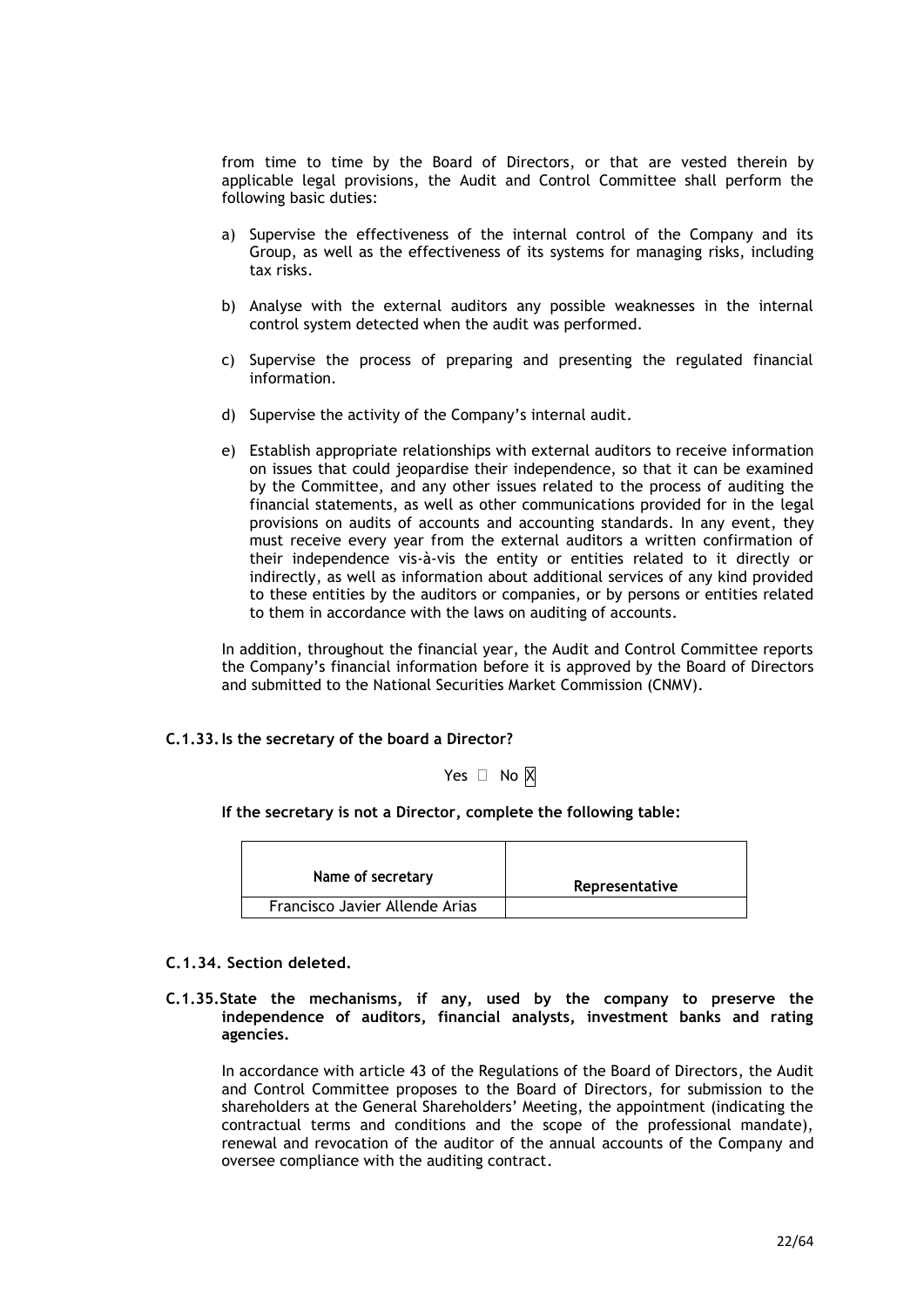To this end, the Audit and Control Committee shall refrain from proposing to the Board of Directors, and the Board of Directors shall refrain from submitting to the shareholders at a General Shareholders' Meeting, the appointment as auditor of the Company of any audit firm that is affected by grounds for disqualification under the legal provisions on auditing and those firms for which the fees expected to be paid by the Company for all items is greater than five per cent (5%) of their total revenues for the previous financial year.

In addition, Section 64.3 of the bylaws provides that, without prejudice to any other duties that may be assigned to it from time to time by the Board of Directors, the Audit and Control Committee shall perform the following basic duties:

- (a) Propose to the Board of Directors, for submission to the shareholders at the General Shareholders' Meeting, the appointment, re-election or replacement of the auditors in accordance with applicable legal provisions, as well as the terms of engagement thereof, and regularly collect information therefrom on the audit plan and the implementation thereof, in addition to preserving its independence in the performance of its duties.
- (b) Establish appropriate relationships with the auditors to receive information regarding matters that might risk the independence thereof, for examination by the Audit Committee, and any other information related to the development of the audit procedure, as well as such other communications as are provided for in the laws on auditing of accounts and in other legal provisions on auditing. In any case, it must annually receive from the auditors written confirmation of their independence from the Company or entities directly or indirectly related thereto, as well as information on additional services of any kind provided to these entities by the auditors or by persons or entities related thereto, in accordance with laws on auditing of accounts.
- (c) On an annual basis, and prior to the audit report, issue a report expressing an opinion as to whether the independence of the auditor is compromised. This report must in all cases make a pronouncement regarding the provision of the additional services referred to in the preceding paragraph, considered individually and as a whole, other than the legal audit, and in relation to the rules on independence or the legal provisions governing audit activities.

In addition, section 3(ii) of Article 5 of the Regulations of the Audit and Control Committee provides that, with respect to the external auditor, the Audit and Control Committee has the following powers, among others:

- (a) Ensure that the remuneration of the external auditor does not compromise its quality or independence.
- (b) Ensure the independence of the external auditor and, to that end: (i) ensure that the Company reports any change of external auditor to the CNMV as a significant event, accompanied by a statement of any disagreements arising with the outgoing auditor and the reasons for the same; (ii) ensure that the Company and the auditor adhere to current legal provisions on the provision of non-audit services, and in general, to the other rules established to ensure the independence of the auditor; and (iii) investigate the issues giving rise to any resignation of the external auditor.
- **C.1.36.State whether the Company has changed the external auditor during the financial year. If so, identify the incoming and the outgoing auditor:**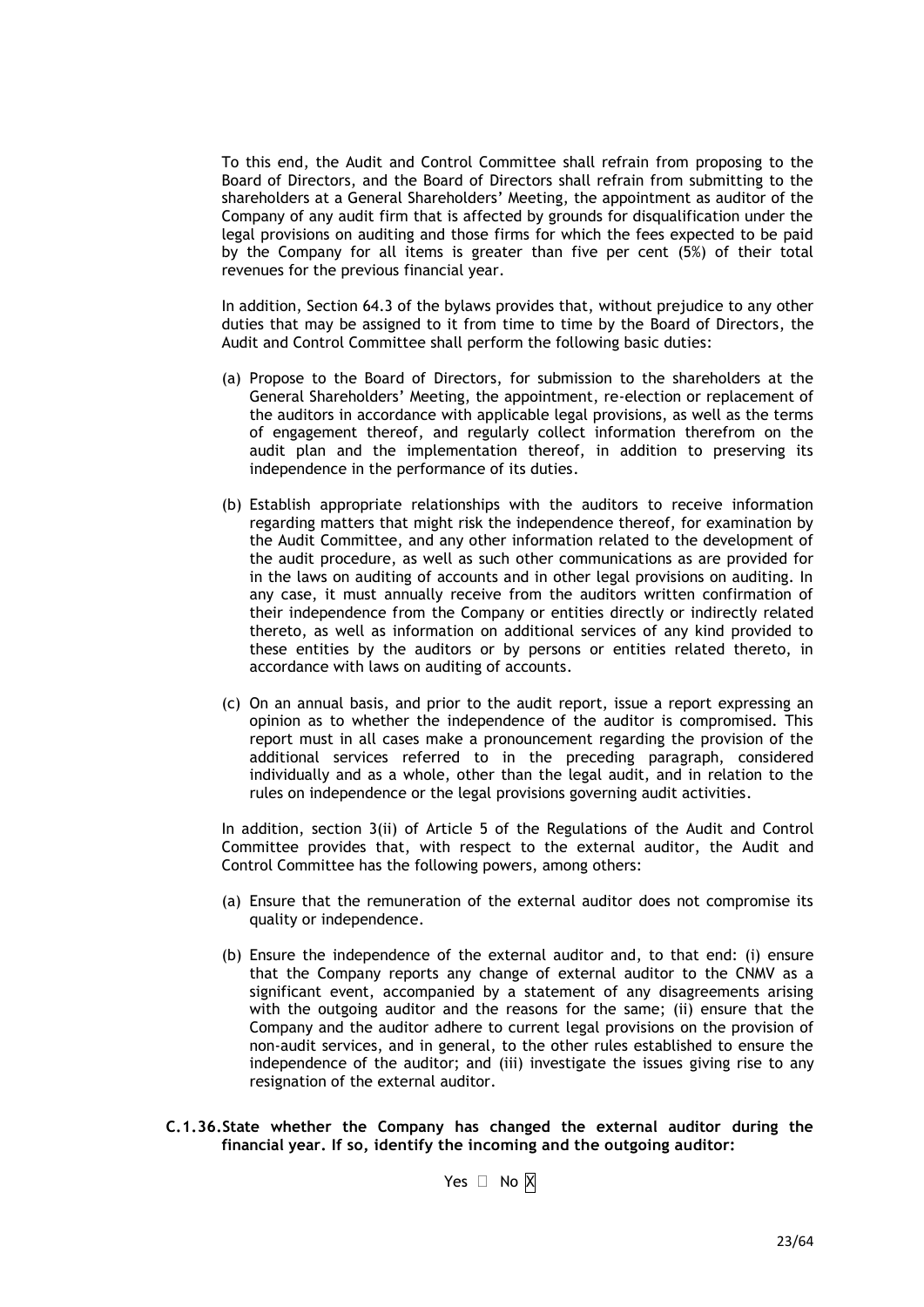**If there has been any disagreement with the outgoing auditor, provide an explanation thereof:**

Yes 
$$
\Box
$$
 No  $\overline{X}$ 

**C.1.37.State whether the audit firm performs other non-audit work for the company and/or its group. If so, state the amount of the fees paid for such work and the percentage they represent of the aggregate fees charged to the company and/or its group:**

# Yes  $\overline{X}$  No  $\Box$

|                                                                                   | Company | Group   | Total   |
|-----------------------------------------------------------------------------------|---------|---------|---------|
| Amount of other non-audit work<br>(thousands of euros)                            | 250,000 | 250,000 | 250,000 |
| Amount of non-audit work /<br>Aggregate amount billed by the audit<br>firm $(\%)$ | 82.32%  | 82.32%  | 82.32%  |

**C.1.38. State whether the audit report on the annual accounts for the prior financial year has observations or qualifications. If so, state the reasons given by the chair of the audit committee to explain the content and scope of such observations or qualifications.**

$$
\mathsf{Yes} \ \Box \ \mathsf{No} \ \overline{\mathsf{X}}
$$

**C.1.39.State the consecutive number of years for which the current audit firm has been auditing the annual accounts of the company and/or its group. In addition, state the percentage represented by such number of financial years audited by the current audit firm with respect to the total number of financial years in which the annual accounts have been audited:**

|                                      | Company | Group |
|--------------------------------------|---------|-------|
| Number of continuous financial years |         |       |
|                                      |         |       |
|                                      |         | .     |

|                                                                                                                                      | Company | Group |
|--------------------------------------------------------------------------------------------------------------------------------------|---------|-------|
| Number of financial years audited by<br>the current audit firm / Number of<br>financial years the company has been<br>audited (in %) | 17.65%  | 5.88% |

**C.1.40.State whether there is any procedure for directors to hire external advisory services, and if so, describe it:**

Yes  $\overline{X}$  No  $\Box$ 

#### **Describe the procedure**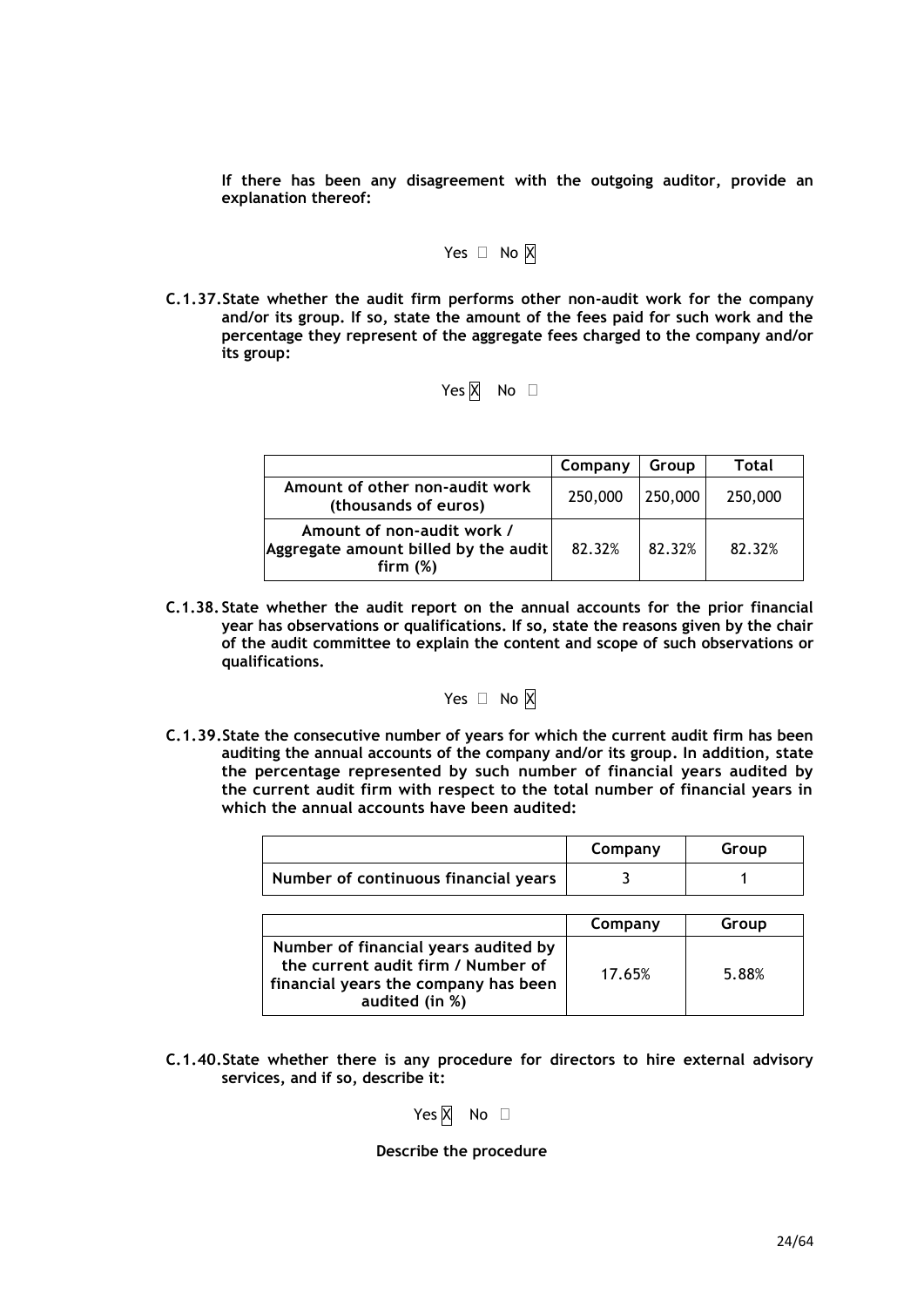Article 29 of the Regulations of the Board of Directors provides that any Directors may request the hiring of legal, accounting, technical, financial, commercial or other experts at the Company's expense.

The assignment must relate to specific issues of certain significance and complexity arising during the performance of the director's duties.

The hiring request hired shall be channelled through the Secretary of the Board of Directors, who may subject it to the prior authorisation of the Board of Directors, and which may be denied on justifiable grounds, including the following circumstances:

- (i) That it is not necessary for the proper performance of the duties entrusted to the directors.
- (ii) That the cost thereof is not reasonable in view of the significance of the problem and the assets and income of the Company..
- (iii) That the technical assistance sought may be adequately provided by the Company's own experts and technical personnel.
- (iv) That it may pose a risk to the confidentiality of the information that must be provided to the expert.

In addition, article 24 of the Regulations of the Audit and Control Committee and article 29 of the Regulations of the Appointments and Remuneration Committee provide that these Committees may request to hire legal, accounting, financial or other experts to assist them with their duties, at the Company's expense.

**C.1.41.State whether there is any procedure for directors to obtain sufficiently in advance the information required to prepare for meetings of management bodies and, if so, describe it:**

Yes  $\overline{X}$  No  $\Box$ 

#### **Describe the procedure**

Article 14.2 of the Regulations of the Board of Directors indicates that the Chair of the Board of Directors must ensure that the Directors receive in advance information sufficient to deliberate on the items on the agenda. Furthermore, article 19 of the Regulations of the Board of Directors provides that the notice of meetings of the Board of Directors must be given at least ten (10) business days prior to the date set for the meeting.

- **C.1.42.State whether the company has established any rules requiring Directors to inform the company —and, if applicable, resign from their position— in cases in which the credit and reputation of the company may be damaged, and if so provide a detailed description:**
	- Yes  $\overline{X}$  No  $\Box$

#### **Explain the rules**

Directors must submit their resignations from the Board of Directors and formalise such resignations in the cases provided for in article 12.2 of the Regulations of the Board of Directors, which include the following:

(i) If due to supervening circumstances they are involved in any of the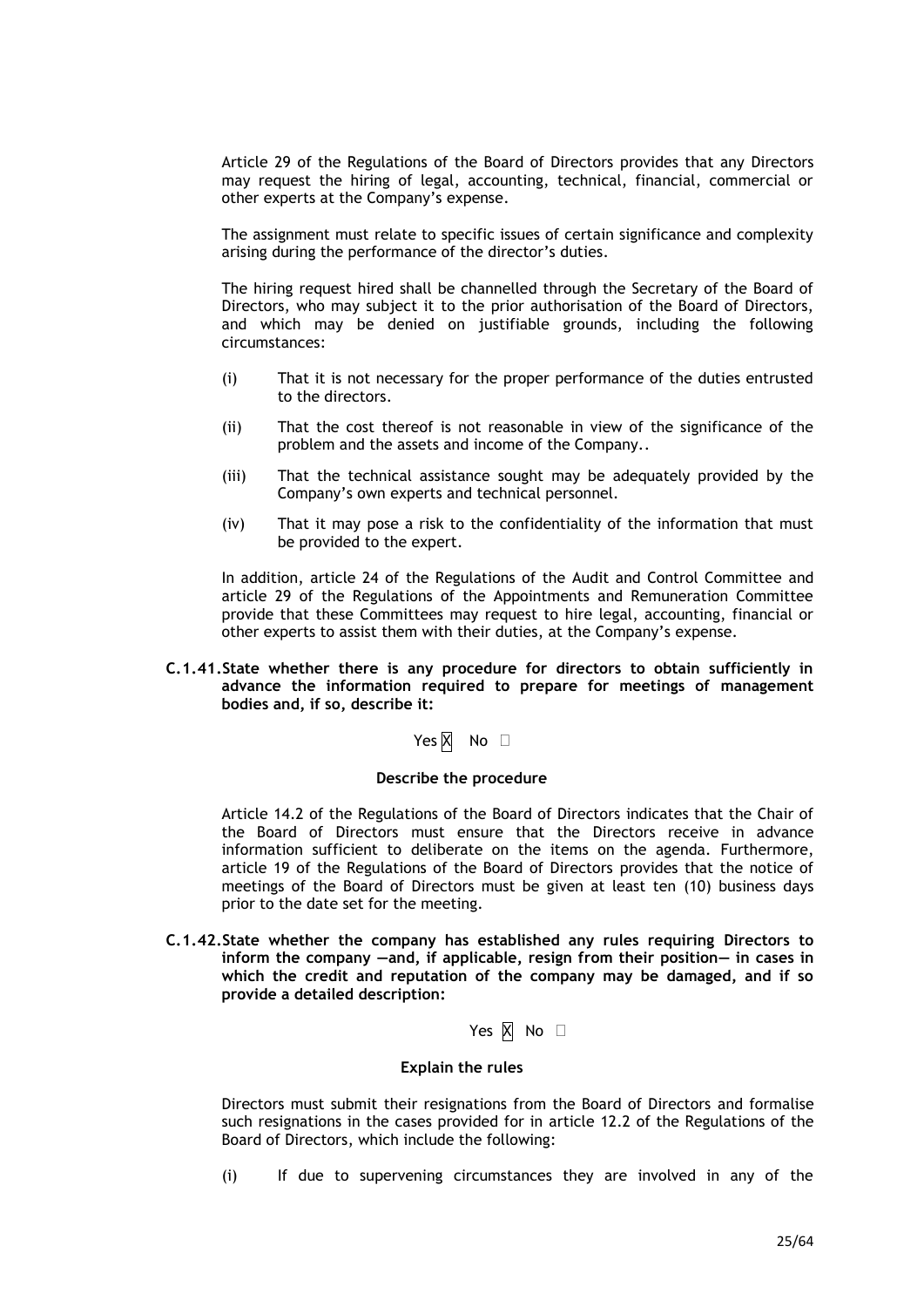instances of disqualification or prohibition referred to in provisions of a general nature, the Bylaws or the Regulations.

- (ii) If serious damage is caused to the value or reputation of the Company or there is a risk to the Company of criminal liability as a result of any acts or conduct attributable to the Director.
- (iii) If they cease to deserve the respectability or to have the capability, expertise, competence, availability or commitment to their duties required to be a Director of the Company.

In addition, article 39.2 of the Regulations of the Board of Directors provides that a director must inform the Company of any court, administrative or other proceedings brought against the director and which, due to the importance or nature thereof, could seriously affect the reputation of the Company. In particular, every director must inform the Company, through its Chair, if the director is charged with or prosecuted for any of the offences specified in Section 213 of the Companies Act. In such a case, the Board of Directors shall investigate the case as soon as possible and decide in light of the particular circumstances whether or not the director should continue in office.

**C.1.43.State whether any member of the board of directors has informed the company that such member has become subject to an order for further criminal prosecution upon indictment or that an order for the commencement of an oral trial has been issued against such member for the commission of any of the crimes contemplated in section 213 of the Companies Act:**

Yes  $\Box$  No  $\overline{X}$ 

- **C.1.44.Describe the significant agreements entered into by the company that go into effect, are amended, or terminate in the event of a change in control at the company as a result of a takeover bid, and the effects thereof.**
	- The financing agreement entered into between the Company and a syndicate of banks, whose Agent is Banco Bilbao Vizcaya Argentaria, on 5 October 2015, and formalised in an instrument dated 27 November after compliance with the conditions precedent established in the agreement, contains an acceleration clause requiring the Company to prepay the loan and any amounts due in the event of a change in control. For purposes of such agreement, A change in control is deemed to occur if any person or group of persons acting in concert acquires more than 50% of the share capital with voting rights of Euskaltel.
	- The master services outsourcing agreement to build, operate, maintain and guarantee the service of the Euskaltel network, executed on 16 October 2014 between the Company and ZTE, provides that if Euskaltel is subject to a change in ownership (whether as a result of a business combination, restructuring, reorganization, sale or otherwise) such that there is a greater than fifty per cent (50%) change in its shareholders, Euskaltel may terminate the agreement, provided that it gives ZTE six (6) months' prior written notice.
	- The master IT services outsourcing agreement entered into on 20 June 2014 between the GFI Norte corporate group and the Company may be terminated by Euskaltel after the passage of two (2) years from such date if Euskaltel is subject to a change in share ownership (whether as a result of a business combination, restructuring, reorganization, sale or otherwise) such that there is a greater than fifty per cent (50%) change in its shareholders.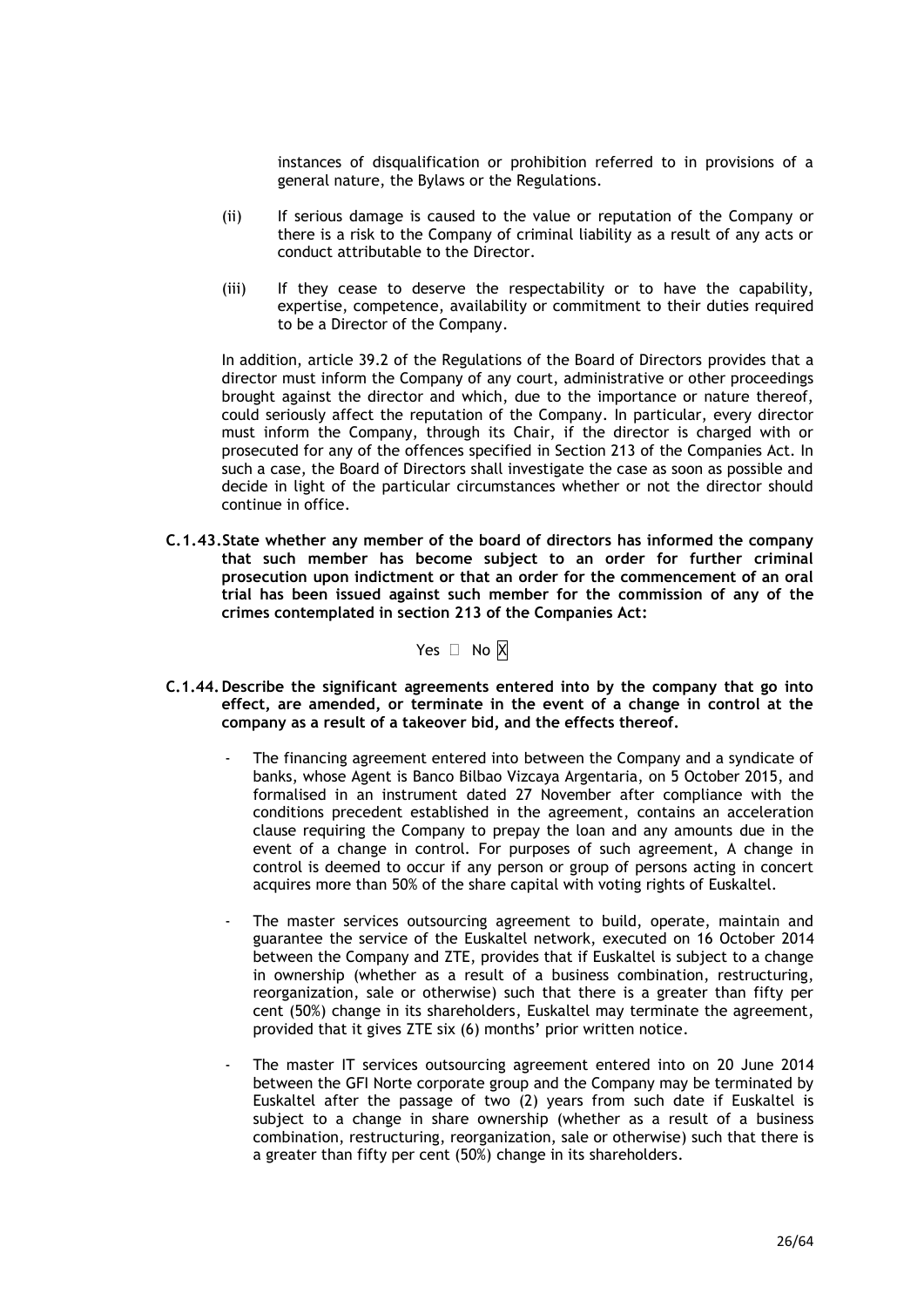- The agreement entered into on 2 July 2012 for Orange to provide services to Euskaltel in order for Euskatel to provide services as a full VMO provides that the companies may terminate the contract in the event that a competitor of the other company directly holds the majority of the capital or the voting rights of the other. Thus, if a competitor of Orange should end up directly holding the majority of the capital or voting rights of Euskaltel, Orange will be entitled to terminate the contract. Likewise, if a competitor of Euskaltel should end up holding the majority of the capital or voting rights of Orange, Euskaltel may terminate the contract.
- **C.1.45.Identify on an aggregate basis and provide a detailed description of the agreements between the company and its management level and decisionmaking positions or employees that provide for indemnities, guarantee or "golden parachute" clauses upon resignation or termination without cause, or if the contractual relationship is terminated as a result of a takeover bid or other type of transaction.**

| Number of beneficiaries |                                                                                                                                                                                                                                                                                                                                                                                                                                |
|-------------------------|--------------------------------------------------------------------------------------------------------------------------------------------------------------------------------------------------------------------------------------------------------------------------------------------------------------------------------------------------------------------------------------------------------------------------------|
| Type of beneficiary:    | Description of agreement:                                                                                                                                                                                                                                                                                                                                                                                                      |
| Executive director      | Employment agreement between the<br>Chair of the Board of Directors and the<br>Company dated 1 April 2013, whereby,<br>if the Chair ceases to hold that position<br>or resigns from the board, he or she<br>may resume their previous employment<br>relationship, or terminate it and<br>receive remuneration equal to 45 days<br>of salary per year of service to<br>Euskaltel, up to a maximum of<br>42<br>monthly payments. |

**State whether such agreements must be reported to and/or approved by the decision-making bodies of the company or its group:**

|                                                                                                    | <b>Board of directors General Meeting</b> |            |    |
|----------------------------------------------------------------------------------------------------|-------------------------------------------|------------|----|
| Decision-making body approving the<br>provisions                                                   | Yes                                       |            | No |
|                                                                                                    |                                           |            |    |
|                                                                                                    |                                           | <b>YES</b> | NΟ |
| Is information about these provisions provided to<br>the shareholders at the general shareholders' |                                           | χ          |    |

#### meeting? **C.2. Committees of the Board of Directors**

**C.2.1. Describe all of the committees of the Board of Directors, the members thereof, and the proportion of executive, proprietary, independent, and other external Directors of which they are comprised:**

### **AUDIT COMMITTEE**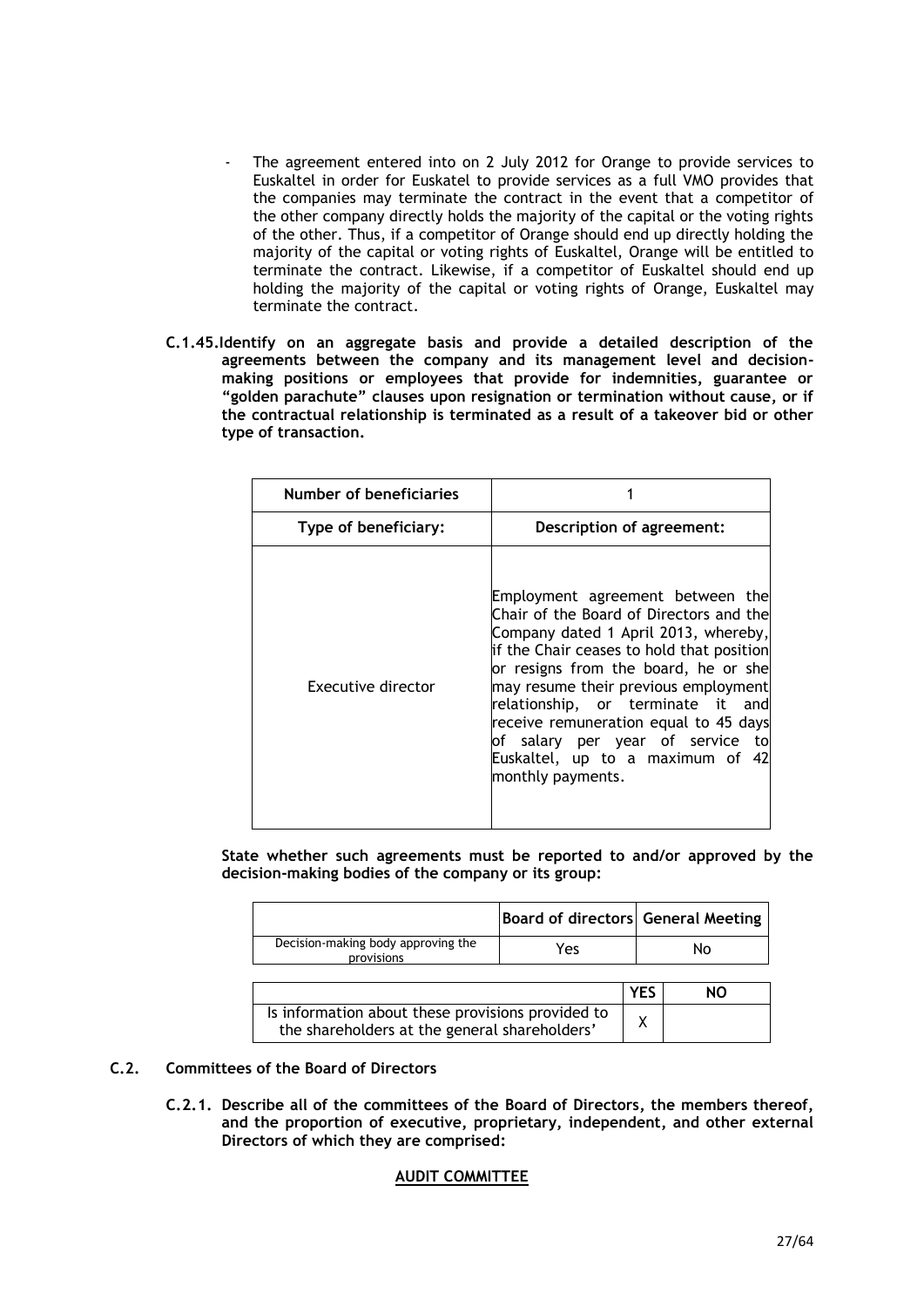| <b>Name</b>             | <b>Position</b> | <b>Class</b> |
|-------------------------|-----------------|--------------|
| Iñaki Alzaga Etxeita    | Chair           | Independent  |
| Alicia Vivanco González | Member          | Proprietary  |
| Richard David Alden     | Member          | Independent  |
| <b>Bridget Cosgrave</b> | Member          | Independent  |

| % of executive directors   | 0.00%  |
|----------------------------|--------|
| % of proprietary directors | 25.00% |
| % of independent directors | 75.00% |
| % other external           | 0.00%  |

**Explain the duties assigned to this committee, describe the procedures and rules of organisation and operation thereof, and summarise its most significant activities during the year.**

The rules of organisation and operation of the Audit and Control Committee, which are set forth in article 64 of the bylaws and article 5 et seq. of the Regulations of the Audit and Control Committee, are as follows.

Composition: The internal regulations provide that the Audit and Control Committee shall be composed of a minimum of three (3) and a maximum of five (5) external directors (i.e. proprietary and independent). A majority of the members of the Committee shall be independent directors. A Chair shall be elected from among the independent directors on the Committee, and the Secretary may be one of its members or the Secretary or Deputy Secretary of the Board of Directors. In case of a tie, the Chair shall have the tie-breaking vote.

Term of office: The members of the Audit and Control Committee shall be appointed for a maximum term of four (4) years, and may be re-elected on one or more occasions for terms of the same maximum length. The position of Chair shall be held for a maximum term of four (4) years, after which period they may not be re-elected as such until the passage of one (1) year from ceasing to act as such, but he or she remain a member of the Audit and Control Committee. In addition, the Secretary of the Committee shall be appointed for a maximum term of four (4) years and may be re-elected on one or more occasions for terms of the same maximum length.

At the end of financial year 2015, the Audit and Control Committee consisted of four external directors (three are independent and one is proprietary): Iñaki Alzaga Etxeita, Richard David Alden, Bridget Cosgrave and Alicia Vivanco González. Iñaki Alzaga Etxeita has been the Chair for one (1) year, from the time he replaced Alicia Vivanco González, while Francisco Javier Allende Arias serves as Secretary of the Committee.

Operation: The Audit and Control Committee meets from two (2) to four (4) times per year in order to review the periodic financial information to be submitted to the authorities and the information that the Board of Directors must approve. The Committee shall also meet whenever called by its Chair, who must do so whenever the Board of Directors or the Chair thereof requests the issuance of a report or the adoption of proposals, or when requested by one third of the members of the Audit and Control Committee. In addition, the Chair of the Audit and Control Committee may call a meeting whenever appropriate for the proper performance of its duties.

The Audit and Control Committee met five times during financial year 2015, and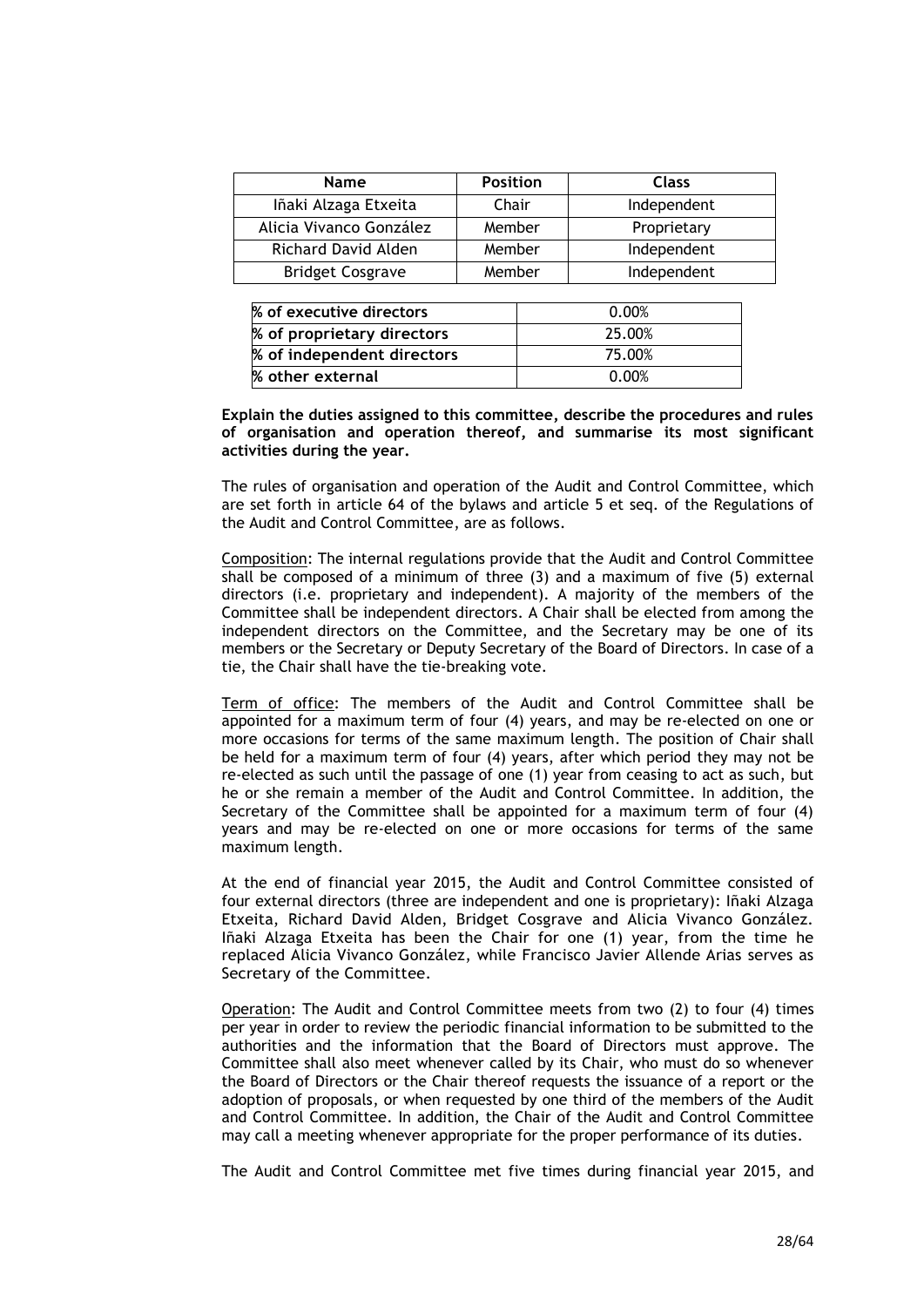among other items, it reviewed the periodic information that the Company must submit to the CNMV, as well as the prospectuses and reports issued in connection with the initial public offering of the Company.

Pursuant to article 18 of the Regulations of the Audit and Control Committee, the Committee shall prepare an annual report on its activities, which it will provide to the shareholders after approval by the Board of Directors on occasion of the call to the Ordinary General Shareholders' Meeting, in order to report to the shareholders the questions raised by the shareholders thereat regarding the matters within the Committee's purview. In connection with the Board of Directors, article 19 of the Regulations provide that the Chair of the Committee shall report on his or her activities to the Board of Directors at the first board meeting held after each of the Committee meetings.

In addition, pursuant to article  $5.(v)$ .a) of the Regulations of the Audit and Control Committee, the Committee periodically reviews the Company's internal corporate governance rules and proposes changes and updates to further develop and improve those rules to the Board of Directors for approval or submission to the shareholders at the General Meeting, as applicable.

In addition, pursuant to article 17 of the Rules of the Audit and Control Committee, the Committee may request the attendance at Committee meetings of any member of the Board of Directors, employee or officer of the Company, as well as any member of the governing bodies of the investees whose appointment was proposed by the Company, provided it is not legally prohibited. It may also request the external auditor or any outside consultant to attend its meetings.

Duties: Article 64 of the Bylaws and article 5 of the Regulations of the Audit and Control Committee assign the following basic duties to the Committee:

- (i) Report to the shareholders at the General Shareholders' Meeting with respect to the matters raised therein by the shareholders on matters within its power.
- (ii) Monitor the effectiveness of the internal control of the Company and of its Group, as well as the systems for managing risks, including tax risks.
- (iii) Together with the auditors, analyse significant weaknesses in the internal control system detected during the audit.
- (iv) Supervise the process of preparing and presenting regulated financial information.
- (v) Propose to the Board of Directors, for submission to the shareholders at the General Shareholders' Meeting, the appointment, re-election or replacement of the auditors in accordance with applicable legal provisions, as well as the terms of engagement thereof, and regularly collect information therefrom on the audit plan and the implementation thereof, in addition to preserving its independence in the performance of its duties.
- (vi) Supervise the internal audit activity of the Company.
- (vii) Establish appropriate relationships with the auditors to receive information regarding matters that might risk the independence thereof, for examination by the Audit Committee, and any other information related to the development of the audit procedure, as well as such other communications as are provided for in the laws on auditing of accounts and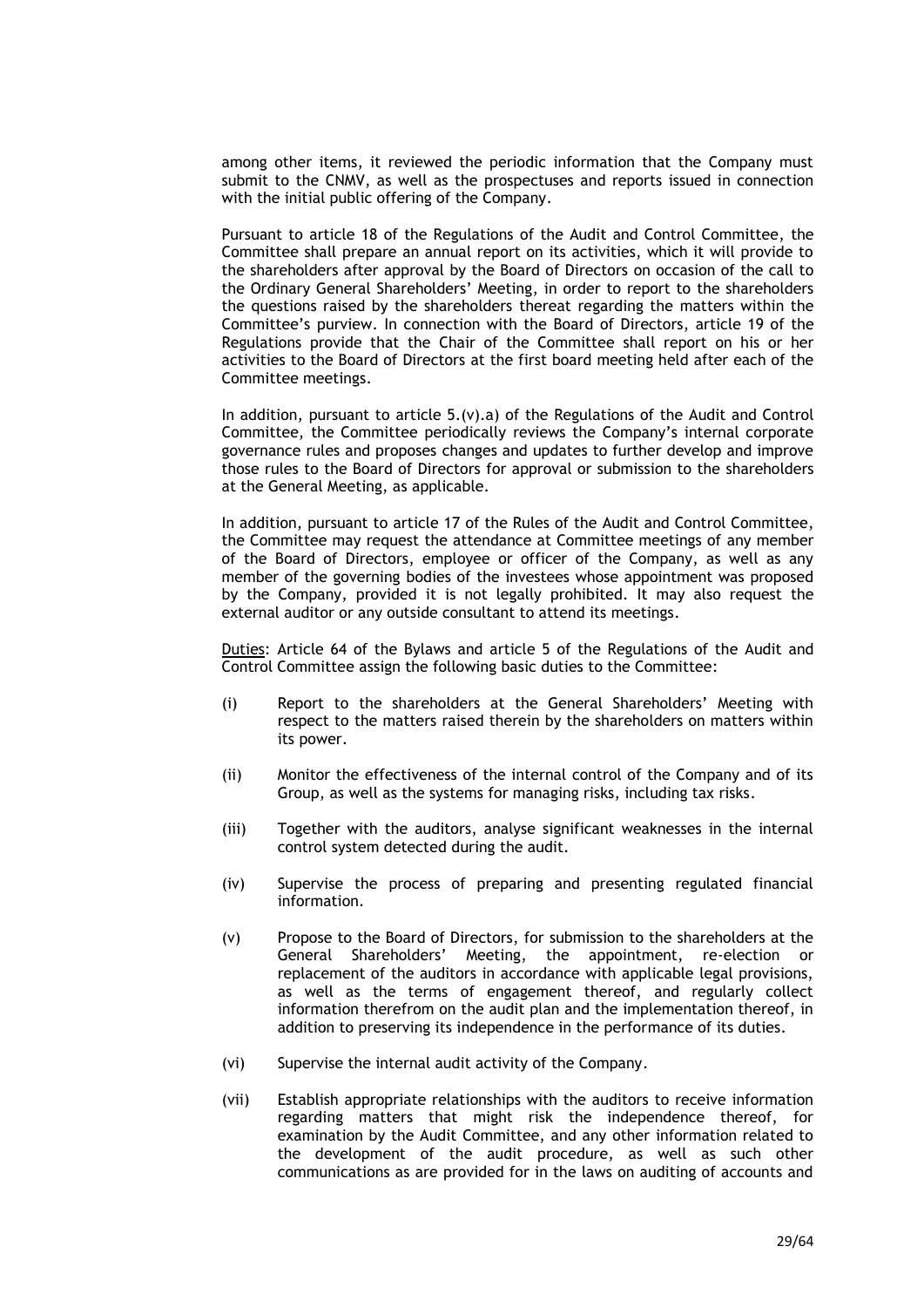in other legal provisions on auditing. In any case, it must annually receive from the auditors written confirmation of their independence from the Company or entities directly or indirectly related thereto, as well as information on additional services of any kind provided to these entities by the auditors or by persons or entities related thereto, in accordance with laws on auditing of accounts.

- (viii) On an annual basis, and prior to the audit report, issue a report expressing an opinion as to whether the independence of the auditor is compromised. This report must in all cases make a pronouncement regarding the provision of the additional services referred to in the preceding paragraph, considered individually and as a whole, other than the legal audit, and in relation to the rules on independence or the legal provisions governing audit activities.
- (ix) Provide an advance report to the Board of Directors on all of the matters provided by law, the Company's Bylaws and the Regulations of the Board of Directors, and particularly regarding: (i) the financial information that the Company must periodically publish; (ii) the creation or acquisition of interests in special purpose entities or entities domiciled in territories or countries considered to be tax havens; and (iii) related-party transactions.
- (x) Any others assigned thereto by the Board of Directors in its corresponding Regulations or in the Regulations of the Audit Committee.

**Identify the director who is a member of the audit committee and who has been appointed taking into account the director's knowledge and experience in the areas of accounting, audit, or both, and report the number of years that the chair of this committee has held office.**

| Name of Director with experience                            | Alicia Vivanco González |
|-------------------------------------------------------------|-------------------------|
| Name of Director with experience                            | Iñaki Alzaga Etxeita    |
| Number of years during which Chair has held<br>the position |                         |

#### **APPOINTMENTS AND REMUNERATION COMMITTEE**

| <b>Name</b>               | <b>Position</b> | <b>Class</b> |
|---------------------------|-----------------|--------------|
| José Ángel Corres Abasolo | Chair           | Independent  |
| Alfonso Basagoiti Zavala  | Member          | Proprietary  |
| Javier Fernández Alonso   | Member          | Proprietary  |
| Belén Amatriaín Corbi     | Member          | Independent  |

| % proprietary Directors | 50.00% |
|-------------------------|--------|
| % independent Directors | 50.00% |
| % other external        |        |

**Explain the duties assigned to this committee, describe its procedures and rules of organisation and operation, and summarise its most significant activities during the year.**

The rules of organisation and operation of the Appointments and Remuneration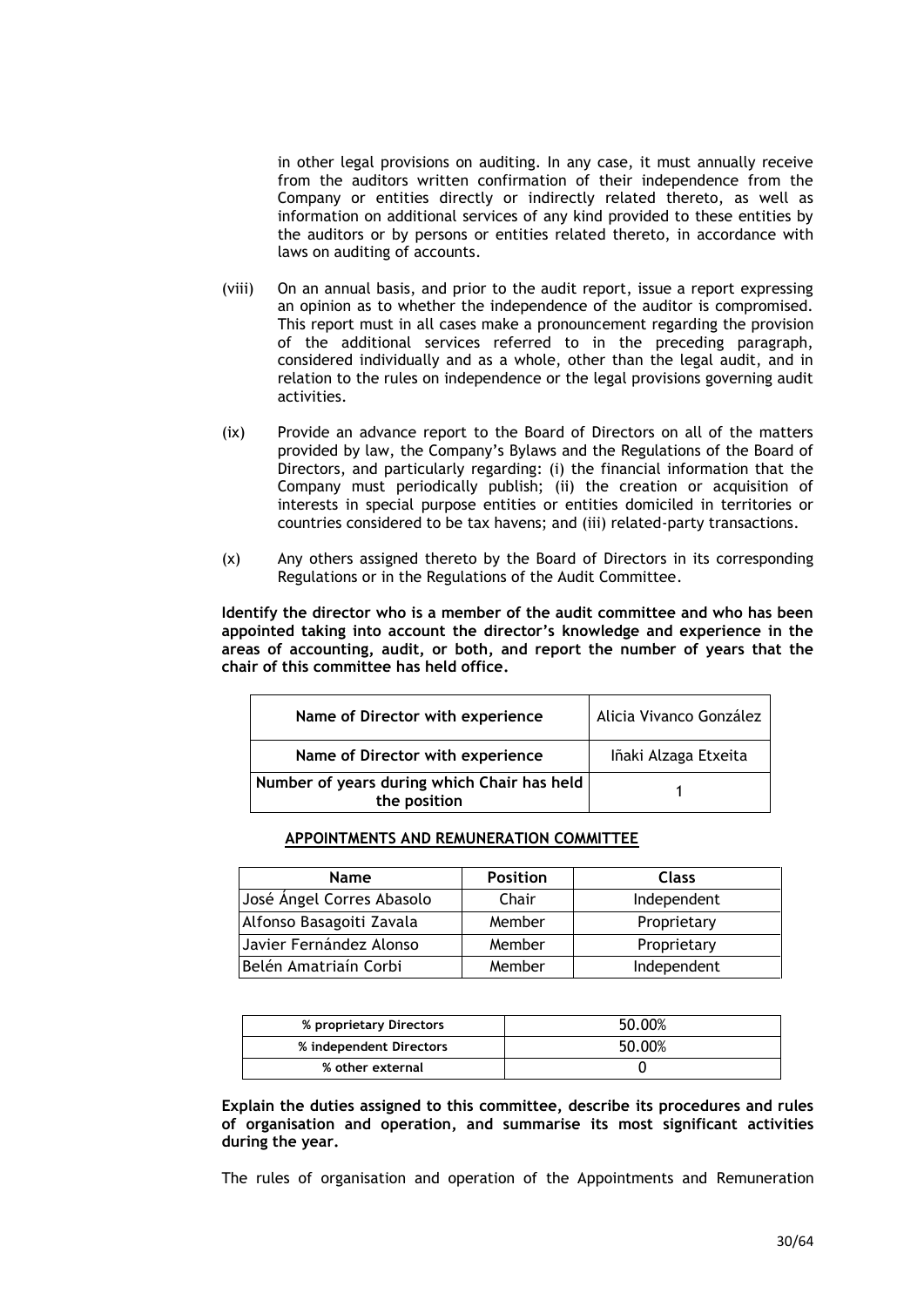Committee, which are set forth in article 65 of the Bylaws and article 5 et seq. of the Regulations of the Appointments and Remuneration Committee, are as follows:

Composition: The Committee shall be composed of a minimum of three (3) and a maximum of five (5) external directors (i.e. proprietary and independent). A majority of the members of the Committee shall be independent directors. A Chair shall be elected from among the independent directors on the Committee, and in case of a tie, the Chair shall have the tie-breaking vote. The Committee shall also appoint a Secretary, who may be one of its members or the Secretary or Deputy Secretary of the Board of Directors.

Term of office: The members of the Appointments and Remuneration Committee shall be appointed for a maximum term of four (4) years, and may be re-elected on one or more occasions for terms of the same maximum length. The position of Chair shall be held for a maximum term of four (4) years, after which they may not be reelected to act as such office until the passage of one (1) year, without prejudice to the continuance or re-election thereof as a member of the Appointments and Remuneration Committee. In addition, the Secretary of the Committee shall be appointed for a maximum term of four (4) years and may be re-elected on one or more occasions for terms of the same maximum length.

At the end of financial year 2015, the Appointments and Remuneration Committee consisted of four external directors (two are independent and two are proprietary): José Ángel Corres Abasolo, Belén Amatriaín Corbi, Javier Fernández Alonso and Alfonso Basagoiti Zavala. José Ángel Corres Abasolo has held the office of Chair since 16 December 2015, when he replaced Richard Alden, and Francisco Javier Allende Arias serves as Secretary of the Committee.

Operation: The Appointments and Remuneration Committee meets two (2) to four (4) times per year in order to review the status of the matters within its purview, and whenever called by its Chair whenever appropriate for the performance of the duties thereof. In addition, the Chair must call a meeting whenever the Board of Directors or its Chair requests a report or the adoption of proposals or at the request of one third of the members of the Committee.

The Appointments and Remuneration Committee met four times during financial year 2015, and among other items, it reported favourably to the Board of Directors on the following matters:

- Review and payment of the Incentive Plan for Officers and executive Directors.
- Appointment of Belén Amatriaín Corbi, Iñaki Alzaga Etxeita and Javier Fernández Alonso as new members of the Board of Directors of Euskaltel.
- New organisational structure of the Euskaltel Group after the consummation of the acquisition of R Cable by Euskaltel.
- Payment of the annual bonus for 2014 and determination of the annual bonus for 2015.
- Appointment of the Lead Independent Director (*Consejero Independiente Coordinador*), José Ángel Corres Abasolo, as new Vice Chair of the Board of Directors.
- New composition of the Committees of the Board of Directors (appointment of Javier Fernández Alonso as a new member of the Appointments and Compensation Committee, to replace Richard Alden, and appointment of José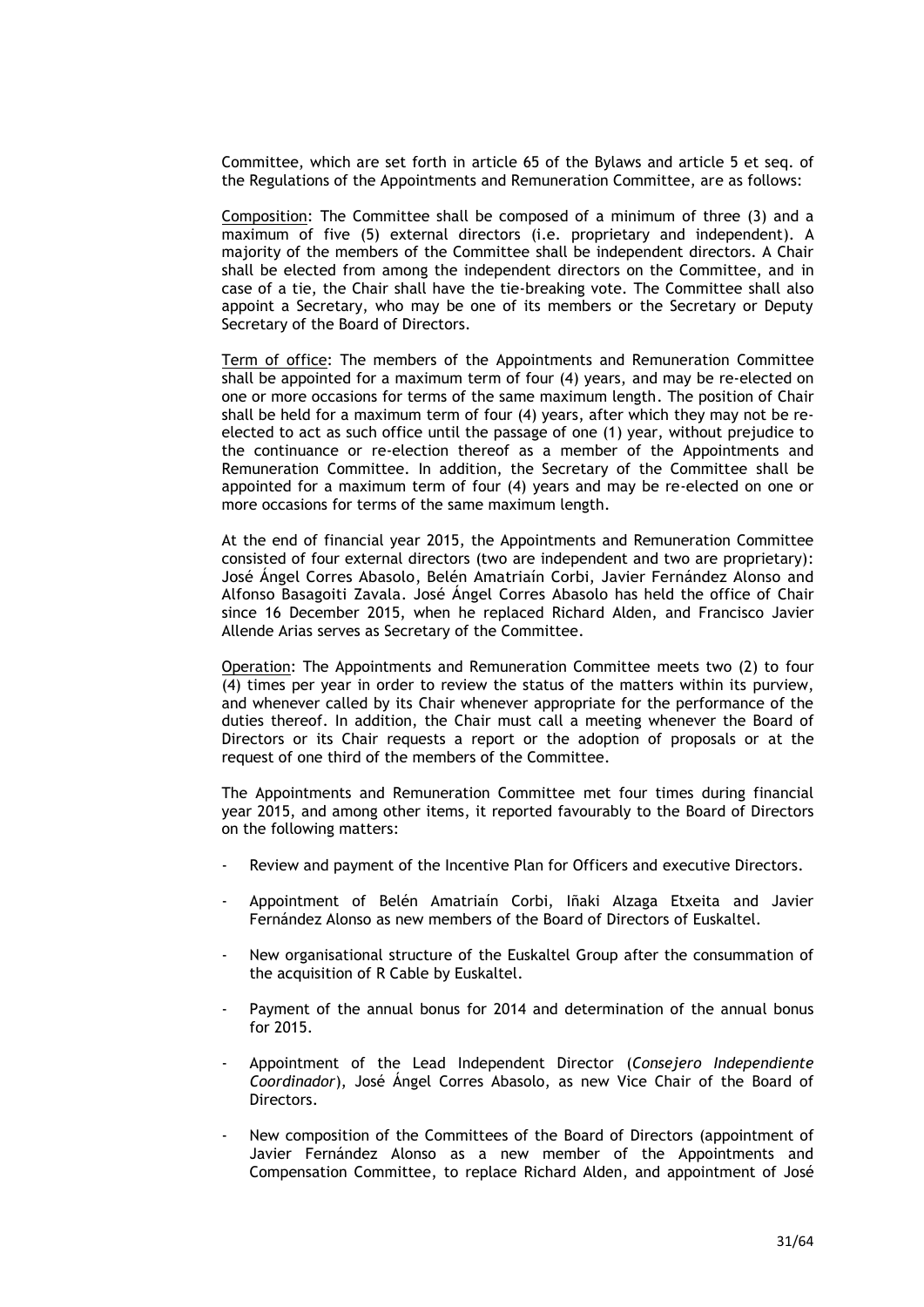Ángel Corres Abasolo as the new Chair thereof).

- Review of the authority and powers granted to the Chair and Managing Director and adjustment thereof to the situation of Euskaltel and the Group.
- Establishment of the remuneration of the directors.
- Approval of the general principles of the 2016-2018 Share Incentive Plan and the 2016-2018 Share Purchase Incentive Plan.

Duties: Articles 65 of the Bylaws and 5 of the Regulations of the Appointments and Remuneration Committee assign to the Committee the following basic duties, which are set forth in greater detail in articles 6 through 10 of the Regulations of said Committee:

- (i) Evaluate the skills, knowledge and experience needed on the Board of Directors. For these purposes, it shall define the functions and skills necessary in the candidates to fill each vacancy and shall evaluate the time and dedication required for them to effectively perform their duties.
- (ii) Establish a goal for representation of the less represented gender on the Board of Directors and prepare guidelines on how to achieve this goal.
- (iii) Submit to the Board of Directors proposals for the appointment of independent directors on an interim basis or for submission to a decision of the shareholders at a General Shareholders' Meeting, as well as proposals for the re-election or removal of said directors by the shareholders.
- (iv) Report on proposals for the appointment of the other directors on an interim basis or for submission to a decision of the shareholders at a General Shareholders' Meeting, as well as proposals for the re-election or removal thereof by the shareholders.
- (v) Report on proposals for the appointment and removal of senior officers and the basic terms of their contracts.
- (vi) Examine and organise the succession of the chair of the Board of Directors and the chief executive of the Company and, if applicable, make proposals to the Board of Directors so that said succession occurs in an orderly and planned manner.
- (vii) Propose to the Board of Directors the remuneration policy for directors and general managers or whomsoever performs the duties of senior management reporting directly to the Board, as well as the individual remuneration and other contractual conditions for the executive directors, ensuring compliance therewith.
- **C.2.2. Complete the following table with information regarding the number of female directors comprising the committees of the board of directors for the last four financial years:**

| Number of female directors                                      |  |  |  |  |  |
|-----------------------------------------------------------------|--|--|--|--|--|
| Financial Year Financial Year   Financial Year   Financial Year |  |  |  |  |  |
| 2013<br>2014<br>2015<br>2012                                    |  |  |  |  |  |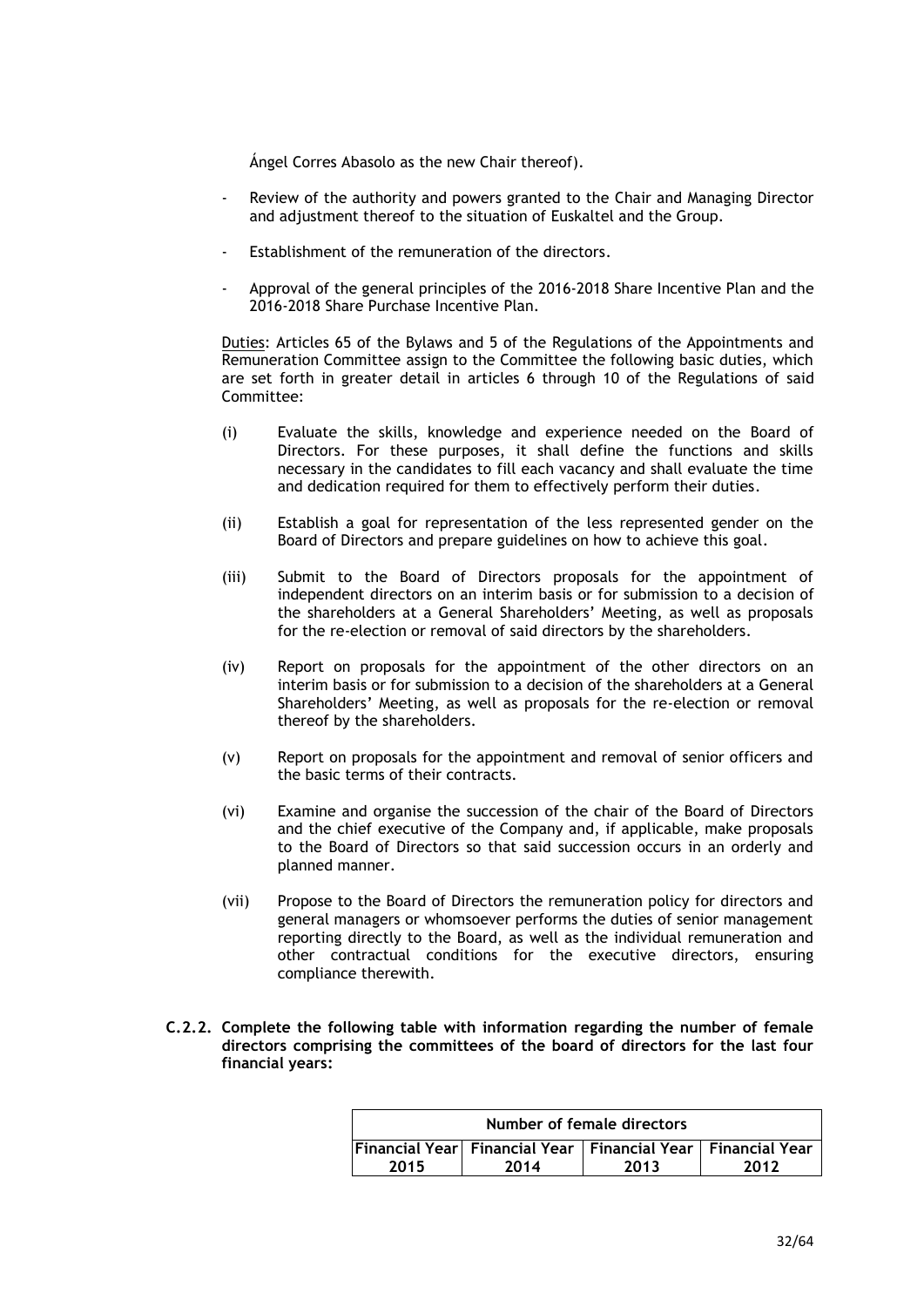|                                                   | <b>Number</b> | %      | <b>Number</b> | %      | <b>Number</b> | %      | <b>Number</b> | % |
|---------------------------------------------------|---------------|--------|---------------|--------|---------------|--------|---------------|---|
| <b>Audit and Control Committee</b>                |               | 50.00% |               | 50.00% |               | 50.00% |               |   |
| <b>Appointments and Remuneration</b><br>Committee |               | 25.00% |               | 0.00%  |               | 0.00%  |               |   |

The Committees of the Board of Directors were created in 2013, so they did not yet exist in financial year 2012.

### **C.2.3. Section deleted.**

- **C.2.4. Section deleted.**
- **C.2.5. State, if applicable, the existence of regulations of the board committees, where such regulations may be consulted, and the amendments made during the financial year. Also state if any annual report of the activities performed by each committee has been voluntarily prepared.**

The rules of organisation and operation of the Audit and Control Committee and the Appointments and Remuneration Committee are set forth in their respective Regulations and in the Bylaws, which can be found on the Company's website [\(www.euskaltel.com\)](http://www.euskaltel.com/).

**C.2.6. Section deleted.**

## **D RELATED-PARTY TRANSACTIONS AND INTRAGROUP TRANSACTIONS**

**D.1. Explain any procedures for approving related-party and intragroup transactions.**

#### **Procedure for the approval of related-party transactions**

In accordance with article 65 of the bylaws and article 5 of the Regulations of the Audit and Control Committee, decisions related to related-party transactions are adopted by the Board of Directors, following report from the Audit and Control Committee.

**D.2. Describe those transactions that are significant due to the amount or subject-matter thereof between the company or entities of its group and the company's significant shareholders:**

| Name of<br>significant<br>shareholder | Name of<br>company or<br>entity within its<br>group | Nature of<br>relationship | Type of transaction (thousands) | Amount<br>of euros) |
|---------------------------------------|-----------------------------------------------------|---------------------------|---------------------------------|---------------------|
|---------------------------------------|-----------------------------------------------------|---------------------------|---------------------------------|---------------------|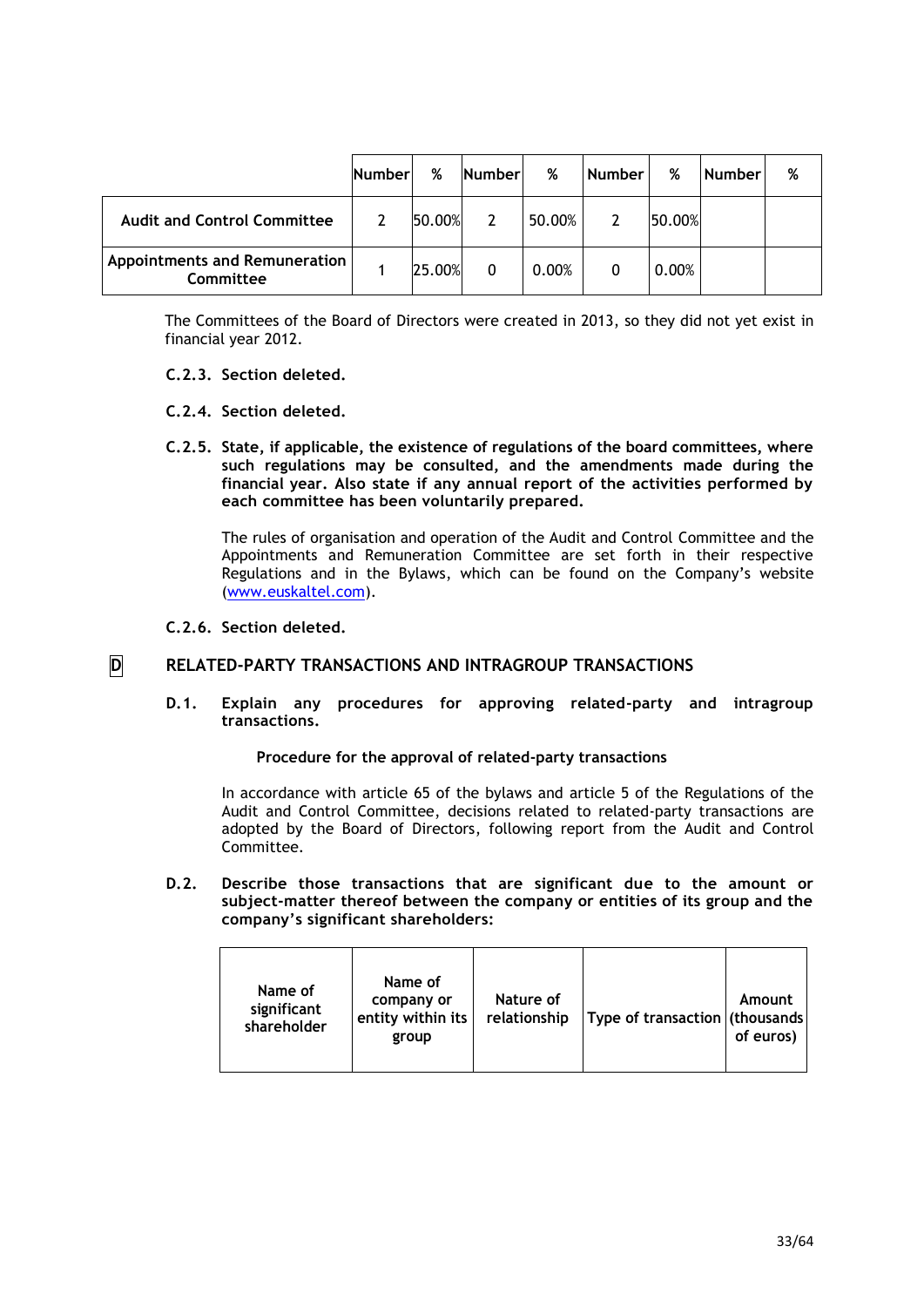| Kutxabank, S.A.                         | Euskaltel              | Contractual | Financing received<br>on 27 November<br>2015              | 148,000 |
|-----------------------------------------|------------------------|-------------|-----------------------------------------------------------|---------|
| Kutxabank, S.A.                         | Euskaltel              | Contractual | Provision of<br>telecommunications<br>services            | 9,506   |
| Abanca<br>Corporación<br>Bancaria, S.A. | Euskaltel              | Contractual | Financing received<br>on 27 November<br>2015              | 40,000  |
| Abanca<br>Corporación<br>Bancaria, S.A. | <b>Euskaltel Group</b> | Contractual | Provision of<br>telecommunications<br>services by R Cable | 619     |

**D.3. Describe those transactions that are significant due to the amount or subject-matter thereof between the company or entities of its group and the company's directors or officers:**

| Name of<br>directors or<br>officers | Name of<br>related party | <b>Connection</b> | Nature of<br>transaction | Amount<br>(thousands of<br>euros) |
|-------------------------------------|--------------------------|-------------------|--------------------------|-----------------------------------|
|                                     |                          |                   |                          |                                   |

**D.4. Report the significant transactions by the company with other entities belonging to the same group, provided they are not eliminated in the preparation of the consolidated accounts and they are not part of the ordinary course of business of the company as to their purpose and conditions.**

**In any case, report any intragroup transaction with entities established in countries or territories considered to be tax havens:**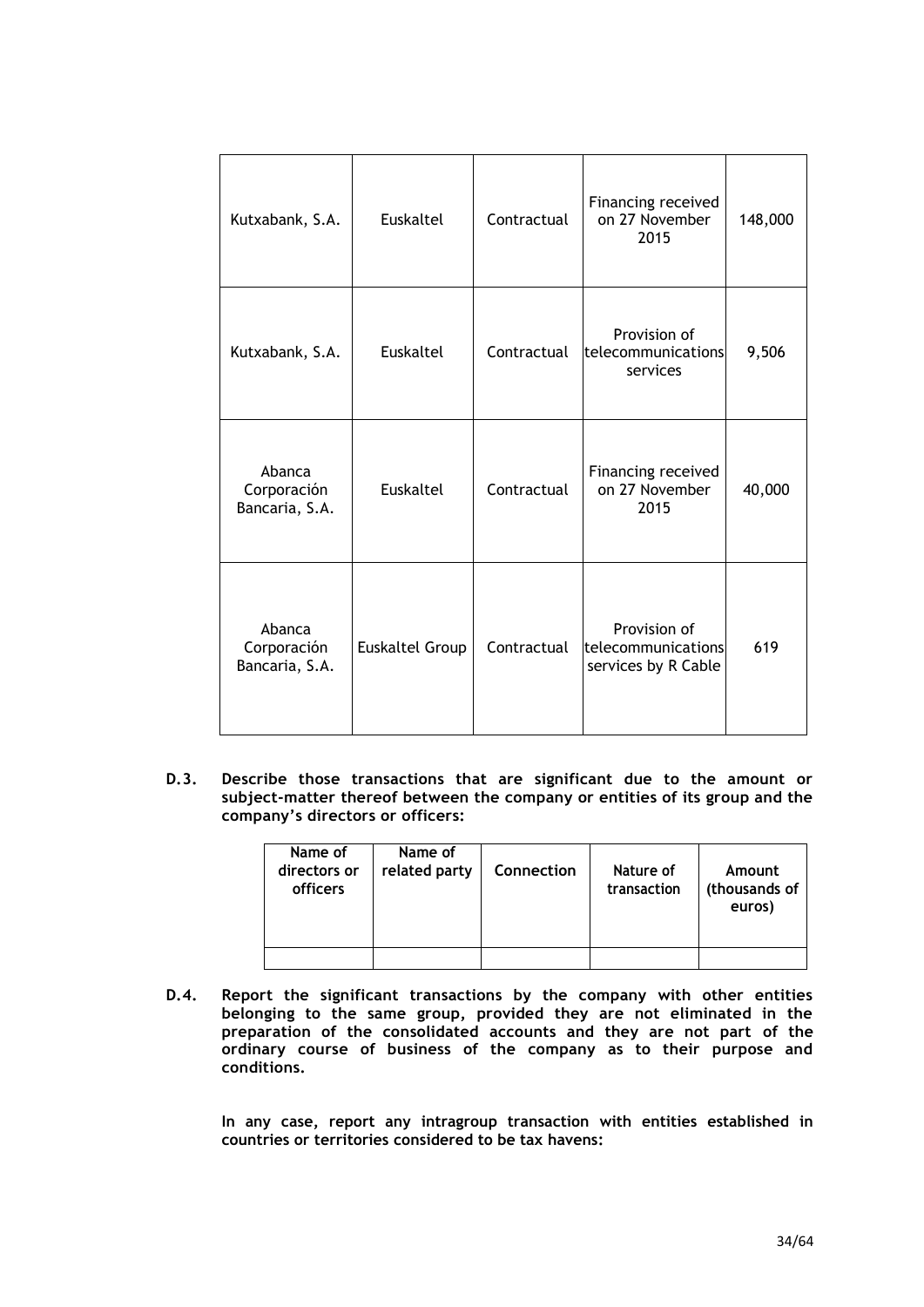| Name of group entity | Brief description of transaction | Amount (thousands of<br>euros) |
|----------------------|----------------------------------|--------------------------------|
|                      |                                  |                                |

### **D.5. State the amount of transactions with other related parties.**

**D.6. Describe the mechanisms used to detect, determine and resolve potential conflicts of interest between the company and/or its group, and its directors, officers or significant shareholders.**

Pursuant to article 33 of the Regulations of the Board of Directors, a director must inform the Board of Directors, through the Chair or the Secretary of the Board of Directors, of any conflict of interest in which the director is involved.

A personal interest of the director will exist if a matter affects the director or a person connected therewith or, in the case of a proprietary director, if it affects the shareholder or shareholders that proposed or caused the appointment thereof.

For these purposes, "connected persons" means:

In the case of an individual director: (a) a spouse or persons related by a similar relationship of affection; (b) the ascendants, descendants and siblings of the director or of the director's spouse (or a person with a similar relationship of affection); (c) the spouses of ascendants, descendants and siblings of the director; (d) companies or entities in which the director or any persons connected therewith, directly or through a nominee, falls within any of the situations referred to in Article 42 of the Commercial Code.

In the case of a corporate director, connected persons are the following: (a) the members or shareholders who, in respect of a corporate director, fall within any of the situations referred to in Article 42 of the Commercial Code; (b) the companies that form part of the same group, as such term is defined in Article 42 of the Commercial Code, and the members or shareholders thereof; (c) the individual representative, legal or de facto directors, and liquidators of and representatives holding general powers of representation granted by the corporate director; and (d) those persons who, in respect of the corporate director, are considered to be connected persons.

Pursuant to article 38 of the Regulations of the Board, a transaction by the Company or the companies forming part of its Group with directors, with shareholders holding a stake equal to or greater than that considered to be significant as provided for in the legal provisions governing the securities markets applicable at any particular time or that have proposed the appointment of any of the directors of the Company, or with the respective connected persons, shall be subject to the approval of the Board of Directors, following a favourable report from the Audit and Control Committee.

The Board of Directors and the Audit and Control Committee shall ensure that transactions between the Company or the companies forming part of its Group and the directors, the shareholders mentioned in the preceding section, or the respective connected persons are carried out under arm's length conditions and with due respect for the principle of equal treatment of shareholders that are in identical conditions.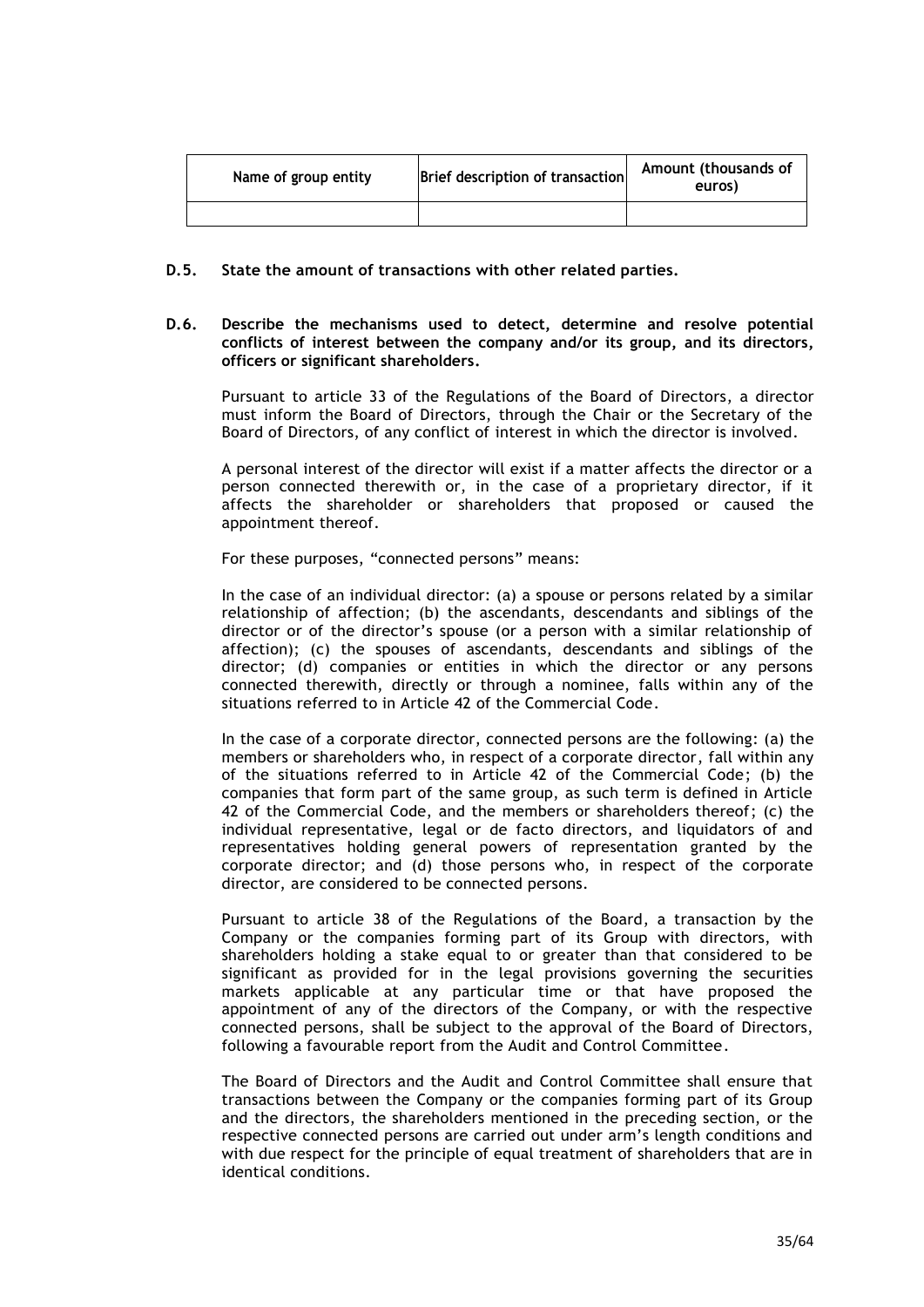Article 34 of the Board Regulations provides that a director may not use the assets of the Company, including confidential information of the Company, or use their position therein to obtain a financial benefit, unless appropriate consideration has been paid and it is a standardised service. The next section states that the director must observe the rules of conduct established in the legal provisions governing the securities market, and particularly those contained in the Company's Internal Regulations for Conduct in the Securities Markets, regarding the treatment of non-public information and significant information. Article 9.2 of Euskatel's Internal Regulations for Conduct establishes the general principles that must be observed by Affected Persons (article 2 of the Rules) subject to conflicts of interest. These principles are as follows:

- (a) Independence: Affected Persons must act at all times with independent judgement, with loyalty towards Euskaltel and its shareholders and regardless of their own or third parties' interests. They shall avoid prioritising their own interests at the expense of those of the Company or those of certain investors at the expense of others.
- (b) Abstention: They must refrain from participating in or influencing the making of decisions that may affect the persons or entities with which a conflict exists and from accessing Significant Information (article 2 of the Internal Regulations for Conduct in the Securities Market) that affect such conflict.
- (c) Communication: Affected Persons must notify the Compliance Officer (article 2 of the Internal Regulations for Conduct in the Securities Market) of possible conflicts of interest in which they are involved because of their activities outside of Euskaltel, family relationships, personal assets, or for any other reason, with the Company or any of the members of its group, suppliers or significant customers of Euskaltel or companies in its group, entities in the same line of business or that compete with the Company or any company in its group.

Any questions regarding the possibility of a conflict of interest must be discussed with the Compliance Officer, who shall make the final decision.

A conflict of interest shall be deemed to exist when the Person Subject to the Compliance Rules is in any of the following positions with respect to the entities referred to in article 9: (i) is a director or senior officer (article 2 of the Internal Regulations for the Conduct in the Securities Markets); (ii) holds a significant interest (for listed companies, those referred to in Section 125 of the consolidated text of the Securities Market Act, approved by Royal Legislative Decree 4/2015, of 23 October, and its implementing regulations, and for unlisted domestic or foreign companies, any direct or indirect holding greater than 20% of its issued share capital); (iii) is related, up to the second degree of affinity or the third degree of consanguinity, to its directors, holders of significant stakes in its capital or Senior Officers; and (iv) holds material contractual relations.

### **D.7. Is more than one company of the Group listed in Spain?**

Yes  $\Box$  No X

**Identify the subsidiaries listed in Spain:**

**Listed subsidiaries**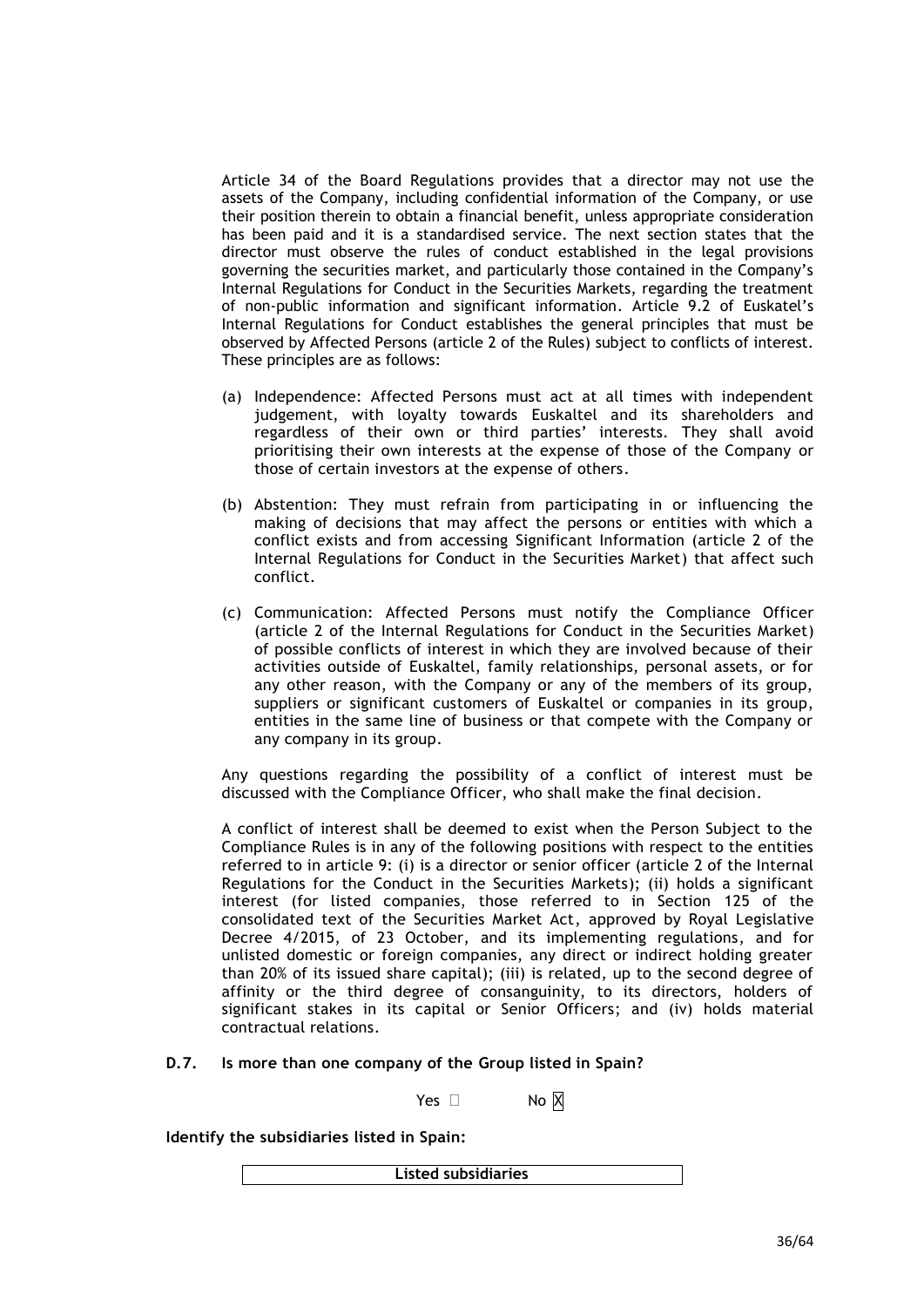**State whether they have publicly and accurately defined their respective areas of activity and any possible business relationships among them, as well as those between the listed dependent company and the other companies within the group:**

## Yes  $\Box$  No  $\Box$

**Describe the possible business relationships between the parent company and the listed subsidiary, and between the subsidiary and the other companies within the group**

**Identify the mechanisms established to resolve possible conflicts of interest between the listed subsidiary and the other companies within the group:**

**Mechanisms for the resolution of possible conflicts of interest**

## **E RISK CONTROL AND MANAGEMENT SYSTEMS**

#### **E.1. Explain the scope of the company's Risk Management System, including the system for managing tax risks.**

Euskatel's Risk Management System operates entirely through the procedures established in the Company's various operating areas, which are coordinated through the Management Committee.

Based on the planning of the Company's objectives, Euskaltel has procedures and systems in each of its areas that allow it to identify, monitor and manage the risks to which it is exposed, in order to meet those objectives.

These processes are also supervised by the Internal Audit Department and by the Board of Directors of the Company and the Audit and Control Committee.

Euskatel's Risk Management System is consistent with the policies approved and implemented at the Company in January 2014 (Good Governance Policy and Risk Management Policy), as well as the Corporate Defence Policy, as last amended in November 2015.

### **E.2. Identify the decision-making bodies of the company responsible for preparing and implementing the Risk Management System, including the system for managing tax risks.**

Pursuant to article 4.2 of the Regulations of the Board of Directors, the Board of Directors reserves the power to approve the policy for controlling and managing risks, including tax risks, as well as the periodic monitoring of the internal information and control systems.

As stated in article 5.3 of the Regulations of the Audit and Control Committee, this Committee is responsible for supervising the effectiveness of the internal control system of the Company and its Group and the system for managing risks, including tax risks. To this end, the Audit Committee has the following duties: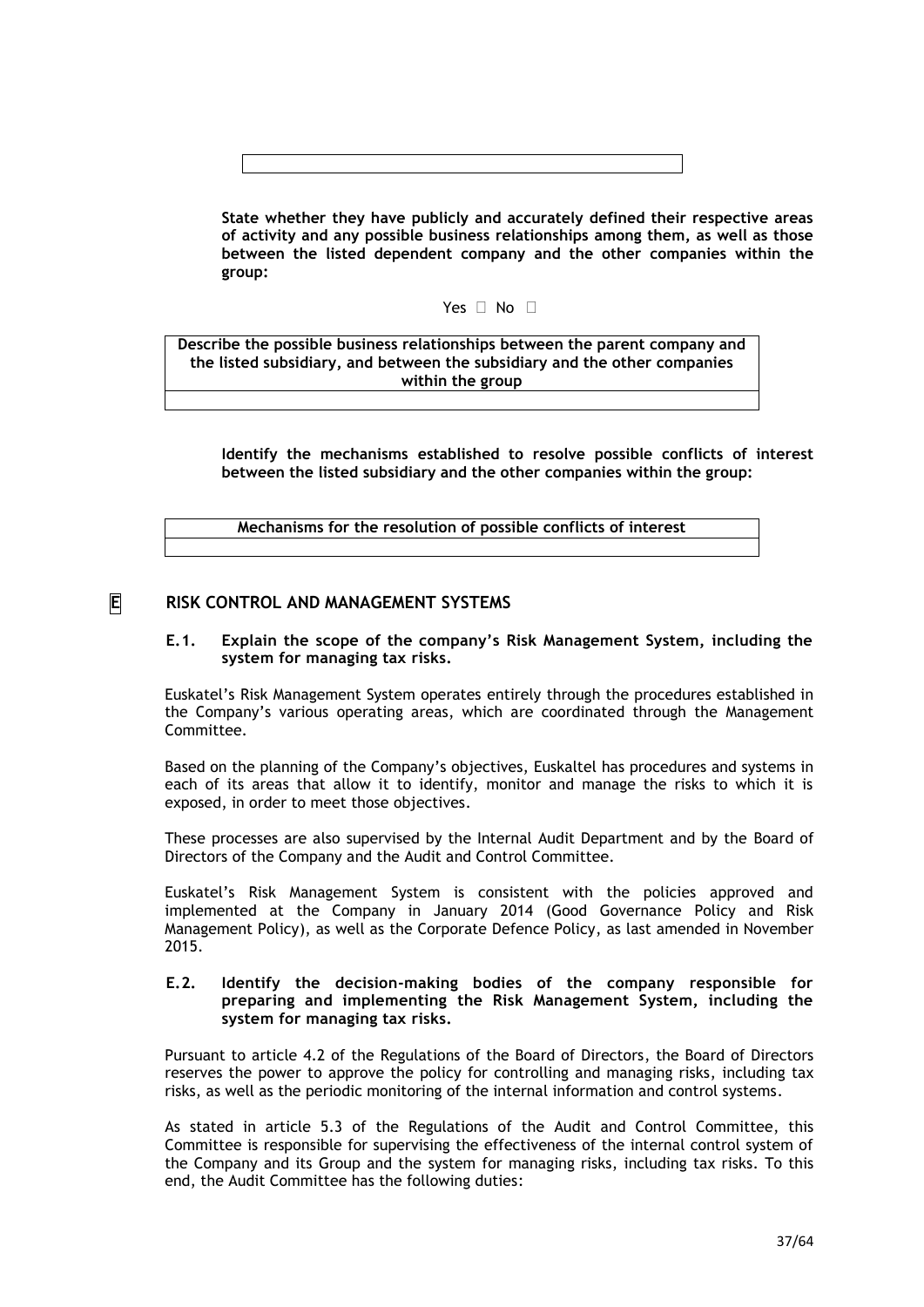- (a) Identify the different types of risk (operational, technological, financial, legal, reputational, etc.) the Company is exposed to, including financial or economic risks such as contingent liabilities and other off-balance sheet risks.
- (b) Identify the risk levels that the Company deems acceptable.
- (c) Identify the measures planned to mitigate the impact of identified risks in the event that they materialise.
- (d) Identify the internal control and reporting systems to be used to control and manage the above risks, including contingent liabilities and off-balance-sheet risks.

The Risk Management System is defined by the Company's Management through the Management Committee, which is made up of the Managers of the various operating areas. The various Managers, as heads of the different areas, coordinate the Company's objectives, identifying and managing the specific risks that are detected in each of them. The operating areas are responsible for identifying and managing their risks and defining and applying the means to keep them from materialising.

As regards the decentralised Risk Management System described above, the Internal Audit Department has been assigned the duties of general supervision and evaluation of the Company's risks. To perform these duties, the Internal Audit Department prepares an Audit Plan that is submitted to the Audit and Control Committee for approval. The Internal Audit Department is the area responsible for advising and directly reporting to the Audit and Control Committee on the risks identified.

The Company also has a Corporate Defence Committee that assumes the duties of monitoring and tracking the regulatory framework (general and industry-specific) applicable to Euskaltel's business and with the specific duty of monitoring and tracking to prevent criminal risks.

The Corporate Defence Committee is responsible for ensuring that the various departments at the Company are familiar with the obligation to manage the risks they detect, as well as to define the information technology and internal control systems to be used for risk control and management.

This Committee consists of the Chair of the Board of Directors, the Managing Director and the Secretary. The Director of Internal Audit also attends meetings of the Committee with the right to speak but not to vote, in performing his or her oversight duties.

Furthermore, pursuant to the Corporate Defence Programme for which the Committee is responsible, Euskaltel has a mandatory Code of Ethics and Conduct, as well as a reporting channel (Ethics Channel) that allows for the communication to the Internal Audit Department of any irregularities or potential violations of the Code of Ethics and Conduct, and provides specific training to the entire Company.

### **E.3. Point out the principal risks, including tax risks, that could affect the achievement of business goals.**

In connection with risk policy and management, the Risk Management System identifies (i) operational or business risks, i.e. those derived from its activities, related to the business and the market in which Euskaltel operates; and (ii) financial risks.

Operational or business risks include the following:

Euskaltel provides services that are subject to the risks inherent in the telecommunications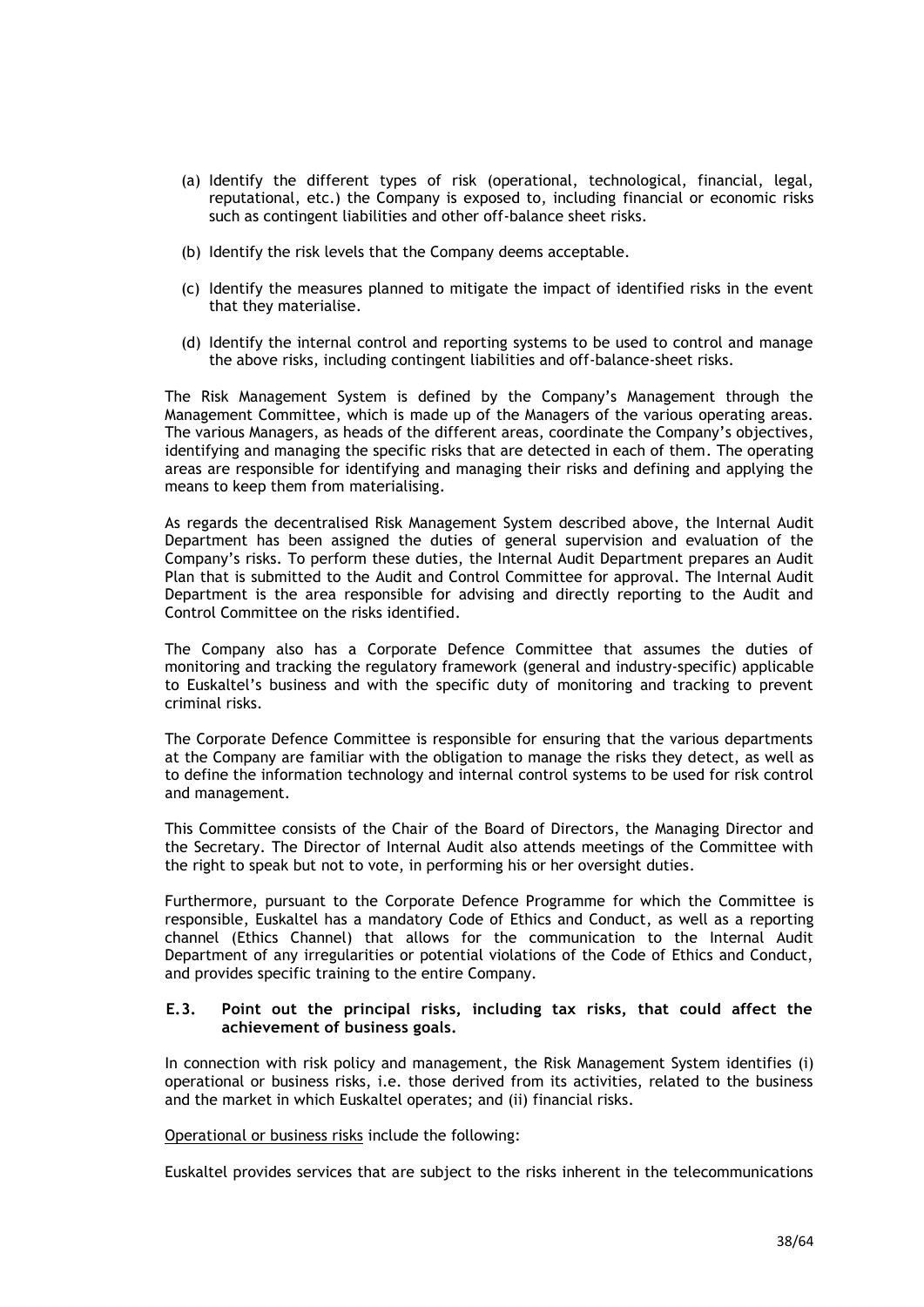industry. In this connection, during this financial year and taking into account the procedures established in the Risk Management System described above, the Company relates each risk to one of its operating areas and then evaluates and defines the risks on an ongoing basis. The potential risks are identified in a dynamic process, evaluating their possible impact and probability of occurrence and establishing the proper means of minimising the potential negative effects thereof.

The more specific operational or business risks include:

- risk arising from the competitive situation and market growth (Euskaltel operates in a market subject to price pressure, to which it must be able to respond, and to continuous growth in the use of telecommunications services, which may be affected by issues related thereto such as security and changes in technology and may result in a change in forecasts of the demand for services);
- risk arising from regulation of the industry (the telecommunications industry is regulated, and such regulation is subject to possible changes resulting from changes in legal provisions and technological evolution);
- risk arising from changes in technology (the Company must respond to rapid changes in technology, which necessarily require it to adapt its services to those changes); and
- risks arising from agreements with third parties (the Company has entered into access agreements with third parties, as well as agreements for the provision of significant services for its business).

### Financial risks include:

Credit risk: the risk of financial loss faced by the Company if a customer or a counterparty fails to perform its contractual obligations. This risk primarily occurs in the amounts of receivables.

Liquidity risk: the risk that the Company might have difficulties complying with its obligations associated with financial liabilities to be paid through the delivery of cash or other financial assets.

Market risk: the risk that changes in prices could affect the Company's income or the value of the financial instruments that it maintains.

### **E.4. Identify whether the entity has a risk tolerance level, including one for tax risk.**

Euskaltel has procedures and systems within its organisation allowing it to decide the extent to which risks will be assumed, mitigated, hedged or avoided to the extent possible. Risk analysis is an integral part of the decision-making process.

### **E.5. State what risks, including tax risks, materialised during the financial year.**

No material risks materialised during the financial year.

#### **E.6. Explain the plans for responding to and supervising the entity's main risks, including tax risks.**

The plans for responding to and supervising the Company's main operating or business risks are as follows:

#### Risk arising from the competitive situation and market growth

The Company considers the trends forecasted for the market, taking into account these trends and changes in growth forecasts. In addition, the forecasts of growth in the telecommunications sector have been confirmed in the past financial years, as the sector is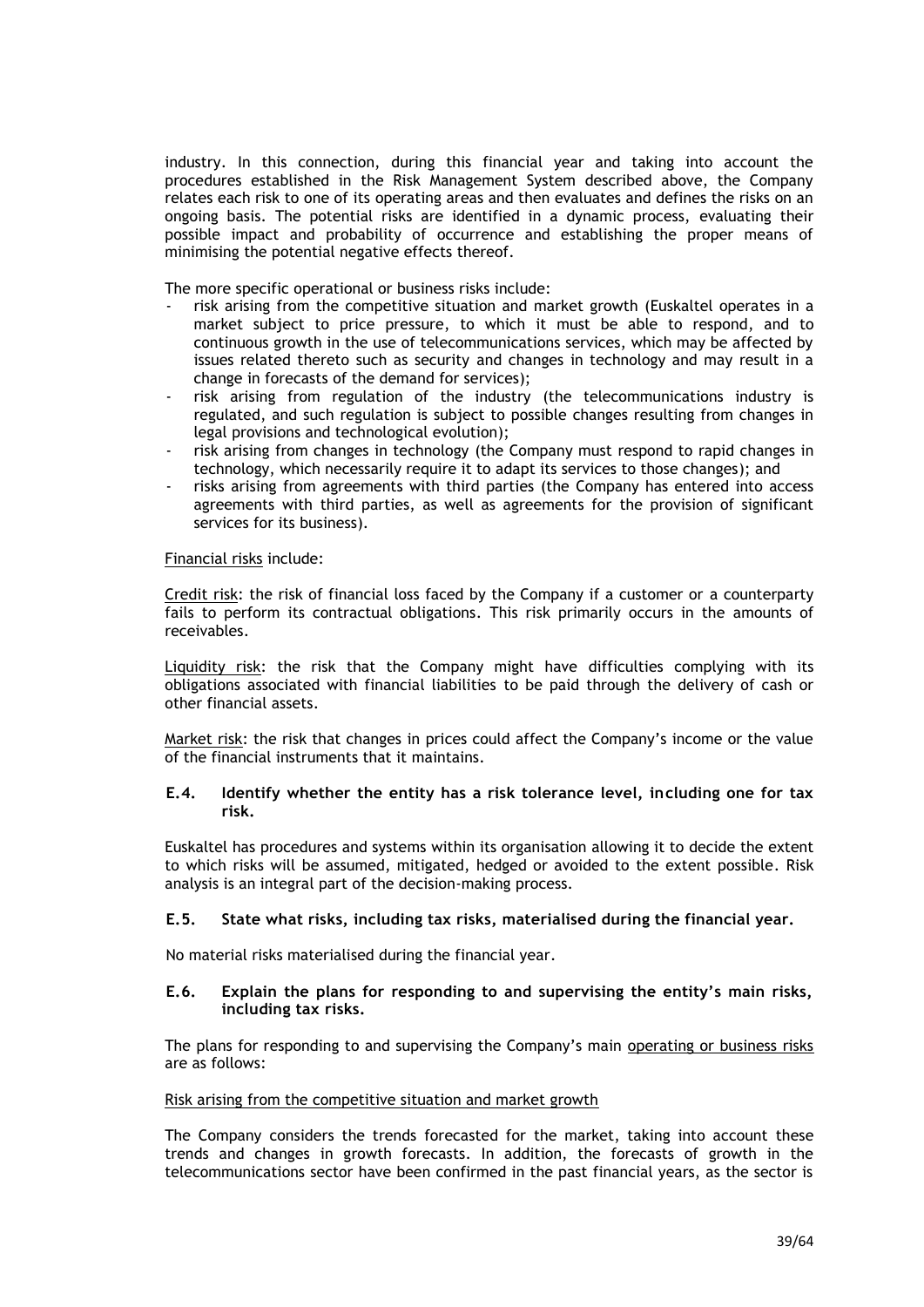subject to a special policy promoting the growth thereof.

#### Risk arising from industry regulation

Through its legal department, Euskaltel permanently monitors the regulatory environment, evaluating the impact of potential changes on the Company, analysing their impact and taking specific action in connection with the regulators and other players in the sector.

#### Risk arising from changes in technology

The Company has responded to technological changes in the sector by making the necessary adjustments to its network. Euskaltel also develops products and services demanded by society, which puts it in the position necessary to compete with the services provided by other companies in the sector.

#### Risk arising from agreements with third parties

The Company taken action to strengthen relationships with strategic providers, developing alternative sources where possible. Euskaltel has entered into stable agreements with the principal strategic suppliers in recent years.

#### Financial risks include the following:

#### Credit risk

Customer credit risk is mitigated by the use of various policies, such as a high dispersion of the line item amount for receivables. Specific policies and practices that the Company uses include a customer acceptance policy, the ongoing monitoring of customer credit, which reduces the possibility that the principal balances of accounts receivable will not be paid, as well as collection management.

The impact of the uncollectible receivables on the income statement was  $\epsilon$ 2.33 million (€2.01 million in 2014), equivalent to 0.67% of total revenues in 2015 (0.64% in 2014). The amount of past-due receivables that had not deteriorated at 31 December 2015 and were more than 90 days past due was €3.49 million (€0.82 million at the end of 2014, when R Cable was not included).

#### Liquidity risk

The focus for managing liquidity consists of ensuring, to the extent possible, that there is enough liquidity to meet the Company's payment obligations as they come due, both under normal conditions and under conditions of stres, without incurring unacceptable losses or endangering its reputation.

At the end of financial year 2015, the Company has a long-term revolving line of credit within the consolidated group in the amount of €30 million, and short-term lines of credit in the amount of €50 million, which have not been drawn down.

The balances shown in the cash and cash equivalents line item are the available liquidity kept in financial institutions with a high credit rating. At 31 December 2015, the balances in this line item were €23.37 million (€10.65 million at the end of 2014).

The Company matches its debt maturity profile to its ability to generate the cash flows to service the debts. To do so, it has established a seven-year financing plan, with annual revisions and periodic analysis of the financial position, which includes long-term projections, along with daily monitoring of balances and bank transactions.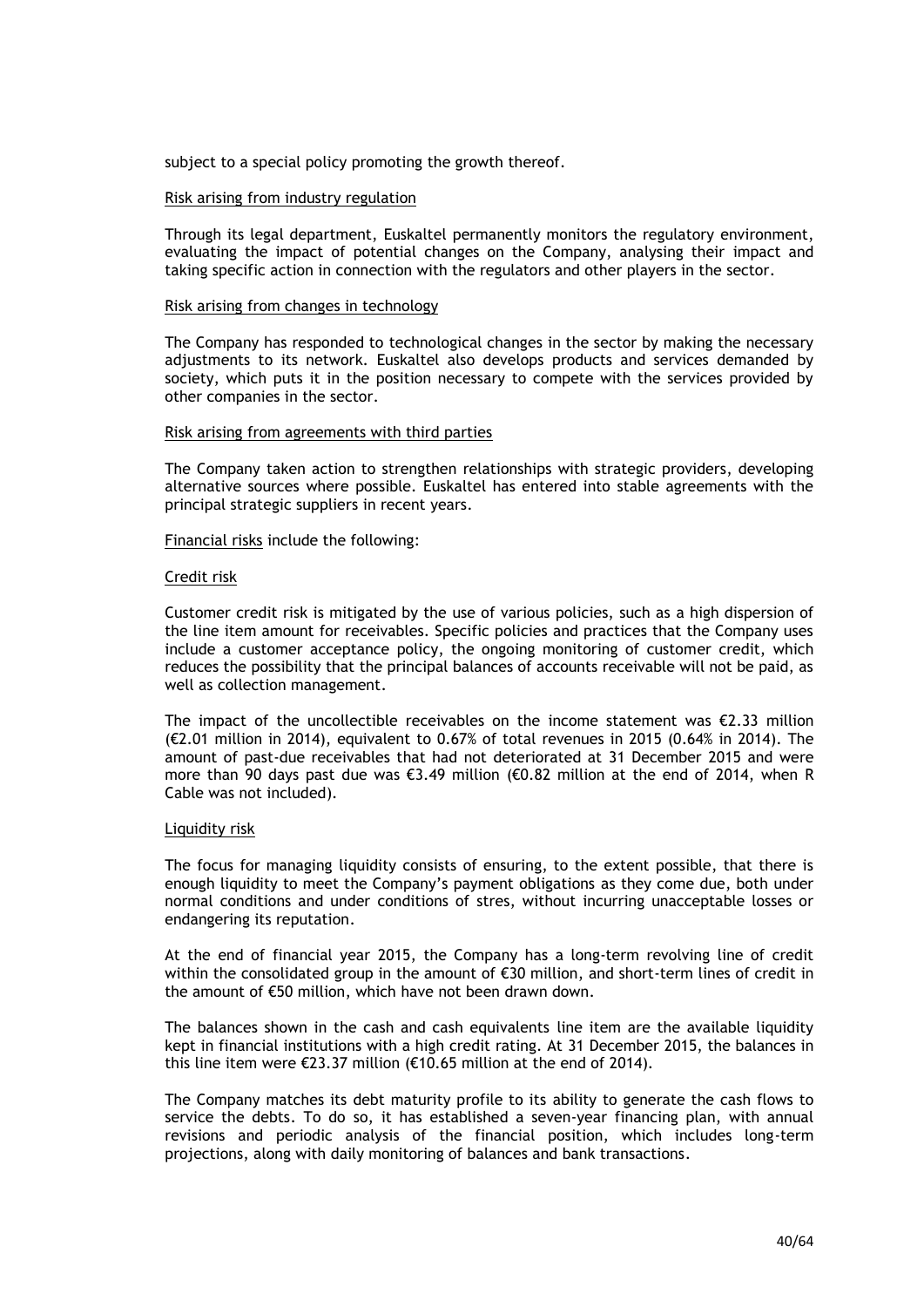Therefore, although working capital, defined as the difference between current assets and current liabilities (due, in both case, in less than 12 months) is negative, this is primarily the result of the ordinary course of the Company's business. This means that the average life cycle of accounts receivable is less than the average life cycle of accounts payable, which is a normal situation in the sector in which Euskaltel does business, and the amount of merchandise and inventory on the Company's balance sheet is low, totalling  $\epsilon$ 3.53 million at 31 December 2015 (€2.31 million in 2014, when R Cable was not included).

#### Market risk

The goal of managing market risk is to control exposure to risk within the parameters that the Company considers acceptable, thereby optimising the rate of return.

The area in which Euskaltel and its Group leads to quite low exchange rate risk and pricing risk, as these risks are concentrated in the small amounts of the Company's infrequent foreign currency purchase translations.

Interest rate risk relates to the loans provided by financial institutions and related parties at a variable rate, which expose Euskaltel to changes in future cash flows.

The Company regularly reviews its interest rate hedging policy. The need to hedge interest rates is determined on the basis of that policy.

The Company also applies monthly interest rate settlements, which allows it to track rates in the financial market.

For the year ended 31 December 2015, an increase in interest rates by 100 basis points, with other variables remaining constant, would have decreased results (after taxes) by €2,765,000 (€2,475,000 for the year ended 31 December 2014).

### **F INTERNAL RISK CONTROL AND MANAGEMENT SYSTEMS IN CONNECTION WITH THE PROCESS OF ISSUING FINANCIAL INFORMATION (ICFRS)**

**Describe the mechanisms making up the risk control and management systems with respect to the process of issuing the entity's financial information (ICFRS)**

**F.1. Control environment at the entity**

**Indicate at least the following, specifying the main features thereof:**

**F.1.1. What bodies and/or functions are responsible for: (i) the existence and maintenance of an adequate and effective internal control over financial reporting system (ICFRS); (ii) the implementation thereof; and (iii) oversight thereof.**

Pursuant to article 4.2 of the Regulations of the Board of Directors, the Board of Directors reserves the power to approve the policy for controlling and managing risks, including tax risks, as well as the periodic monitoring of internal information and control systems.

In particular, as indicated in article 5 of the Regulations of the Audit and Control Committee, this Committee has the duty to supervise the effectiveness of the internal control of the Company and its Group. The Audit Committee has the following duties in connection with the information and internal control systems:

(a) Supervise the preparation and completeness of the financial information regarding the Company and its group, if any, reviewing compliance with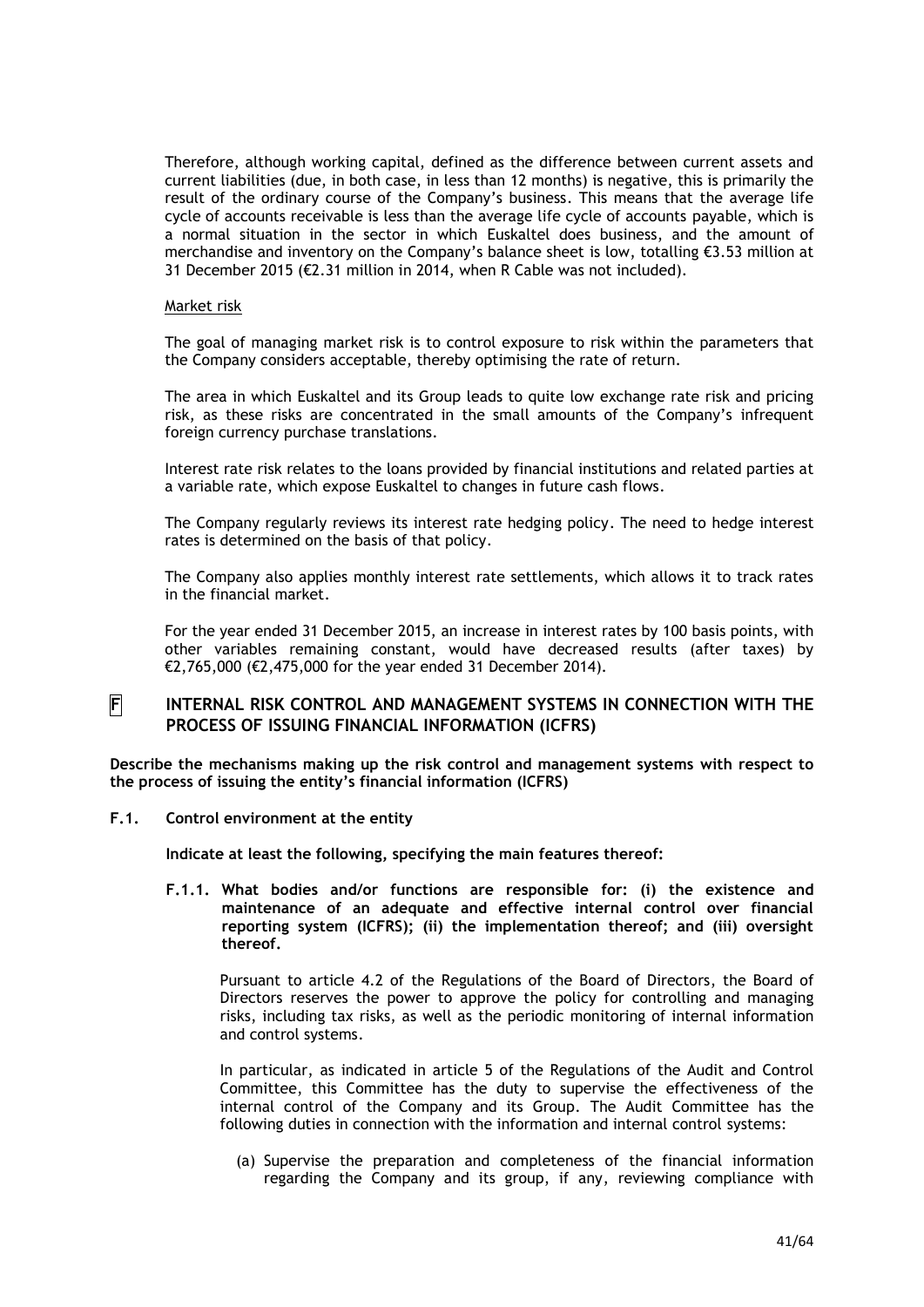regulatory requirements, the appropriate determination of the scope of consolidation, and the proper application of accounting principles.

(b) Periodically review the internal control and risk management systems in order to properly identify, manage and report the principal risks.

The Finance Department is also responsible for establishing and maintaining an effective internal control system, and for implementing that system in order to ensure that transactions are accounted for properly.

- **F.1.2. Whether any of the following are in place, particularly as regards the financial information preparation process:**
	- **Departments and/or mechanisms in charge of: (i) the design and revision of the organisational structure; (ii) clearly defining the lines of responsibility and authority, with an appropriate distribution of work and duties; and (iii) ensuring that there are sufficient procedures for the proper dissemination thereof at the entity.**

Pursuant to article 4 of the Regulations of the Board of Directors, the determination and modification of the organisational structure of the Company, as well as the appointment and removal of the senior officers of the Company (those who report directly to the Board of Directors, the CEO or the Managing Director, including the Director of Internal Audit) is within the purview of the Board.

The mission of the Organisation, Human Resources and Quality Department, reporting directly to the Managing Director, is to define the lines of responsibility, as well as to define the tasks and duties of each Department. That Department also establishes the necessary means of internal and external communication during each organisational change.

On the other hand, the preparation of financial information is the responsibility of the Finance Department, which must maintain reliable systems and models of economic, financial and operational information that can be used as the basis for decision-making by the Board of Directors and the Committees thereof.

- **Code of conduct, body that approves it, degree of dissemination and instruction, principles and values included (indicating whether the recording of transactions and the preparation of financial information are specifically mentioned), body in charge of reviewing breaches and of proposing corrective actions and penalties.**

There is a Code of Ethics and Conduct (the "**Ethics Code**") approved by the Board of Directors, the purpose of which is to establish the principles of conduct and guidelines to which the behaviour of Euskatel, its personnel and those working on its behalf must conform in their daily work, both in their internal relations and their relations outside the Company.

The Ethics Code is disseminated throughout the organisation by the Organisation, Human Resources and Quality Department using the communication channels available thereto, as well as the corporate intranet. In addition, there is a procedure pursuant to which all Euskaltel personnel must take a training course on this topic and expressly agree to the Ethics Code (through the employee portal).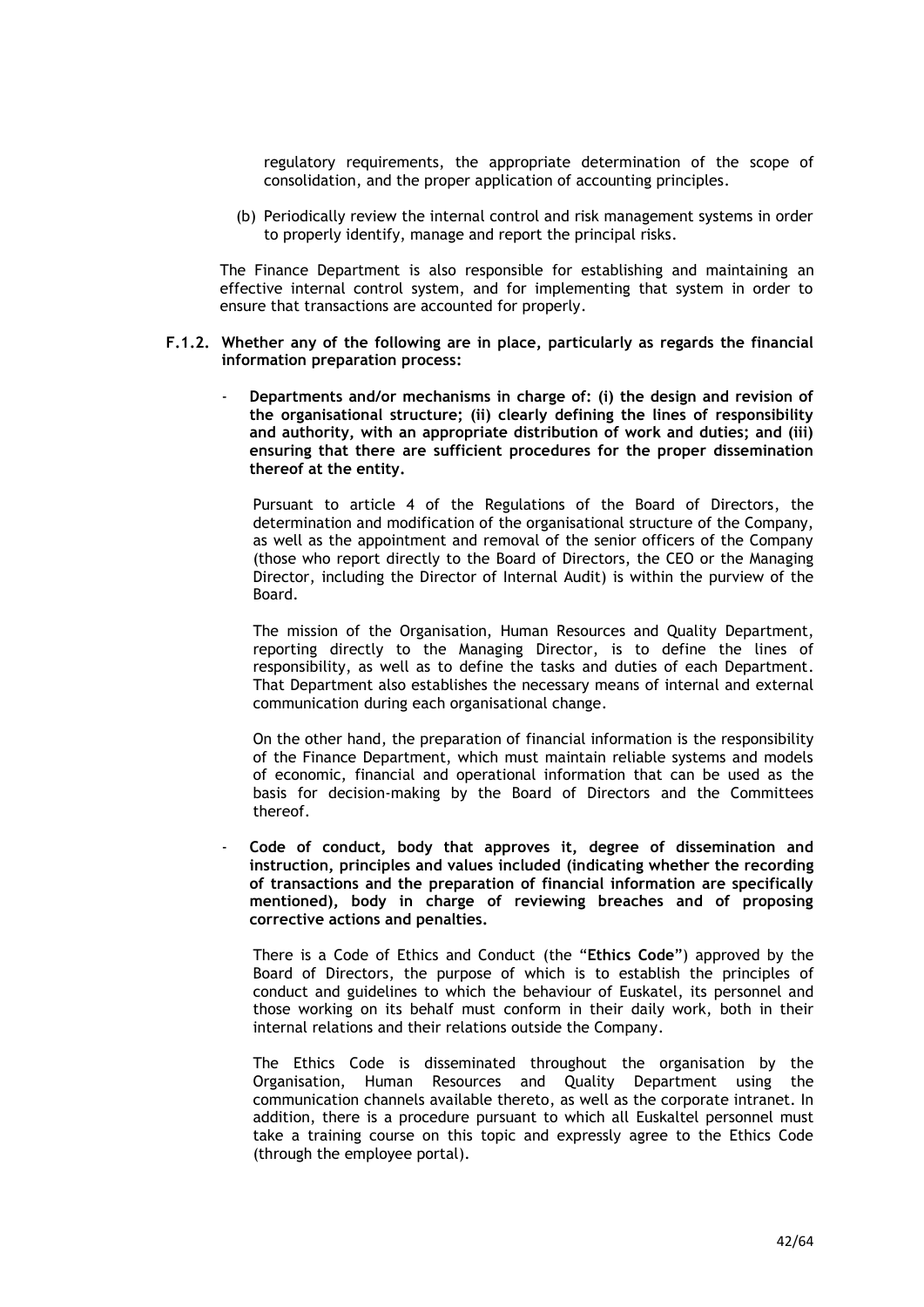Pursuant to the Ethics Code, the professional work of Euskaltel employees must conform to a series of basic principles, which have their concrete application in a series of commitments that the employees must make and certain specific conduct guidelines that they must apply. In particular, due to its importance, note should be taken of the principle of "compliance with applicable financial regulations", which means that the Company must prepare its financial information in a trustworthy manner and in accordance with applicable legal provisions, based on the principles of existence and occurrence of the transactions, completeness of the information, assessment, presentation, breakdown, comparability and reflection of rights and obligations, according to the legal provisions in force at any particular time.

Moreover, to ensure compliance with the Ethics Code, the Corporate Defence Committee's duties include the following: (i) to oversee and monitor the regulatory environment affecting Euskaltel's business; (ii) to supervise and monitor compliance with the Ethics Code; and (iii) to promote a culture of compliance and prevention of corruption and bribery and potential conflicts of interest at Euskaltel. For its part, the Internal Audit Department, as a supervisory body, also ensures compliance with the Ethics Code, resolving any incidents or questions regarding the interpretation thereof and taking the action necessary for compliance therewith.

- **Reporting channel that makes it possible to report any irregularities of a financial or accounting nature to the audit committee, as well as any possible breach of the code of conduct and irregular activities at the organisation, specifying, if appropriate, whether it is confidential.**

The Company has made a tool available to its employees called the "Ethics Channel", the purpose of which is to facilitate communication or reporting by Euskaltel employees (confidentially, but not anonymously) of any irregular activities that they observe and consider significant in terms of the policies, codes and rules of internal conduct, particularly of a financial or accounting nature.

The Ethics Channel is accessed through the corporate intranet, and the communications or reports are sent to an email address provided on the intranet.

The Internal Audit Department is responsible for managing the Ethics Channel, although the actual administrator of the channel is the Corporate Defence Committee, which in turn reports to the Audit and Control Committee. However, it is important to note that if there is a question or discrepancy in the use of the Ethics Channel, the Corporate Defence Committee has the authority to interpret it.

- **Regular training and update programmes for personnel involved in the preparation and review of financial information, as well as in the evaluation of the internal control over financial reporting system, covering at least accounting standards, auditing, internal control, and risk management.**

The Organization, Human Resources and Quality Department is responsible for establishing the diagnostic for training activities, preparing the Training Plan, and launching and coordinating training activities, as well as properly assisting each and every one of the other Departments and centres in the work of identifying training needs and also offering to each and every Euskaltel employee the training that they need from time to time.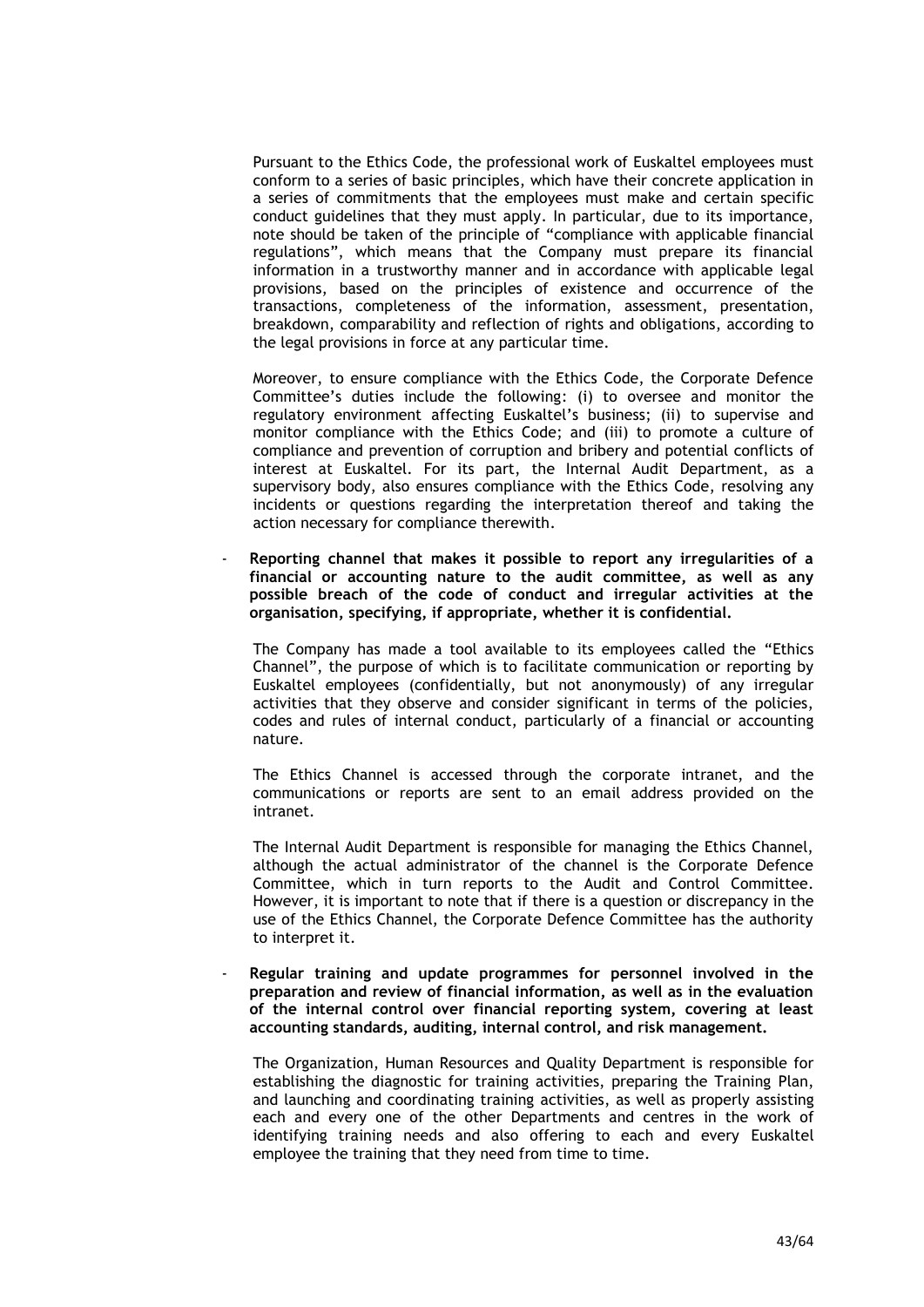In particular, and without prejudice to other procedures, the Organisation, Human Resources and Quality Department meets these commitments through several rounds of meetings and interviews with the heads of each Department and the decision centres, and may also use any other means that it deems appropriate to identify the training needs of the Company's personnel. These rounds of meetings and interviews are usually held annually. As a result of this work, the training needs that are uncovered and appropriately classified by training skills and functional duties and responsibilities are then summarised in a document called "Training Diagnostic", which serves as the basis for preparing the Training Plan.

Furthermore, independently of the duties of the Organisation, Human Resources and Quality Department described above, the heads of the various Departments and decision centres are responsible for detecting the training needs of the employees who report to them, and for evaluating the effectiveness of the training once it has been held.

In addition to the duties and procedures described above, the internal personnel involved in preparing and reviewing financial information maintain constant communication with the external auditors, who periodically report on new developments in accounting and taxation rules. Subscriptions to alerts from the main accounting firms and regulatory agencies regarding new developments in accounting and taxation rules function as channels for flows of this type of information.

#### **F.2. Risk assessment of financial information**

**Indicate at least the following:**

- **F.2.1. What are the main features of the risk identification process, including the process of identifying the risks of error or fraud, with respect to:**
	- **(a) Whether the process exists and is documented.**

The Finance Department is responsible for preparing financial information. Its primary mission is to optimise the use of the Company's financial and physical resources, ensuring that the use of these resources is properly monitored, in accordance with any internal or external rules that may be established, that they are used effectively, and that transactions are properly recorded on the books and reported.

Therefore, in order to ensure proper bookkeeping, the process of risk identification in connection with the process of generating and issuing financial information is considered one of the responsibilities of the Finance Department, for which the Department has the necessary staff, whose profiles, duties and tasks are defined and documented internally, aimed at meeting the objective described above.

**(b) Whether the process covers all the objectives of financial information (existence and occurrence; completeness; assessment; presentation, breakdown and comparability, and rights and obligations), whether it is updated, and how often.**

The tasks and duties of the Finance Department include considering the purposes of the financial information for purposes of proper bookkeeping. These include the existence and occurrence of the transactions, completeness of the information, assessment, presentation, breakdown, comparability and reflection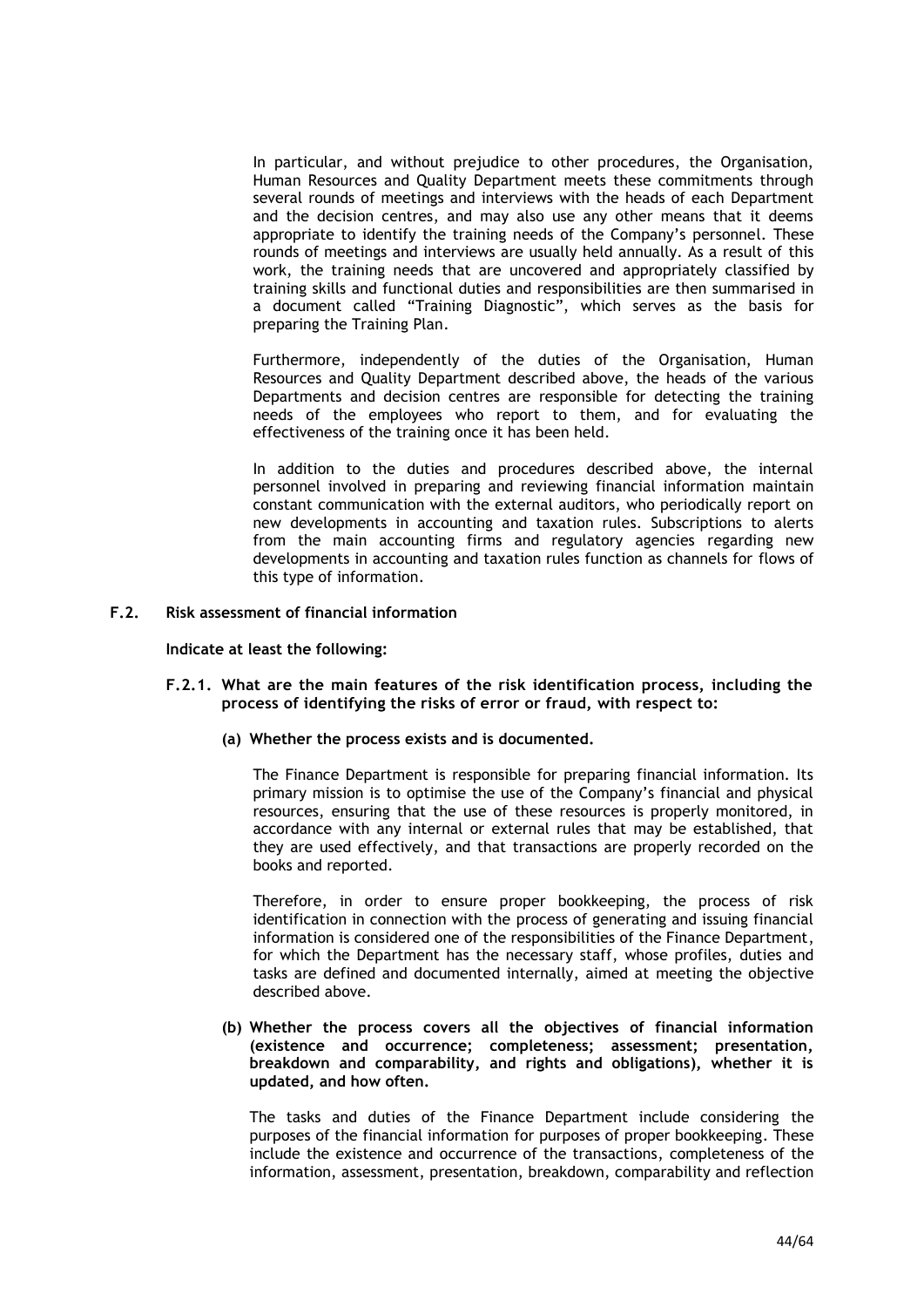of rights and obligations.

**(c) The existence of a process for the identification of the scope of consolidation, taking into account, among other matters, the possible existence of complex corporate structures, holding entities, or special purpose entities.**

There is ongoing communication between the Departments, decision centres and departments involved in order to identify the scope of consolidation.

**(d) Whether the process takes into account the effects of other types of risks (operational, technological, financial, legal, tax, reputational, environmental, etc.) to the extent that they affect the financial statements.**

The Finance Department is the body entrusted with analysing and reporting on the potential impacts of any business risks that might affect the financial statements.

**(e) What governing body of the entity supervises the process.**

The body responsible for supervising the internal control and risk management systems is the Audit and Control Committee.

**F.3. Control activities**

**Indicate whether at least the following are in place and describe their main features:**

**F.3.1. Procedures for review and authorisation of financial information, and description of the internal control over financial reporting system to be published in the securities market, indicating the persons or divisions responsible therefor, as well as documentation describing the flows of activities and controls (including those relating to risk of fraud) of the various types of transactions that could materially affect the financial statements, including the closing process and the specific review of significant judgements, estimates, assessments, and projections.**

The Company has procedures, control activities and information systems that affect the generation of financial information (billing, revenues and accounts receivable, purchases and accounts payable, acquisition, depreciation, amortisation and impairment of tangible and intangible assets, financing, financial income and expense, taxes, closing process and consolidation, etc.).

Furthermore, in connection with the closing process and on a monthly basis, the Finance Department analyses the reasonableness of significant judgments, estimates, assessments and projections made internally, adjusting them to changes or new transactions, if necessary.

Moreover, and in addition to the preparation of financial information, the "Management and Reporting" staff prepares the business information every month that is then analysed by the Finance Department and the Management Committee. Since part of that business information is based on the financial information, closing meetings are held every month between "Management and Reporting Control" and "General Administration and Accounting" in order to ensure that the financial information and the internal and external reporting are consistent and reliable.

Ultimately, it is the Board of Directors that approves the financial information that the Company must periodically publish due to its status as a listed company, with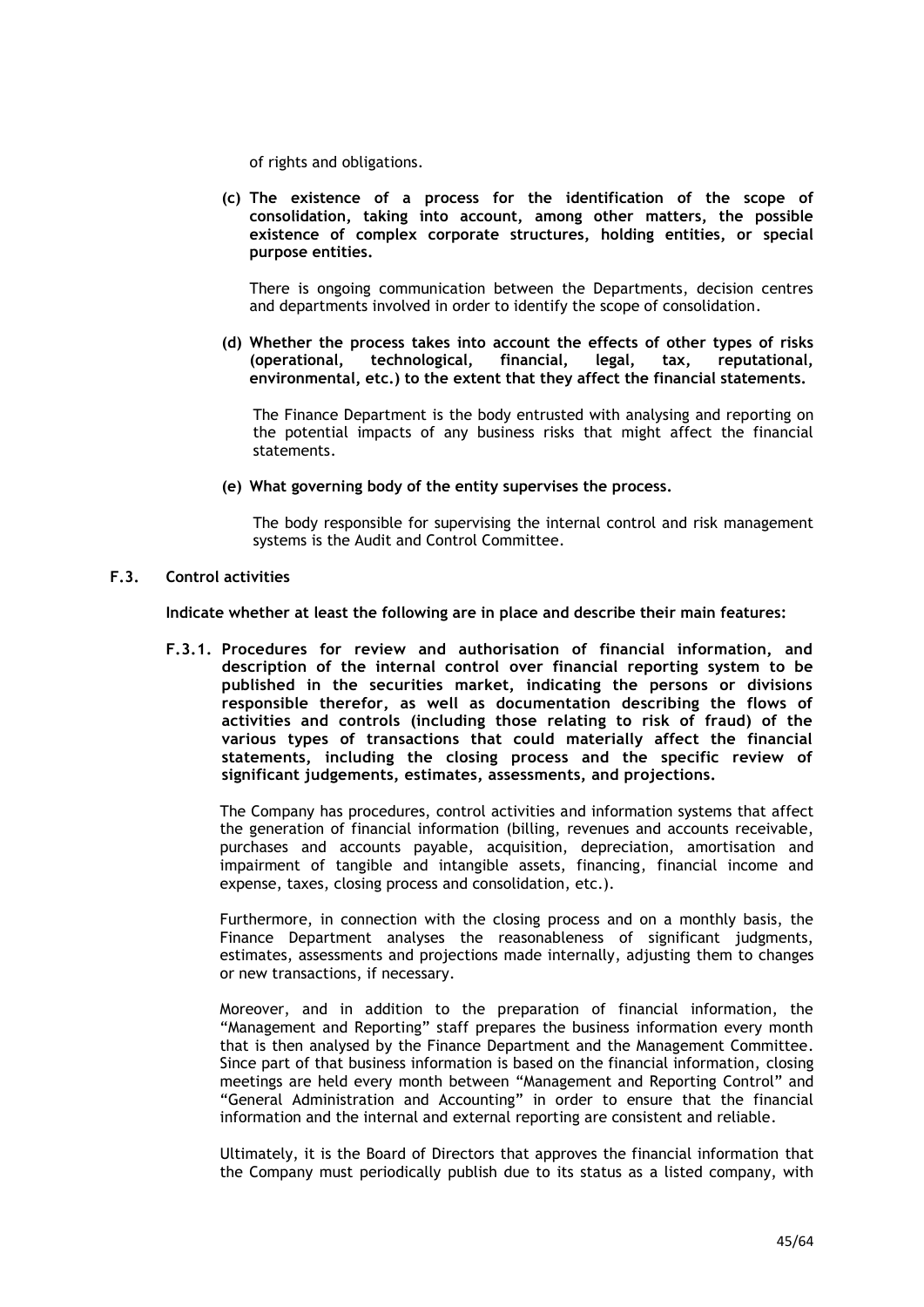the Audit and Control Committee being responsible for supervising the preparation and presentation of the regulated financial information. Therefore, the financial information to be provided to the markets is presented to the Audit and Control Committee and/or the Board of Directors by the Finance Department and/or the General Management.

**F.3.2. Policies and procedures of internal control over reporting systems (including, among others, security of access, control of changes, operation thereof, operational continuity, and segregation of duties) that provide support for the significant processes of the entity in connection with the preparation and publication of financial information.**

Euskaltel believes that information is one of the Company's principal assets and that defending it is essential for ensuring the continuity and growth of its business. As a result, Euskaltel has established an Information Security Management System, integrated with the processes of the organization and its overall management structure (the "**Management System**").

In the Management System, Euskaltel has defined a series of responsibilities and has prepared Information Security and Information Security Risk Management Policies, on the basis of which the internal control rules and procedures are implemented, the purpose of which is to guarantee the management of information security risks, security of access, control of changes and operation thereof, based on the analysis and management of information system risks, thereby ensuring the confidentiality, integrity and availability of the information managed in the Company's relevant procedures.

These procedures define operating decisions and responsibilities in the areas of:

- Organization of information security;
- Security related to human resources;
- Asset management;
- Access control;
- Physical security and security of the environment;
- Security of operations;
- Control of software;
- Security of communications;
- Acquisition, development and maintenance of information systems;
- Management of information security incidents;
- Aspects of information security for the continuity of the business; and
- Legal compliance.

As a complement to this system, periodic internal and external audits are conducted, continuous improvement cycles are applied, and internal checks of the system and use of internal indicators and metrics are checked to ensure that they are efficient.

### **F.3.3. Internal control policies and procedures designed to supervise the management of activities outsourced to third parties, as well as those aspects of assessment, calculation, or valuation entrusted to independent experts, which may materially affect the accounts.**

With regard to its suppliers, the Management System controls and monitors subcontracts relating to the provision of the Company's services and activities relating to network construction and maintenance.

Assessments, calculations or valuations entrusted to independent experts, as well as the methods and principal assumptions used, are analysed at least by the Finance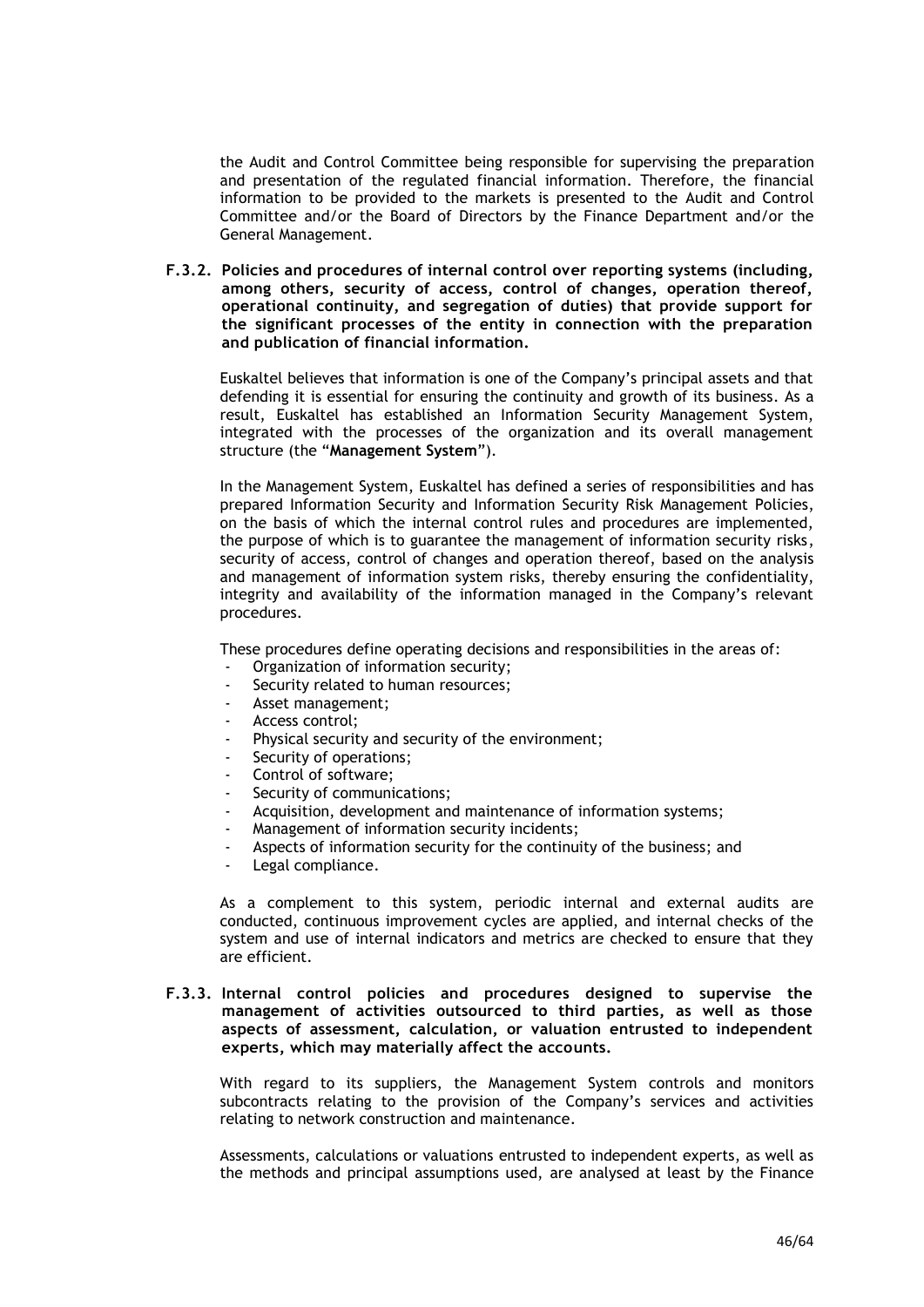Department, taking advantage of its training and independence.

### **F.4. Information and communication**

**Indicate whether at least the following are in place and describe their main features:**

**F.4.1. A specific function charged with defining and updating accounting policies (accounting policy area or department) and with resolving questions or conflicts arising from the interpretation thereof, maintaining fluid communications with those responsible for operations at the organisation, as well as an updated accounting policy manual that has been communicated to the units through which the entity operates.**

The Finance Department is responsible for standardising the accounting policies and keeping them up to date, always under the supervision of the Audit and Control Committee, which reports to the Board of Directors.

In particular, the Audit and Control Committee, with the assistance of the Internal Audit Department, ensures that generally accepted accounting principles are applied, along with any material change in such principles. The Audit and Control Committee also ensures that the half-yearly financial information and the interim management reports are prepared using the same accounting principles as the annual financial statements.

**F.4.2. Mechanisms to capture and prepare financial information with standardised formats, to be applied and used by all units of the entity or the group, supporting the principal financial statements and the notes thereto, as well as the information provided on the internal control over financial reporting system.**

After the recent acquisition of R Cable by Euskaltel, it has been necessary to develop a procedure to capture information in order to prepare consolidated financial statements. The Companies each have their own independent information systems, although a financial information reporting system has been developed with a standardised format that collects all information necessary to prepare the financial statements and the notes to the financial statements. This information is reviewed by the General Administration and Accounting Department before the consolidated financial statements are prepared.

### **F.5. Supervision of the operation of the system**

**Indicate and describe the main features of at least the following:**

**F.5.1. The activities of supervision of the internal control over financial reporting system (ICFRS) performed by the audit committee, as well as whether the entity has an internal audit function whose duties include providing support to the committee in its work of supervising the internal control system, including the internal control over financial reporting system. Information is also to be provided concerning the scope of the assessment of the internal control over financial reporting system performed during the financial year and on the procedure whereby the person or division charged with performing the assessment reports the results thereof, whether the entity has an action plan in place describing possible corrective measures, and whether the impact thereof on financial information has been considered.**

The Audit and Control Committee has the following basic duties:

a) Supervise the effectiveness of the internal control of the Company and of its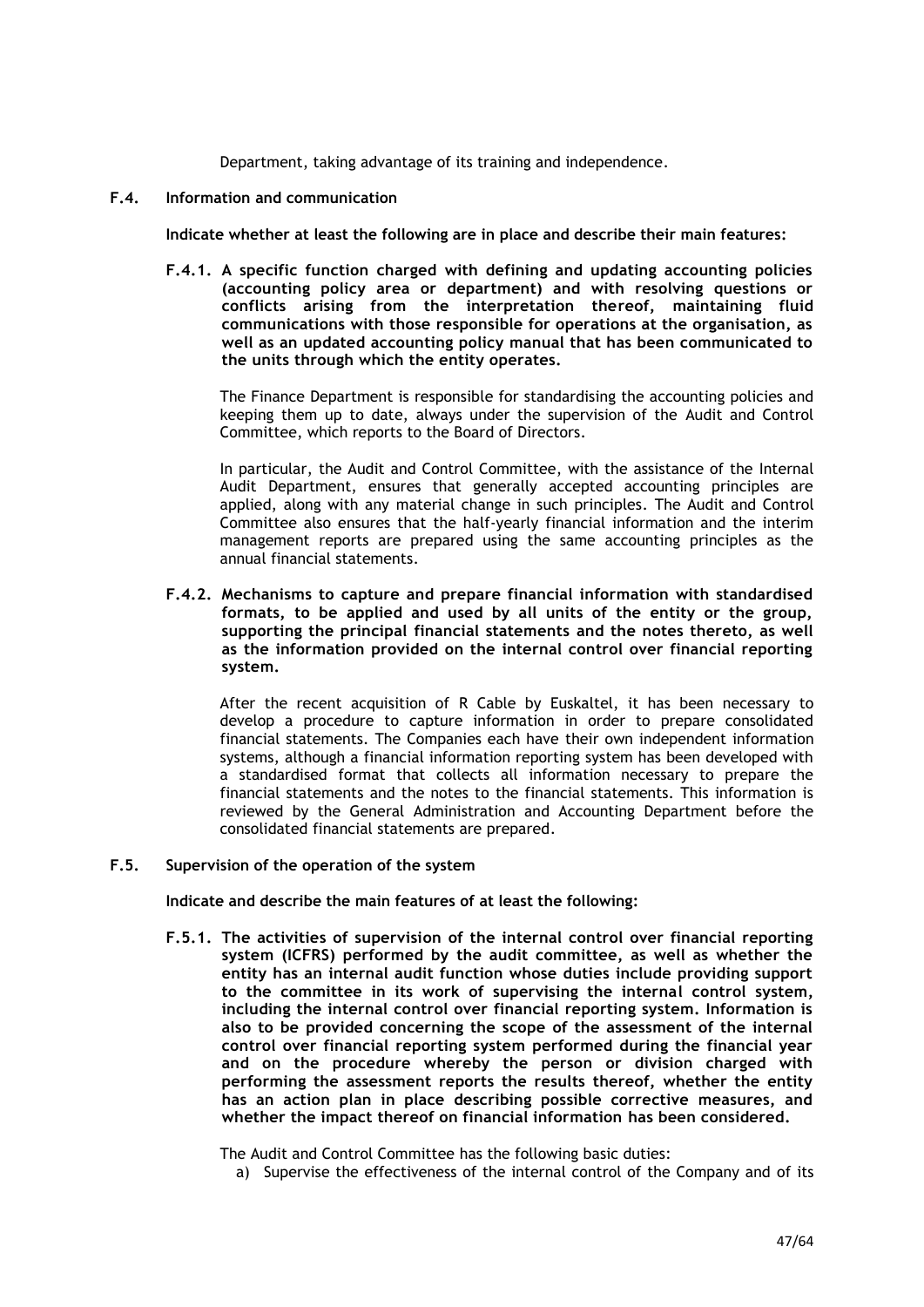Group, as well as the systems for managing risks, including tax risks.

b) Together with the auditors, analyse significant weaknesses in the internal control system detected during the audit.

The Company also has an Internal Audit Department, which, under the supervision of the Audit and Control Committee, ensures that the information and internal control systems run smoothly.

The Audit and Control Committee met on four occasions in financial year 2015 and, among other things, reviewed the periodic financial information that the Company was required to submit to the CNMV, as well as the prospectuses and reports issued in connection with the Company's initial public offering and the accelerated capital increase to partially finance the acquisition of R Cable.

**F.5.2. Whether it has a discussion procedure whereby the auditor (as provided in the Technical Auditing Standards), the internal audit function, and other experts can inform senior management and the audit committee or the directors of the entity of the significant internal control weaknesses detected during the review of the annual financial statements or such other reviews as may have been entrusted to them. Information shall also be provided on whether it has an action plan to seek to correct or mitigate the weaknesses found.**

The Audit and Control Committee must cause the external auditor to appear before it at least twice per year: once during the preliminary stage of the auditor's work and the other on a date near the completion of such work. The purpose of these appearances is to report on the development of the auditor's work and to present its conclusions.

Along these lines, prior to the close of the 2015 financial year, the external auditor explained the audit plan, as well as its analysis of the risks and areas of special attention. Also prior to formulation of the financial statements for 2015 and after the audit was finished, the external auditor explained the results of the audit, as well as the recommendations related to any weaknesses in the internal control system identified during the audit process.

Finally, one of the duties of the Audit and Control Committee is to verify that senior management takes into account the recommendations made by the external auditor.

### **F.6. Other relevant information**

#### **F.7. External audit report**

**Report on:**

**F.7.1 Whether the information on the internal control over financial reporting system has been reviewed by the external auditor, in which case the entity should include the respective report as an exhibit. Otherwise, it should provide the reasons therefor.**

The information on internal control over financial reporting system was not submitted to the external auditor for review during financial year 2015 because the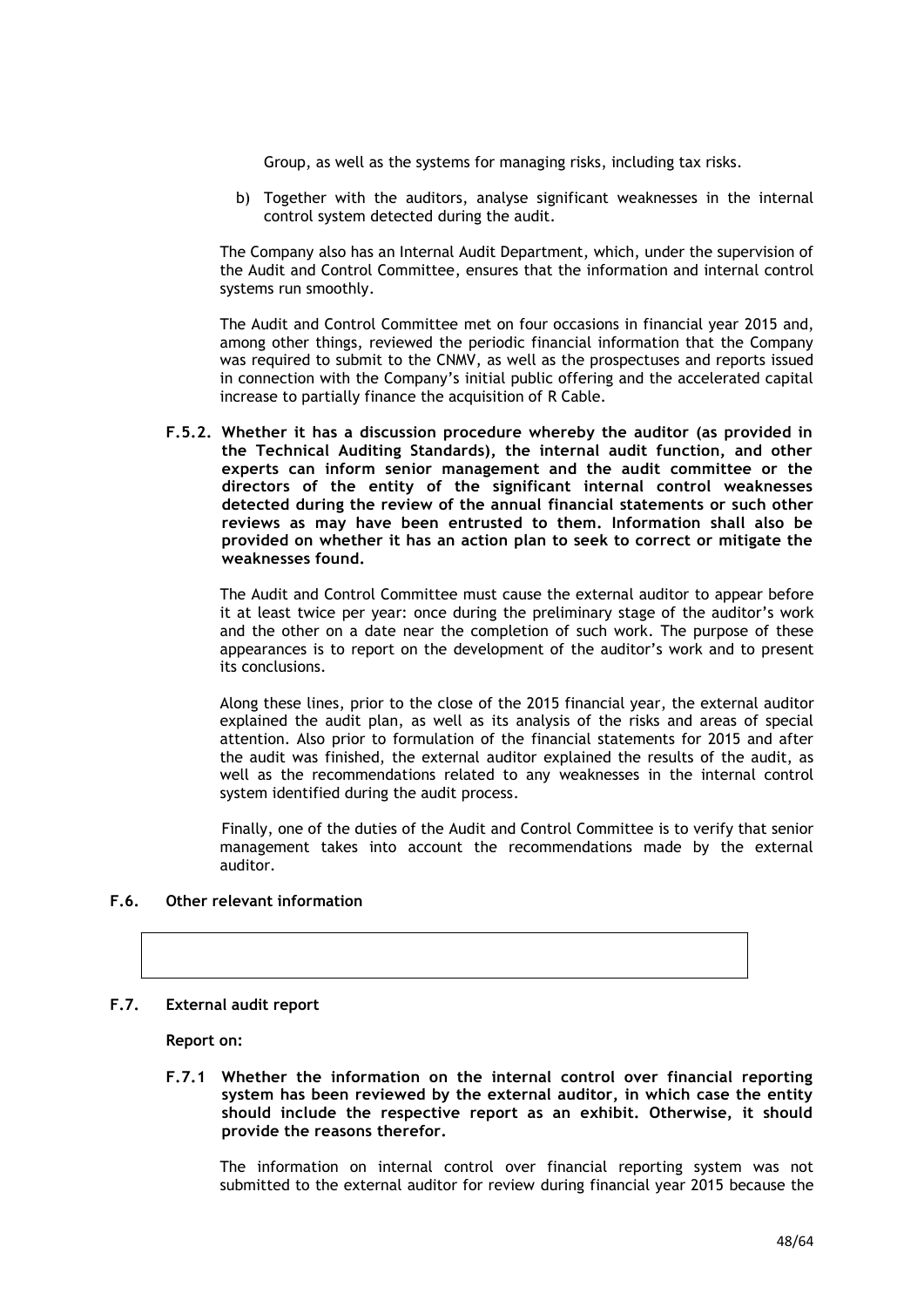2015 financial statements are the first annual financial reports published after the Company's initial public offering.

## **G DEGREE TO WHICH CORPORATE GOVERNANCE RECOMMENDATIONS ARE FOLLOWED**

**State the company's degree of compliance with the recommendations of the Good Governance Code of Listed Companies.**

**If the company does not comply with any recommendation or follows it partially, there must be a detailed explanation of the reasons providing shareholders, investors and the market in general with sufficient information to assess the company's course of action. Generalised explanations will not be acceptable.**

**1. The bylaws of listed companies should not place an upper limit on the votes that can be cast by a single shareholder, or impose other obstacles to the takeover of the company by means of share purchases on the market**

Complies  $X$  Explain  $\Box$ 

- **2. When a dominant and subsidiary company are both listed, they should provide detailed disclosure on:**
	- **a) The activity they engage in and any business dealings between them, as well as between the listed subsidiary and other group companies.**
	- **b) The mechanisms in place to resolve possible conflicts of interest.**

Complies  $\Box$  Partially complies  $\Box$  Explain  $\Box$  Not applicable  $\boxtimes$ 

- **3. During the ordinary general meeting the chairman of the board should verbally inform shareholders in sufficient detail of the most relevant aspects of the company's corporate governance, supplementing the written information circulated in the annual corporate governance report. In particular:**
	- **a) Changes taking place since the previous annual general meeting.**
	- **b) The specific reasons for the company not following a given Good Governance Code recommendation, and any alternative procedures followed in its stead.**

Complies  $\Box$  Partially complies  $\Box$  Explain  $\overline{M}$ 

This recommendation does not apply to the Company during financial year 2015 because it was not a listed company at the time the General Meeting was held.

**4. The company should draw up and implement a policy of communication and contacts with shareholders, institutional investors and proxy advisors that complies in full with market abuse regulations and accords equitable treatment to shareholders in the same position.**

**This policy should be disclosed on the company's website, complete with details of how it has been put into practice and the identities of the relevant contact persons or those charged with its implementation.**

Complies  $\Box$  Partially complies  $\boxtimes$  Explain  $\Box$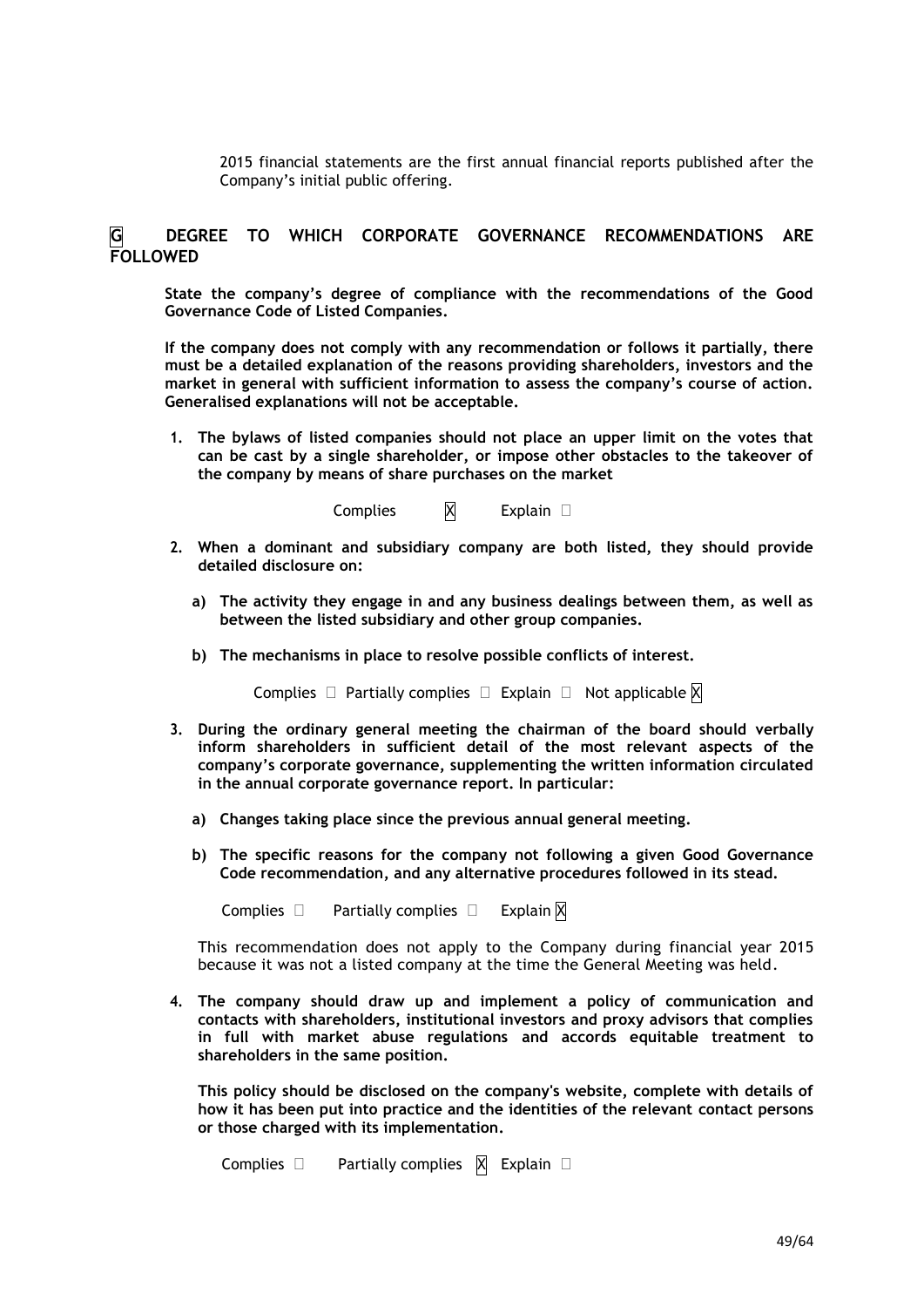The Company is fully committed to the establishment and promotion of a policy of communication with shareholders, investors and proxy advisors, as reflected in article 42 of the Regulations of the Board of Directors. Although the Company is completely compliant with market abuse regulations and accords equitable treatment to all shareholders in the same position, the communication and contact policy is not formally documented, but it is expected to be documented as soon as possible during financial year 2016.

**5. The board of directors should not make a proposal to the general meeting for the delegation of powers to issue shares or convertible securities without pre-emptive subscription rights in an amount exceeding 20% of capital at the time of such delegation.**

**When a board approves the issuance of shares or convertible securities without preemptive subscription rights, the company should immediately post a report on its website explaining the exclusion as envisaged in company legislation.**

Complies  $\boxtimes$  Partially complies  $\Box$  Explain  $\Box$ 

- **6. Listed companies drawing up the following reports on a voluntary or compulsory basis should publish them on their website well in advance of the annual general meeting, even if their distribution is not obligatory:**
	- **a) Report on auditor independence.**
	- **b) Reviews of the operation of the audit committee and the appointments and remuneration committee.**
	- **c) Audit committee report on third-party transactions.**
	- **d) Report on the corporate social responsibility policy.**

Complies  $\boxtimes$  Partially complies  $\Box$  Explain  $\Box$ 

**7. The committee should broadcast its general meetings live on the corporate website.**

Complies  $\boxtimes$  Explain  $\Box$ 

**8. The audit committee should strive to ensure that the board of directors can present the company's accounts to the general meeting without limitations or qualifications in the auditor's report. In the exceptional case that qualifications exist, both the chairman of the audit committee and the auditors should give a clear account to shareholders of their scope and content.**

Complies  $\boxtimes$  Partially complies  $\Box$  Explain  $\Box$ 

**9. The company should disclose its conditions and procedures for establishing share ownership, the right to attend general meetings and the exercise or delegation of voting rights, and display them permanently on its website.**

**Such conditions and procedures should encourage shareholders to attend and exercise their rights and should be applied in a non-discriminatory manner.**

Complies  $\boxtimes$  Partially complies  $\Box$  Explain  $\Box$ 

**10. When an accredited shareholder exercises the right to supplement the agenda or**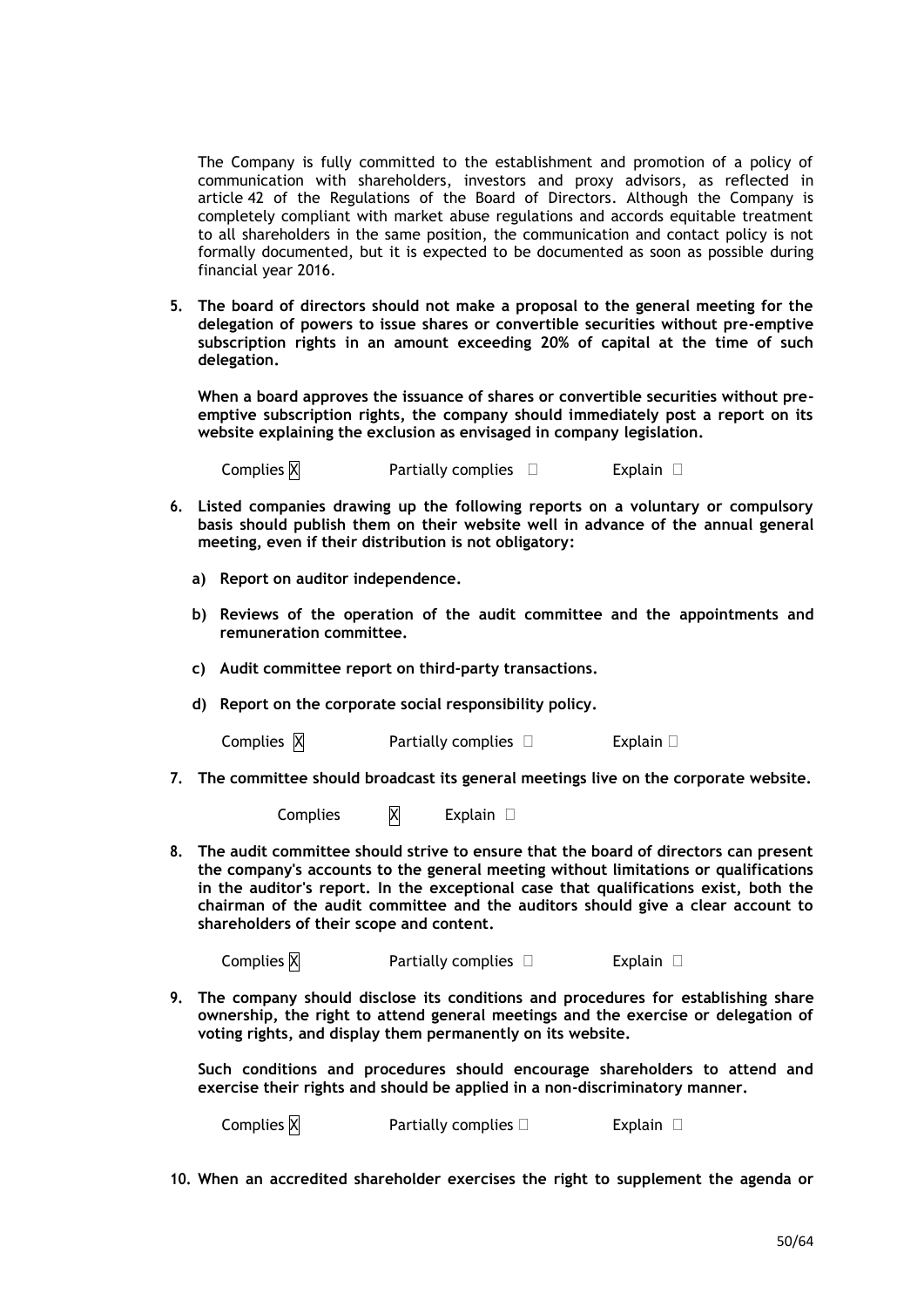**submit new proposals prior to the general meeting, the company should:**

- **a) Immediately circulate the supplementary items and new proposals.**
- **b) Disclose the model of attendance card or proxy appointment or remote voting form duly modified so that new agenda items and alternative proposals can be voted on in the same terms as those submitted by the board of directors.**
- **c) Put all these items or alternative proposals to the vote applying the same voting rules as for those submitted by the board of directors, with particular regard to presumptions or deductions about the direction of votes.**
- **d) After the general meeting, disclose the breakdown of votes on such supplementary items or alternative proposals.**

Complies  $\Box$  Partially complies  $\Box$  Explain  $\Box$  Not applicable  $\boxtimes$ 

**11. In the event that a company plans to pay for attendance at the general meeting, it should first establish a general, long-term policy in this respect.**

Complies  $\Box$  Partially complies  $\Box$  Explain  $\Box$  Not applicable  $\boxtimes$ 

**12. The board of directors should perform its duties with unity of purpose and independent judgement, according the same treatment to all shareholders in the same position. It should be guided at all times by the company's best interest, understood as the creation of a profitable business that promotes its sustainable success over time, while maximising its economic value.**

**In pursuing the corporate interest, it should not only abide by laws and regulations and conduct itself according to principles of good faith, ethics and respect for commonly accepted customs and good practices, but also strive to reconcile its own interests with the legitimate interests of its employees, suppliers, clients and other stakeholders, as well as with the impact of its activities on the broader community and the natural environment.**

Complies  $\boxtimes$  Partially complies  $\Box$  Explain  $\Box$ 

**13. The board of directors should have an optimal size to promote its efficient functioning and maximise participation. The recommended range is accordingly between five and fifteen members.**

Complies  $\boxtimes$  Explain  $\Box$ 

**14. The board of directors should approve a director selection policy that:**

- **a) Is concrete and verifiable.**
- **b) Ensures that appointment or re-election proposals are based on a prior analysis of the board's needs.**
- **c) Favours a diversity of knowledge, experience and gender.**

**The results of the prior analysis of board needs should be written up in the nomination committee's explanatory report, to be published when the general meeting is convened that will ratify the appointment and re-election of each director.**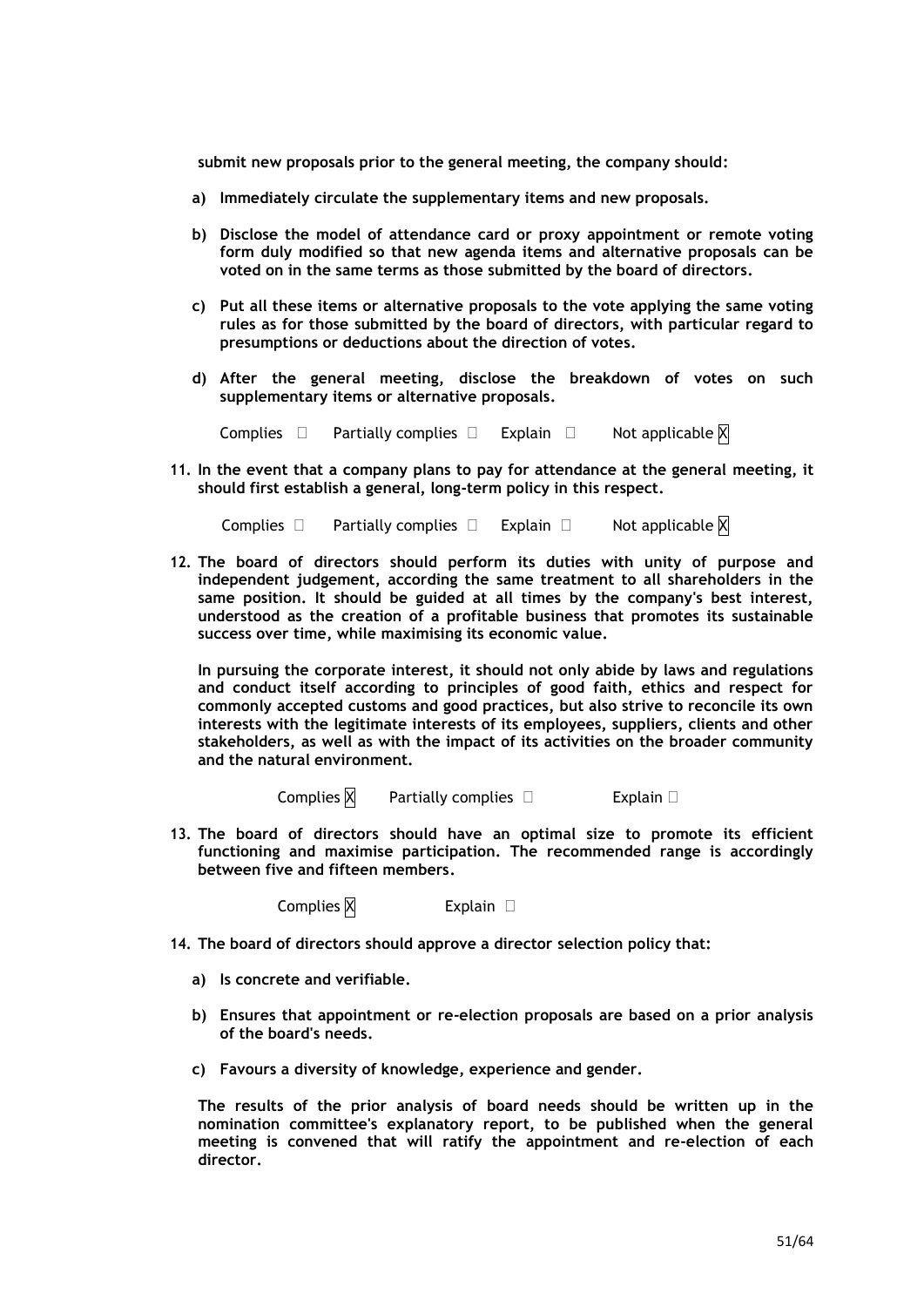**The director selection policy should pursue the goal of having at least 30% of total board seats occupied by women directors before the year 2020.**

**The nomination committee should run an annual check on compliance with the director selection policy and set out its findings in the annual corporate governance report.**

Complies  $\Box$  Partially complies  $\boxtimes$  Explain  $\Box$ 

The Company is fully committed to the establishment and promotion of a director selection policy, as reflected in article 6.(xiii) of the Regulations of the Appointments and Remuneration Committee, which tasks that Committee with annually verifying compliance with the director selection policy, on which it will report in the annual corporate governance report, and as reflected by the fact that more than 30% of the total current members of the Board of Directors are women.

Although the director selection policy is not formally documented, it is expected to be documented as soon as possible during financial year 2016 for approval by the Board.

**15. Proprietary and independent directors should constitute an ample majority on the board of directors, while the number of executive directors should be the minimum practical bearing in mind the complexity of the corporate group and the ownership interests they control.**

Complies  $\boxtimes$  Partially complies  $\Box$  Explain  $\Box$ 

**16. The percentage of proprietary directors out of all non-executive directors should be no greater than the proportion between the ownership stake of the shareholders they represent and the remainder of the company's capital.**

**This criterion can be relaxed:**

- **a) In large cap companies where few or no equity stakes attain the legal threshold for significant shareholdings.**
- **b) In companies with a plurality of shareholders represented on the board but not otherwise related.**

Complies  $\boxtimes$  Explain  $\Box$ 

**17. Independent directors should be at least half of all board members.**

**However, when the company does not have a large market capitalisation, or when a large cap company has shareholders individually or concertedly controlling over 30 percent of capital, independent directors should occupy, at least, a third of board seats.**

Complies  $\boxtimes$  Explain  $\Box$ 

- **18. Companies should disclose the following director particulars on their websites and keep them regularly updated:**
	- **a) Background and professional experience.**
	- **b) Directorships held in other companies, listed or otherwise, and other paid activities they engage in, of whatever nature.**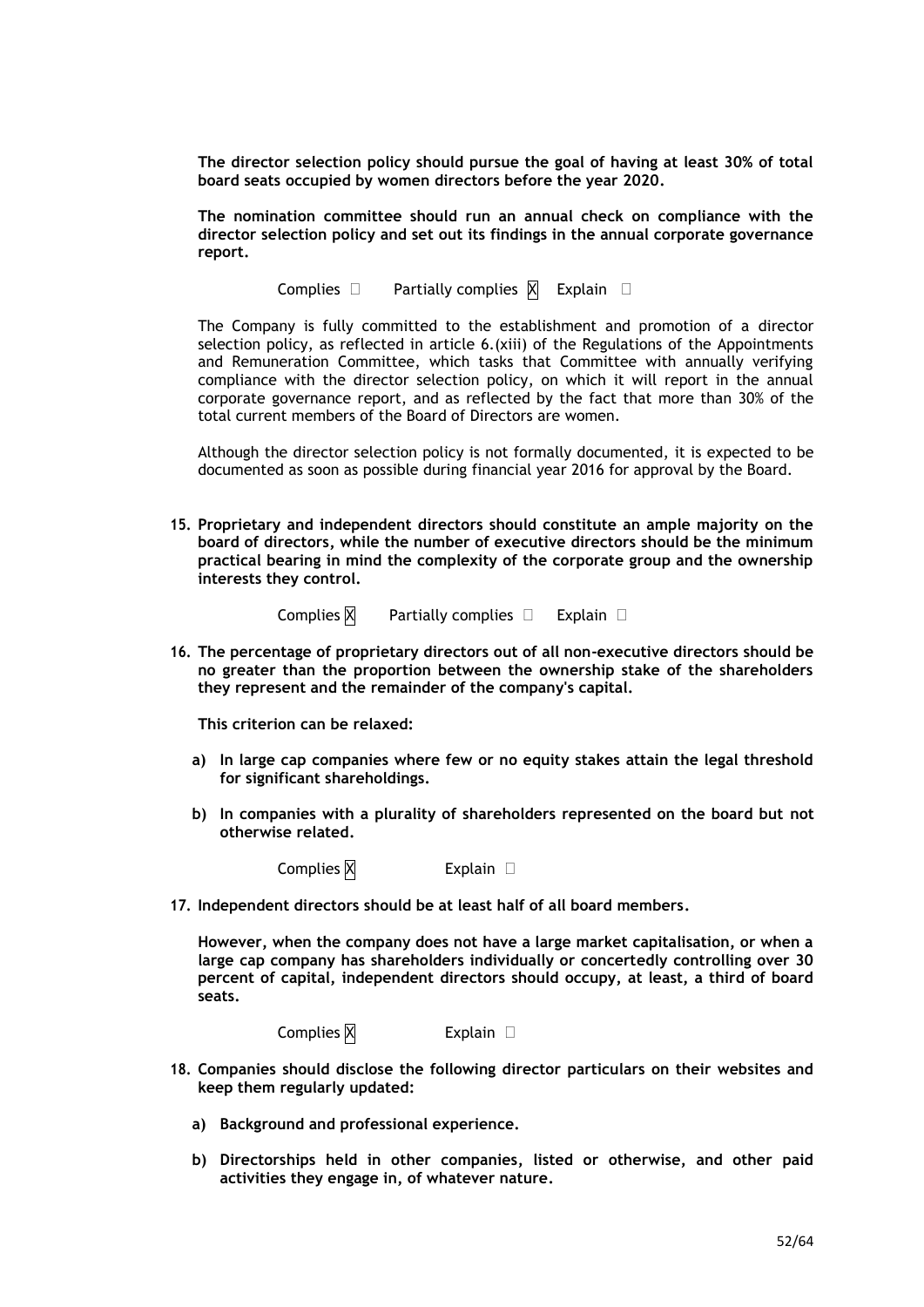- **c) Statement of the director class to which they belong, in the case of proprietary directors indicating the shareholder they represent or have links with.**
- **d) Dates of their first appointment as a board member and subsequent re-elections.**
- **e) Shares held in the company, and any options on the same.**

Complies  $\boxtimes$  Partially complies  $\square$  Explain  $\square$ 

**19. Following verification by the nomination committee, the annual corporate governance report should disclose the reasons for the appointment of proprietary directors at the urging of shareholders controlling less than 3 percent of capital; and explain any rejection of a formal request for a board place from shareholders whose equity stake is equal to or greater than that of others applying successfully for a proprietary directorship.**

Complies  $\Box$  Partially complies  $\Box$  Explain  $\Box$  Not applicable  $\boxtimes$ 

**20. Proprietary directors should resign when the shareholders they represent dispose of their ownership interest in its entirety. If such shareholders reduce their stakes, thereby losing some of their entitlement to proprietary directors, the latter's number should be reduced accordingly.**

Complies  $\boxtimes$  Partially complies  $\Box$  Explain  $\Box$  Not applicable  $\Box$ 

**21. The board of directors should not propose the removal of independent directors before the expiry of their tenure as mandated by the bylaws, except where they find just cause, based on a proposal from the nomination committee. In particular, just cause will be presumed when directors take up new posts or responsibilities that prevent them allocating sufficient time to the work of a board member, or are in breach of their fiduciary duties or come under one of the disqualifying grounds for classification as independent enumerated in the applicable legislation.**

**The removal of independent directors may also be proposed when a takeover bid, merger or similar corporate transaction alters the company's capital structure, provided the changes in board membership ensue from the proportionality criterion set out in Recommendation 16.**

Complies  $\overline{X}$  Explain  $\Box$ 

**22. Companies should establish rules obliging directors to disclose any circumstance that might harm the organisation's name or reputation, tendering their resignation as the case may be, and, in particular, to inform the board of any criminal cases in which they have been formally named as a suspect and the progress of any subsequent proceedings.**

**The moment a director is indicted or tried for any of the offences stated in company legislation, the board of directors should open an investigation and, in light of the particular circumstances, decide whether or not he or she should be called on to resign. The board should give a reasoned account of all such determinations in the annual corporate governance report.**

Complies  $\boxtimes$  Partially complies  $\Box$  Explain  $\Box$ 

**23. Directors should express their clear opposition when they feel a proposal submitted for the board's approval might not be in the company's best interest. In particular,**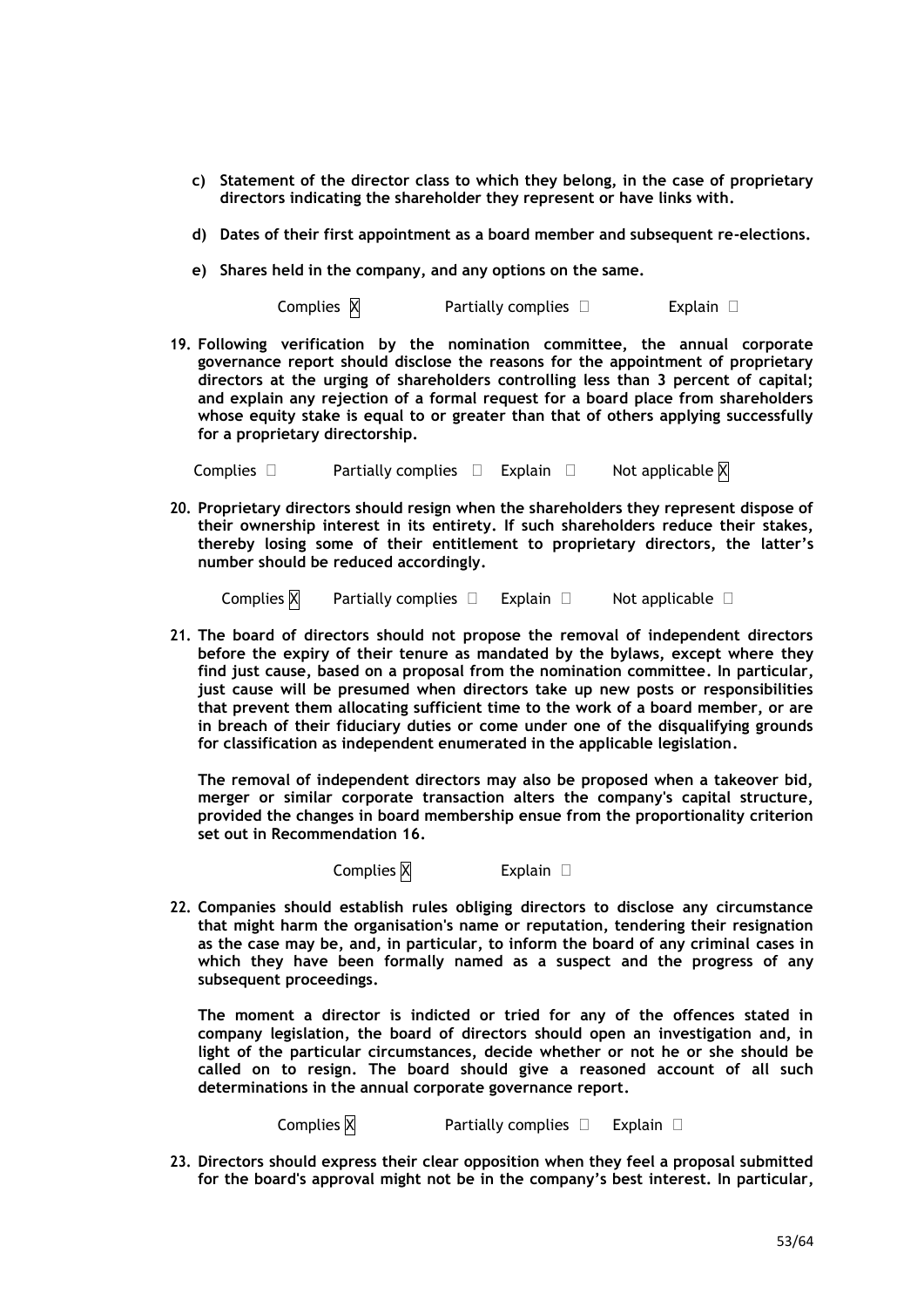**independents and other directors not subject to potential conflicts of interest should strenuously challenge any decision that could harm the shareholders lacking board representation.**

**When the board makes material or repeated decisions about which a director has expressed serious reservations, then he or she must draw the pertinent conclusions. Directors resigning for such causes should set out their reasons in the letter referred to in the next recommendation.**

**The terms of this recommendation also apply to the secretary of the board, even if he or she is not a director.**

Complies  $\boxtimes$  Partially complies  $\Box$  Explain  $\Box$  Not applicable  $\Box$ 

**24. Directors who give up their seat before their tenure expires, through resignation or otherwise, should state their reasons in a letter to be sent to all members of the board. Whether or not such resignation is disclosed as a material event, the motivating factors should be explained in the annual corporate governance report.**

Complies  $\boxtimes$  Partially complies  $\Box$  Explain  $\Box$  Not applicable  $\Box$ 

**25. The nomination committee should ensure that non-executive directors have sufficient time available to discharge their responsibilities effectively.**

**The board of directors regulations should lay down the maximum number of company boards on which directors can serve.**

Complies  $\Box$  Partially complies  $\overline{X}$  Explain ?

Although it is true that the Regulations of the Board do not establish the maximum number of company boards on which a Directors of Euskaltel can serve, article 30 does state that Directors must dedicate the time and effort necessary to carry out their duties effectively, and therefore, the Directors must inform the Appointments and Remuneration Committee of their other professional obligations, in case they might interfere with the dedication required.

In addition, article 6.(xi) of the Regulations of the Appointments and Remuneration Committee provides that the Committee must ensure that the non-executive Directors have enough time available to discharge their responsibilities effectively.

**26. The board should meet with the necessary frequency to properly perform its duties, eight times a year at least, in accordance with the schedule and agendas set at the start of the year, to which each director may propose the addition of initially unscheduled items.**

Complies  $\boxtimes$  Partially complies  $\Box$  Explain  $\Box$ 

**27. Director absences should be kept to a strict minimum and quantified in the annual corporate governance report. In the event of absence, directors should grant delegate their powers of representation with appropriate instructions.**

Complies  $\boxtimes$  Partially complies  $\Box$  Explain  $\Box$ 

**28. When directors or the secretary express concerns about some proposal or, in the case of directors, about the company's performance, and such concerns are not resolved at the meeting, they should be recorded in the minute book if the person expressing them so requests.**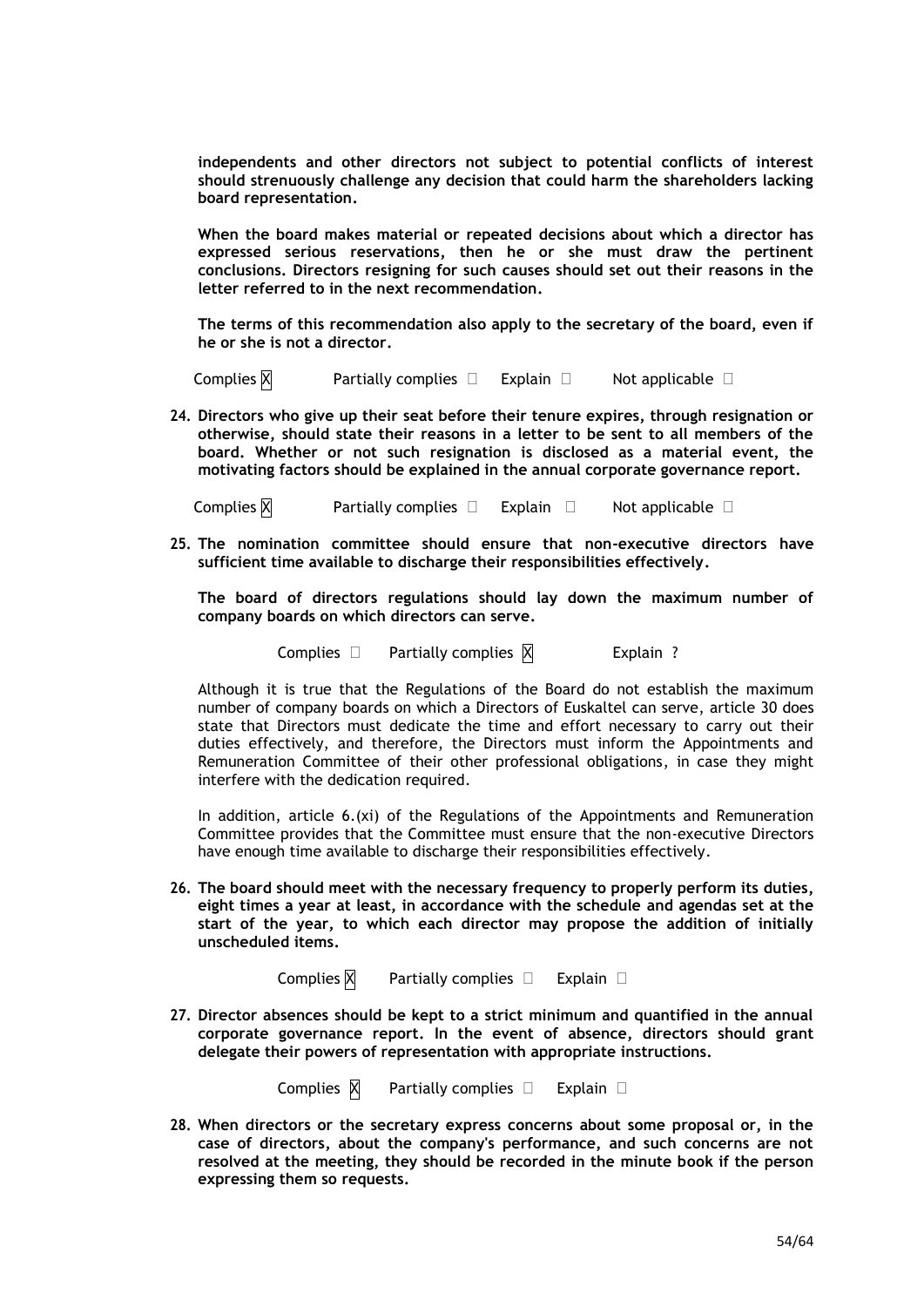| Complies $\boxtimes$ | Partially complies $\Box$ | Explain | Not applicable $\square$ |
|----------------------|---------------------------|---------|--------------------------|
|                      |                           |         |                          |

**29. The company should provide suitable channels for directors to obtain the advice they need to carry out their duties, extending if necessary to external assistance at the company's expense.**

Complies  $\overline{X}$  Partially complies  $\Box$  Explain  $\Box$ 

**30. Regardless of the knowledge directors must possess to carry out their duties, they should also be offered refresher programmes when circumstances so advise.**

Complies  $\boxtimes$  Explain  $\Box$  Not applicable  $\Box$ 

**31. The agendas of board meetings should clearly indicate on which points directors must arrive at a decision, so they can study the matter beforehand or gather together the material they need.**

**For reasons of urgency, the chairman may wish to submit decisions or resolutions for board approval that were not on the meeting agenda. In such exceptional circumstances, their inclusion will require the express prior consent, duly minuted, of the majority of directors present.**

Complies  $X$  Partially complies  $\Box$  Explain  $\Box$ 

**32. Directors should be regularly informed of movements in share ownership and of the views of major shareholders, investors and rating agencies on the company and its group.**

Complies  $\boxtimes$  Partially complies  $\Box$  Explain  $\Box$ 

**33. The chairman, as the person charged with the efficient functioning of the board of directors, in addition to the functions assigned by law and the company's bylaws, should prepare and submit to the board a schedule of meeting dates and agendas; organise and coordinate regular evaluations of the board and, where appropriate, the company's chief executive officer; exercise leadership of the board and be accountable for its proper functioning; ensure that sufficient time is given to the discussion of strategic issues, and approve and review refresher courses for each director, when circumstances so advise.**

Complies  $\square$  Partially complies  $\overline{X}$  Explain ?

The Chair complies with all the duties included in the recommendation, except for the duties related to periodic evaluation of the Board of Directors, which duties have been assigned to the Appointments and Remuneration Committee.

**34. When a lead independent director has been appointed, the bylaws or board of directors regulations should grant him or her the following powers over and above those conferred by law: chair the board meeting in the absence of the chairman or vice chairmen; give voice to the concerns of non-executive directors; maintain contacts with investors and shareholders to hear their views and develop a balanced understanding of their concerns, especially those to do with the company's corporate governance; and coordinate the chairman's succession plan.**

Complies  $\Box$  Partially complies  $\boxtimes$  Explain  $\Box$  Not applicable  $\Box$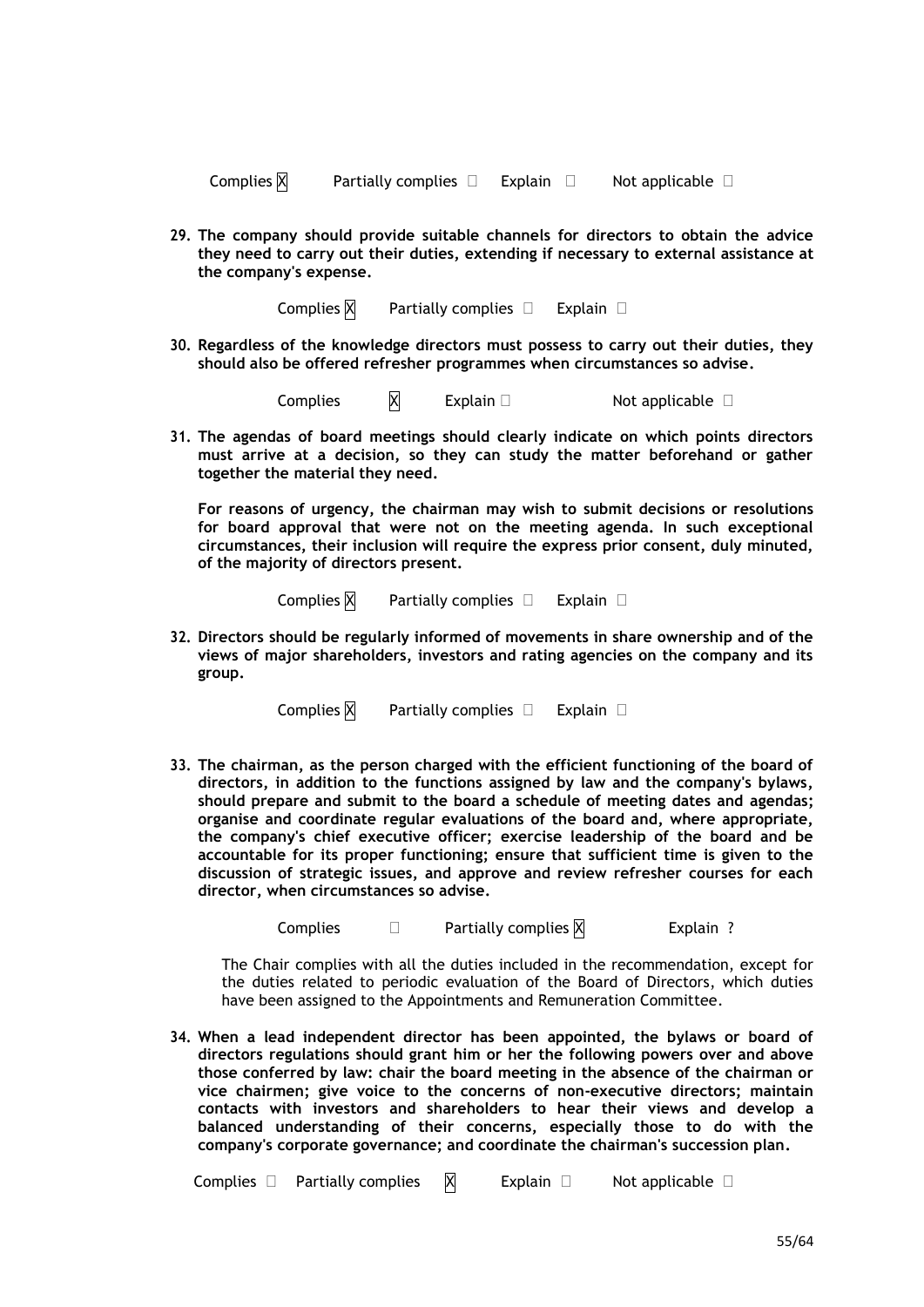The powers granted to the lead independent director in article 18.4 of the Regulations of the Board of Directors are those set out in Section 529 *septies* of the Companies Act.

**35. The board secretary should strive to ensure that the board's actions and decisions are informed by the governance recommendations of the Good Governance Code of relevance to the company.**

Complies  $X$  Explain  $\Box$ 

- **36. The full board should conduct an annual evaluation, adopting, where necessary, an action plan to correct weakness detected in:**
	- **a) The quality and efficiency of the board's operation.**
	- **b) The performance and membership of its committees.**
	- **c) The diversity of board membership and competences.**
	- **d) The performance of the chairman of the board of directors and the company's chief executive.**
	- **e) The performance and contribution of individual directors, with particular attention to the chairmen of board committees.**

**The performance and contribution of individual directors, with particular attention to the chairmen of board committees.**

**Every three years, the board of directors should engage an external facilitator to aid in the evaluation process. This facilitator's independence should be verified by the nomination committee.**

**Any business dealings that the facilitator or members of its corporate group maintain with the company or members of its corporate group should be detailed in the annual corporate governance report.**

**The process followed and areas evaluated should be detailed in the annual corporate governance report.**

Complies  $\Box$  Partially complies  $\Box$  Explain  $\overline{X}$ 

This recommendation was not applied by the Company in financial year 2015, because it was not a listed company throughout the entire financial year.

**37. When an executive committee exists, its membership mix by director class should resemble that of the board. The secretary of the board should also act as secretary of the executive committee.**

Complies  $\Box$  Partially complies  $\Box$  Explain  $\Box$  Not applicable  $\overline{X}$ 

**38. The board should be kept fully informed of the business transacted and decisions made by the executive committee. To this end, all board members should receive a copy of the committee's minutes.**

Complies  $\Box$  Partially complies  $\Box$  Explain  $\Box$  Not applicable  $\boxtimes$ 

**39. All members of the audit committee, particularly its chairman, should be appointed**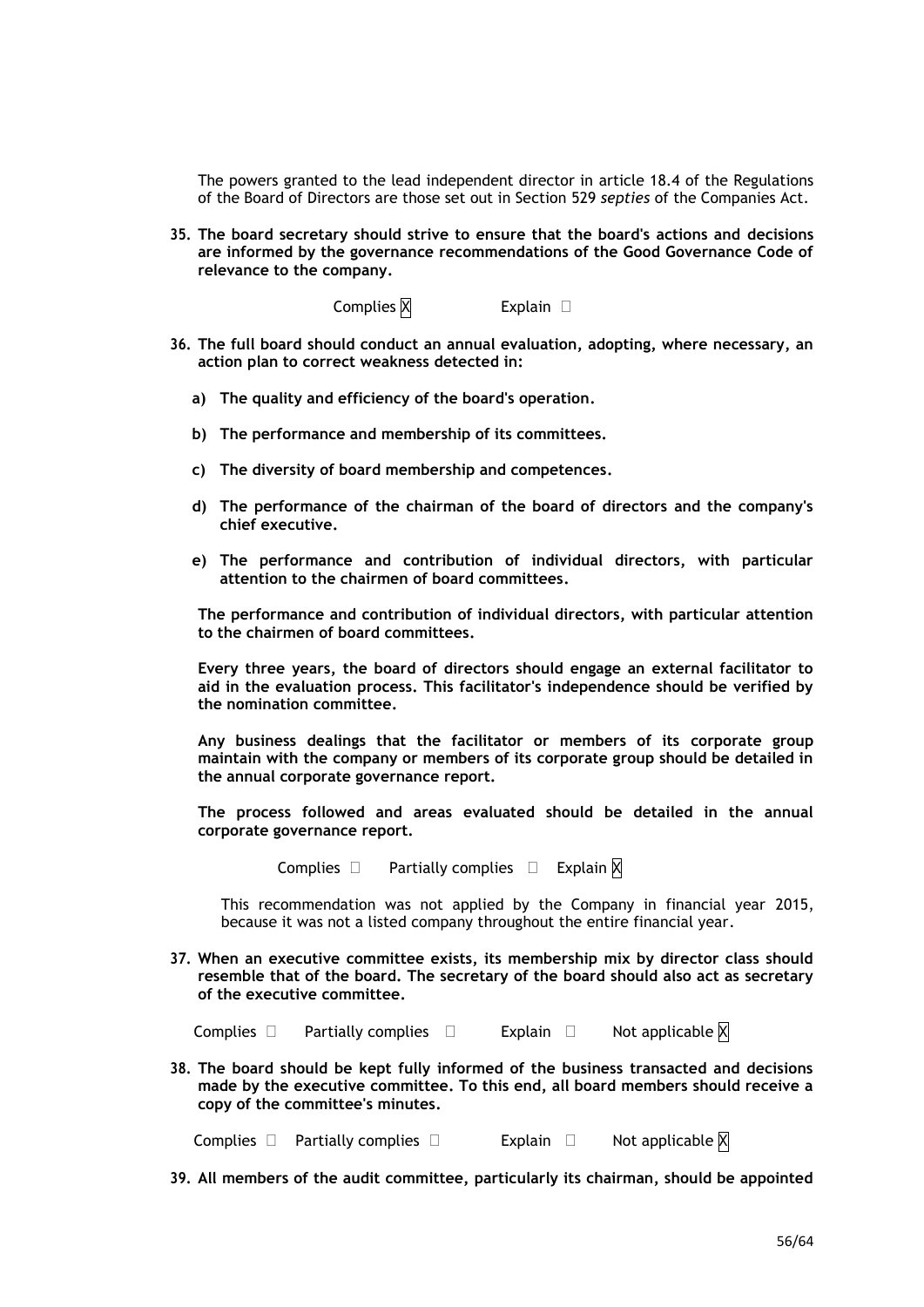**with regard to their knowledge and experience in accounting, auditing and risk management matters. A majority of committee seats should be held by independent directors.**

Complies  $\boxtimes$  Partially complies  $\Box$  Explain  $\Box$ 

**40. Listed companies should have a unit in charge of the internal audit function, under the supervision of the audit committee, to monitor the effectiveness of reporting and control systems. This unit should report functionally to the board's nonexecutive chairman or the chairman of the audit committee.**

Complies  $X$  Partially complies  $\Box$  Explain  $\Box$ 

**41. The head of the unit handling the internal audit function should present an annual work programme to the audit committee, inform it directly of any incidents arising during its implementation and submit an activities report at the end of each year.**

Complies  $\boxtimes$  Partially complies  $\Box$  Explain  $\Box$  Not applicable  $\Box$ 

- **42. The audit committee should have the following functions over and above those legally assigned:**
	- **1. With respect to internal control and reporting systems**
		- **a) Monitor the preparation and the integrity of the financial information on the company and, where appropriate, the group, checking for compliance with legal provisions, the accurate demarcation of the scope of consolidation, and the correct application of accounting principles.**
		- **b) Monitor the independence of the unit handling the internal audit function; propose the selection, appointment, re-election and removal of the head of the internal audit department; propose the department's budget; approve its priorities and work programmes, ensuring that it focuses primarily on the main risks the company is exposed to; receive regular report-backs on its activities; and verify that senior management are acting on the findings and recommendations of its reports.**
		- **c) Establish and supervise a mechanism whereby staff can report, confidentially and, if appropriate and feasible, anonymously, any significant irregularities that they detect in the course of their duties, in particular financial or accounting irregularities.**
	- **2. With regard to the external auditor:**
		- **d) Investigate the issues giving rise to the resignation of the external auditor, should this come about.**
		- **e) Ensure that the remuneration of the external auditor does not compromise its quality or independence.**
		- **f) Ensure that the company reports any change of external auditor to the CNMV as a material event, accompanied by a statement of any disagreements arising with the outgoing auditor and the reasons for the same.**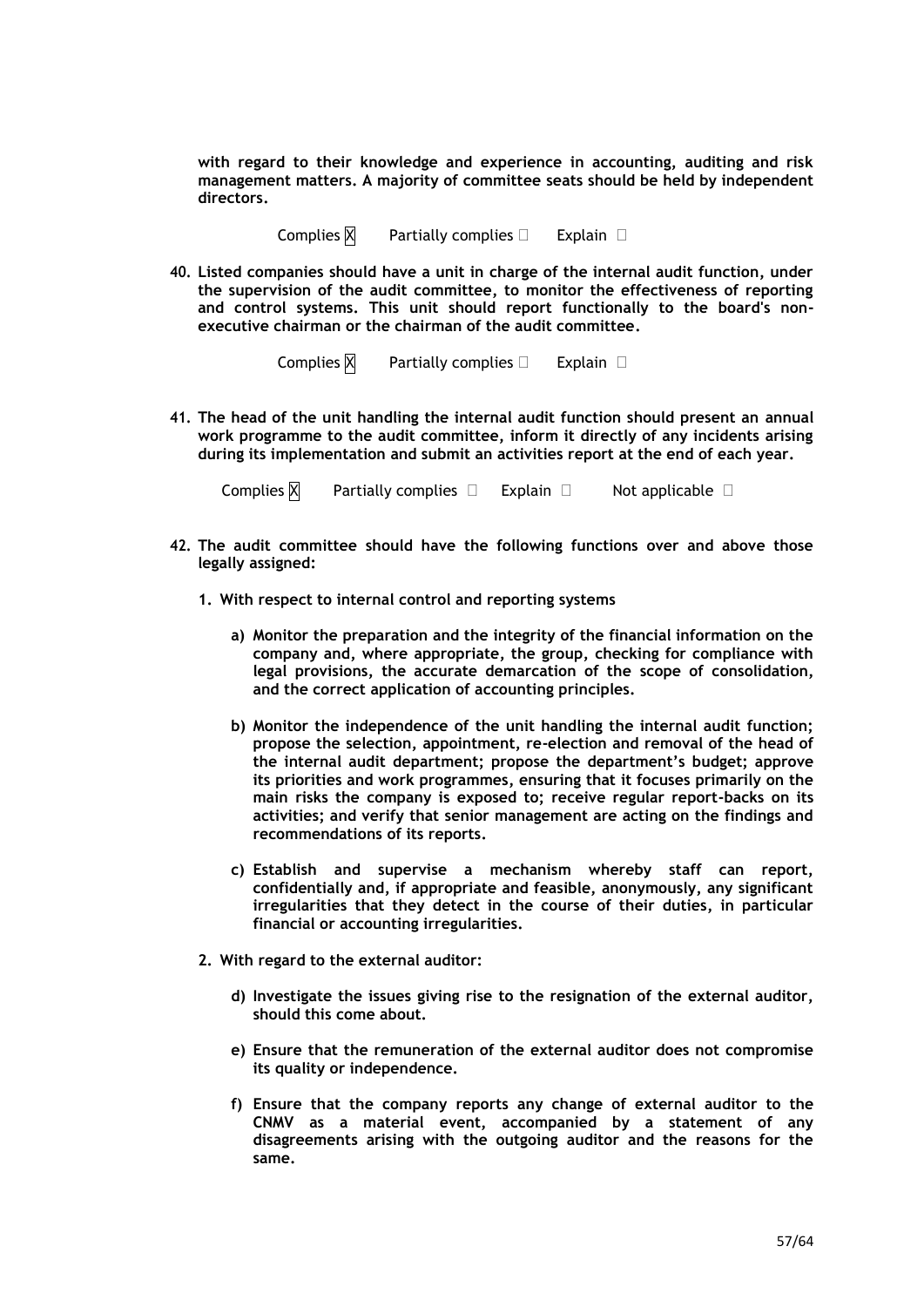- **g) Ensure that the external auditor has a yearly meeting with the board in full to inform it of the work undertaken and developments in the company's risk and accounting positions.**
- **h) Ensure that the company and the external auditor adhere to current regulations on the provision of non-audit services, limits on the concentration of the auditor's business and other requirements concerning auditor independence.**

Complies  $\boxtimes$  Partially complies  $\Box$  Explain  $\Box$ 

**43. The audit committee should be empowered to meet with any company employee or manager, even ordering their appearance without the presence of another senior officer.**

Complies  $\boxtimes$  Partially complies  $\Box$  Explain  $\Box$ 

**44. The audit committee should be informed of any fundamental changes or corporate transactions the company is planning, so the committee can analyse the transaction and report to the board beforehand on its economic conditions and accounting impact and, when applicable, the exchange ratio proposed.**

Complies  $\boxtimes$  Partially complies  $\Box$  Explain  $\Box$  Not applicable  $\Box$ 

- **45. The risk control and management policy should identify at least:**
	- **a) The different types of financial and non-financial risk the company is exposed to (including operational, technological, financial, legal, social, environmental, political and reputational risks), with the inclusion under financial or economic risks of contingent liabilities and other off-balance-sheet risks.**
	- **b) The determination of the risk level the company considers acceptable.**
	- **c) The measures planned in order to mitigate the impact of identified risks in the event that they materialise.**
	- **d) The internal control and reporting systems to be used to control and manage the above risks, including contingent liabilities and off-balance-sheet risks.**

Complies  $\Box$  Partially complies  $\boxtimes$  Explain  $\Box$ 

Euskaltel has a Risk Control and Management Policy classifying nine categories of risks previously identified as relevant for the Company, and responsibilities are distributed within the Organization for proper risk management (Management Committee, Corporate Defence Committee for criminal risks and other Departments based on their responsibilities within the Company).

In turn, and in addition to the Management Committee, the Security Committee meets periodically when the possible materialisation of a risk is identified.

The integration of the entire Group into the Risk Management and Control System and its subsequent systematization will occur simultaneously with the integration of the Consolidated Group itself.

**46. Companies should establish a risk control and management function in the charge of one of the company's internal department or units and under the direct supervision of the audit committee or some other dedicated board committee. This function**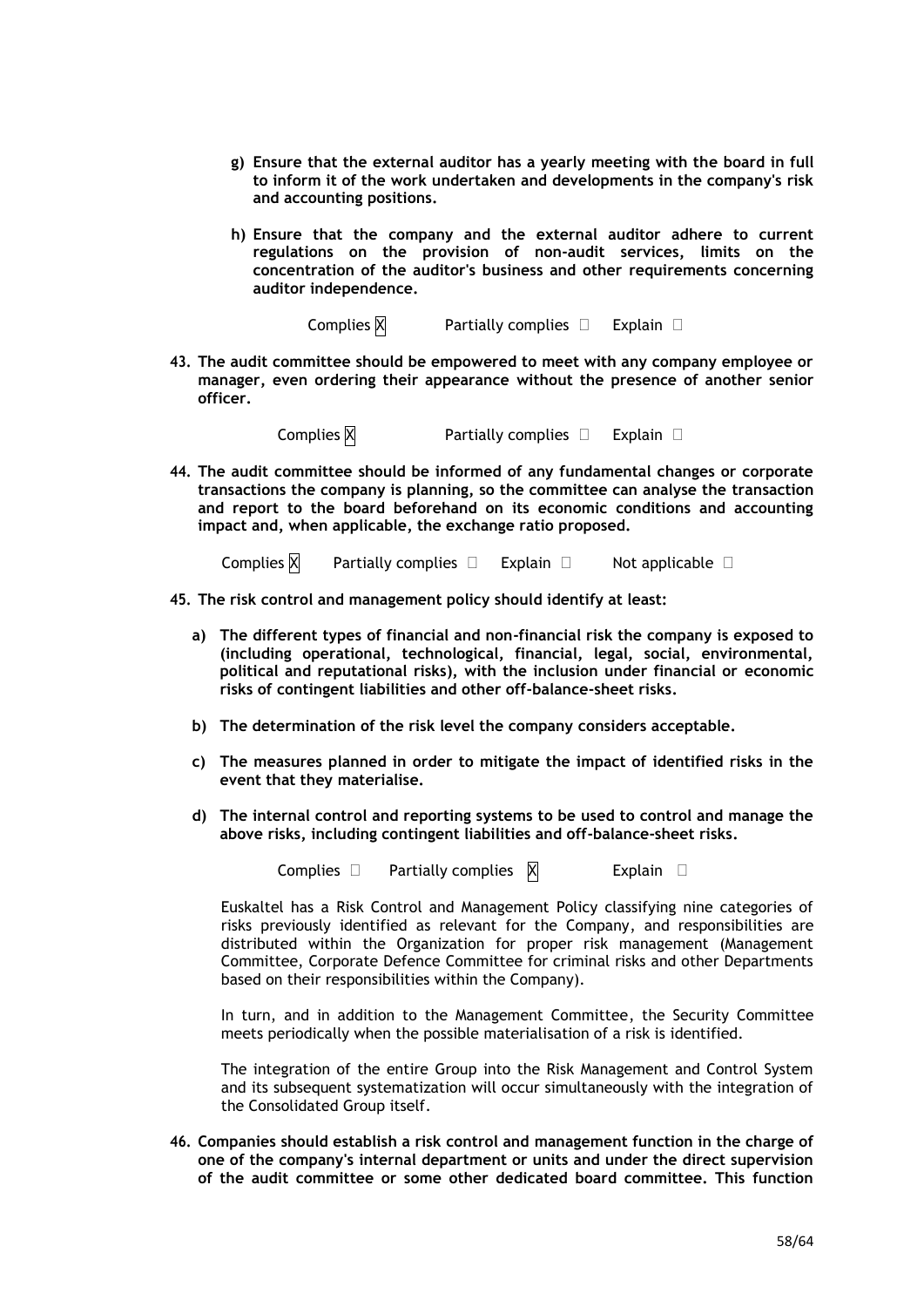**should be expressly charged with the following responsibilities:**

- **a) Ensure that risk control and management systems are functioning correctly and, specifically, that major risks the company is exposed to are correctly identified, managed and quantified.**
- **b) Participate actively in the preparation of risk strategies and in key decisions about their management.**
- **c) Ensure that risk control and management systems are mitigating risks effectively in the frame of the policy drawn up by the board of directors.**

Complies  $\Box$  Partially complies  $\boxtimes$  Explain  $\Box$ 

Risk control and management duties are currently being performed by the Management Committee as a whole, which regularly shares the risk analysis and integral and cross-departmental measures deemed necessary to mitigate their potential impact, applying the Risk Control and Management Policy and the rest of the Corporate Governance System.

These activities by the Audit and Control Committee and the Board of Directors are directly supervised by means of the regular attendance of the Managing Director at meetings of the Audit and Control Committee and of the Board of Directors, at which effective risk management and the implementation of the Risk Control and Management Policy are discussed.

**47. Appointees to the nomination and remuneration committee - or of the nomination committee and remuneration committee, if separately constituted - should have the right balance of knowledge, skills and experience for the functions they are called on to discharge. The majority of their members should be independent directors.**

Complies  $\square$  Partially complies  $\boxtimes$  Partially complies  $\boxtimes$ 

We comply with this recommendation, except with respect to the composition of the Appointment and Remuneration Committee, 50% of whose members are independent although the Chair of the Committee (an independent director) has a tie-breaking vote in the event of a tie.

**48. Large cap companies should operate separately constituted nomination and remuneration committees.**

Complies  $\square$  Explain  $\square$  Not applicable  $\times$ 

**49. The nomination committee should consult with the company's chairman and chief executive, especially on matters relating to executive directors.**

**When there are vacancies on the board, any director may approach the nomination committee to propose candidates that it might consider suitable.**

Complies  $\boxtimes$  Partially complies  $\Box$  Explain  $\Box$ 

- **50. The remuneration committee should operate independently and have the following functions in addition to those assigned by law:**
	- **a) Propose to the board the standard conditions for senior officer contracts.**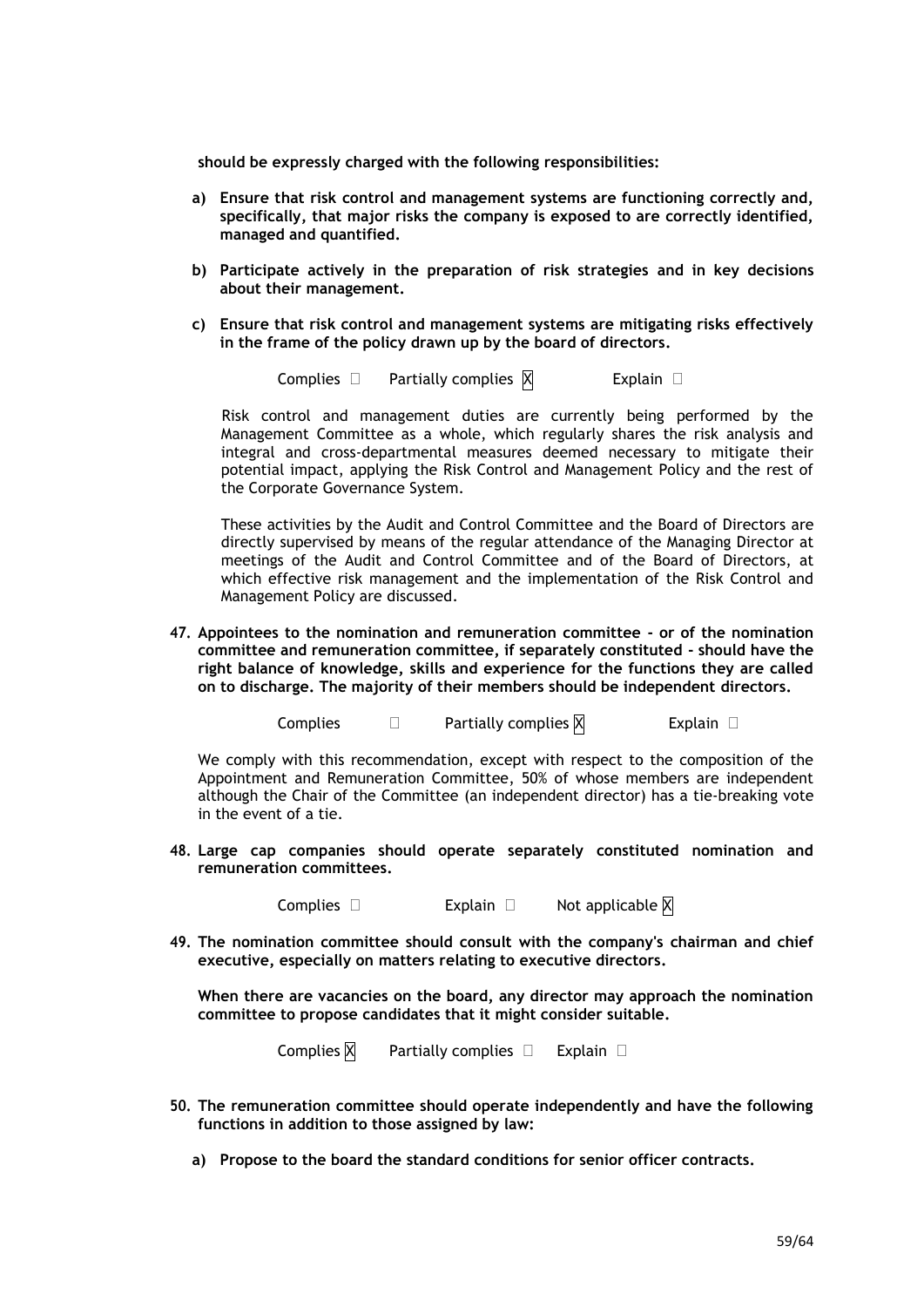- **b) Monitor compliance with the remuneration policy set by the company.**
- **c) Periodically review the remuneration policy for directors and senior officers, including share-based remuneration systems and their application, and ensure that their individual compensation is proportionate to the amounts paid to other directors and senior officers in the company.**
- **d) Ensure that conflicts of interest do not undermine the independence of any external advice the committee receives.**
- **e) Verify the information on director and senior officers' pay contained in corporate documents, including the annual directors' remuneration statement.**

Complies  $\boxtimes$  Partially complies  $\Box$  Explain  $\Box$ 

**51. The remuneration committee should consult with the company's chairman and chief executive, especially on matters relating to executive directors and senior officers.**

Complies  $\overline{X}$  Partially complies  $\Box$  Explain  $\Box$ 

- **52. The terms of reference of supervision and control committees should be set out in the board of directors regulations and aligned with those governing legally mandatory board committees as specified in the preceding sets of recommendations. They should include at least the following terms:**
	- **a) Committees should be formed exclusively by non-executive directors, with a majority of independents.**
	- **b) They should be chaired by independent directors.**
	- **c) The board should appoint the members of such committees with regard to the knowledge, skills and experience of its directors and each committee's terms of reference; discuss their proposals and reports; and provide report-backs on their activities and work at the first board plenary following each committee meeting.**
	- **d) They may engage external advice, when they feel it necessary for the performance of their duties.**
	- **e) Meeting proceedings should be minuted and a copy made available to all board members.**

Complies  $\Box$  Partially complies  $\Box$  Explain  $\Box$  Not applicable  $\boxtimes$ 

- **53. The task of supervising compliance with corporate governance rules, internal codes of conduct and corporate social responsibility policy should be assigned to one board committee or split between several, which could be the audit committee, the nomination committee, the corporate social responsibility committee, where one exists, or a dedicated committee established** *ad hoc* **by the board under its powers of self-organisation, with at the least the following functions:**
	- **a) Monitor compliance with the company's internal codes of conduct and corporate governance rules.**
	- **b) Oversee the communication and relations strategy with shareholders and investors, including small and medium-sized shareholders.**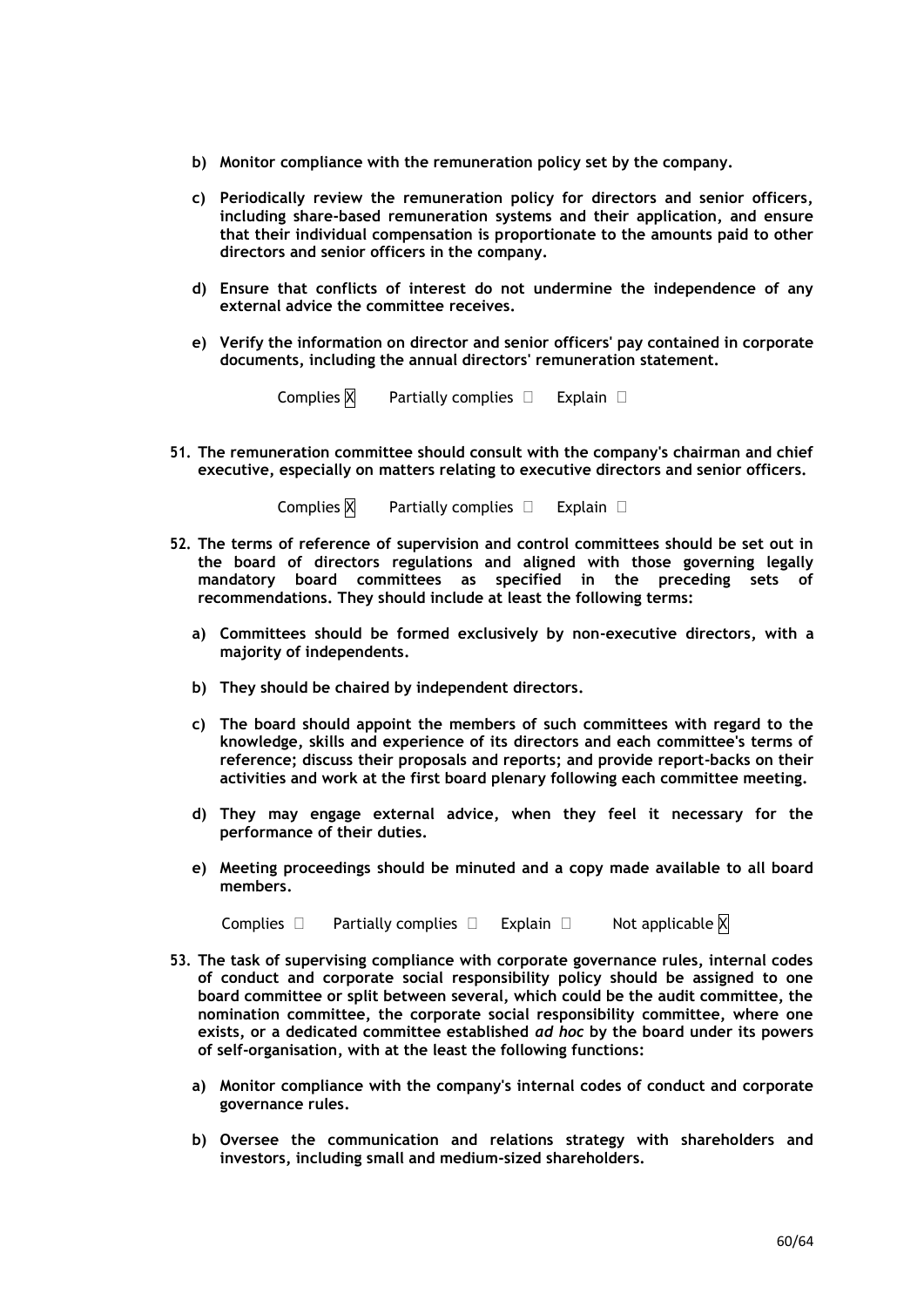- **c) Periodically evaluate the effectiveness of the company's corporate governance system, to confirm that it is fulfilling its mission to promote the corporate interest and catering, as appropriate, to the legitimate interests of remaining stakeholders.**
- **d) Review the company's corporate social responsibility policy, ensuring that it is geared to value creation.**
- **e) Monitor corporate social responsibility strategy and practices and assess compliance in their respect.**
- **f) Monitor and evaluate the company's interaction with its stakeholder groups.**
- **g) Evaluate all aspects of the non-financial risks the company is exposed to, including operational, technological, legal, social, environmental, political and reputational risks.**
- **h) Coordinate non-financial and diversity reporting processes in accordance with applicable legislation and international benchmarks.**

```
Complies \Box Partially complies \boxtimes Explain \Box
```
A procedure for coordinating the reporting of non-financial information is being approved in connection with the Company's initial public offering.

- **54. The corporate social responsibility policy should state the principles or commitments the company will voluntarily adhere to in its dealings with stakeholder groups, specifying at least:**
	- **a) The goals of its corporate social responsibility policy and the support instruments to be deployed.**
	- **b) The corporate strategy with regard to sustainability, the environment and social issues.**
	- **c) Concrete practices in matters relative to: shareholders, employees, clients, suppliers, social welfare issues, the environment, diversity, fiscal responsibility, respect for human rights and the prevention of illegal conducts.**
	- **d) The methods or systems for monitoring the results of the practices referred to above, and identifying and managing related risks.**
	- **e) The mechanisms for supervising non-financial risk, ethics and business conduct.**
	- **f) Channels for stakeholder communication, participation and dialogue.**
	- **g) Responsible communication practices that prevent the manipulation of information and protect the company's honour and integrity.**

Complies  $\Box$  Partially complies  $\overline{X}$  Explain  $\Box$ 

The Company is fully committed to establishing and promoting a corporate social responsibility policy, which is approved by the Board (article 4 of the Regulations of the Board of Directors), while the Audit and Control Committee is responsible for (i) hearing, promoting, guiding and supervising the Company's activities in terms of corporate social responsibility and sustainability, ensuring that it is aimed at creating shareholder value, and reports on these activities to the Board of Directors, or if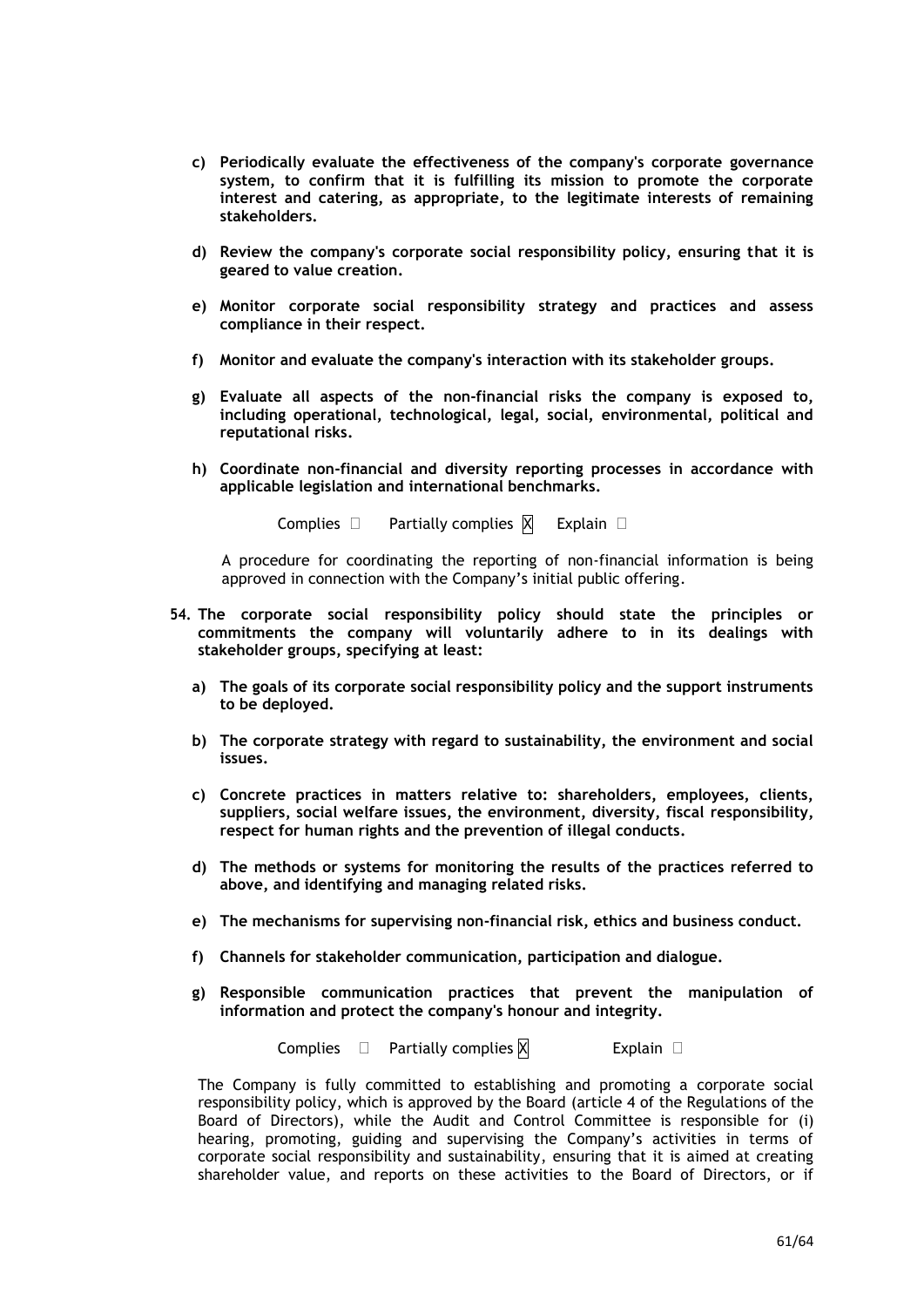applicable, to the Executive Committee, and for (ii) monitoring the corporate social responsibility strategy and practices and evaluating compliance therewith (article 5.3.(v). letters (d) and (e) of the Regulations of the Audit and Control Committee).

The Company's corporate social responsibility policy that was approved prior to the initial public offering is expected to be adapted to the parameters established in Recommendation 54 of the Good Governance Code.

**55. The company should report on corporate social responsibility developments in its directors' report or in a separate document, using an internationally accepted methodology.**

Complies  $X$  Partially complies  $\Box$  Explain  $\Box$ 

**56. Director remuneration should be sufficient to attract individuals with the desired profile and compensate the commitment, abilities and responsibility that the post demands, but not so high as to compromise the independent judgement of nonexecutive directors.**

Complies  $\boxtimes$  Explain  $\Box$ 

**57. Variable remuneration linked to the company and the director's performance, the award of shares, options or any other right to acquire shares or to be remunerated on the basis of share price movements, and membership of long-term savings schemes such as pension plans should be confined to executive directors.**

**The company may consider the share-based remuneration of non-executive directors provided they retain such shares until the end of their mandate. This condition, however, will not apply to any shares that the director must dispose of to defray costs related to their acquisition.**

Complies  $\overline{X}$  Partially complies  $\Box$  Explain  $\Box$ 

**58. In the case of variable awards, remuneration policies should include limits and technical safeguards to ensure they reflect the professional performance of the beneficiaries and not simply the general progress of the markets or the company's sector, or circumstances of that kind.**

**In particular, variable remuneration items should meet the following conditions:**

- **a) Be subject to predetermined and measurable performance criteria that factor the risk assumed to obtain a given outcome.**
- **b) Promote the long-term sustainability of the company and include non-financial criteria that are relevant for the company's long-term value, such as compliance with its internal rules and procedures and its risk control and management policies.**
- **c) Be focused on achieving a balance between the delivery of short, medium and long-term objectives, such that performance-related pay rewards ongoing achievement, maintained over sufficient time to appreciate its contribution to long-term value creation. This will ensure that performance measurement is not based solely on one-off, occasional or extraordinary events.**

Complies  $\square$  Partially complies  $\boxtimes$  Explain  $\square$  Not applicable  $\square$ 

The variable remuneration of the Chair of the Board of Directors encourages the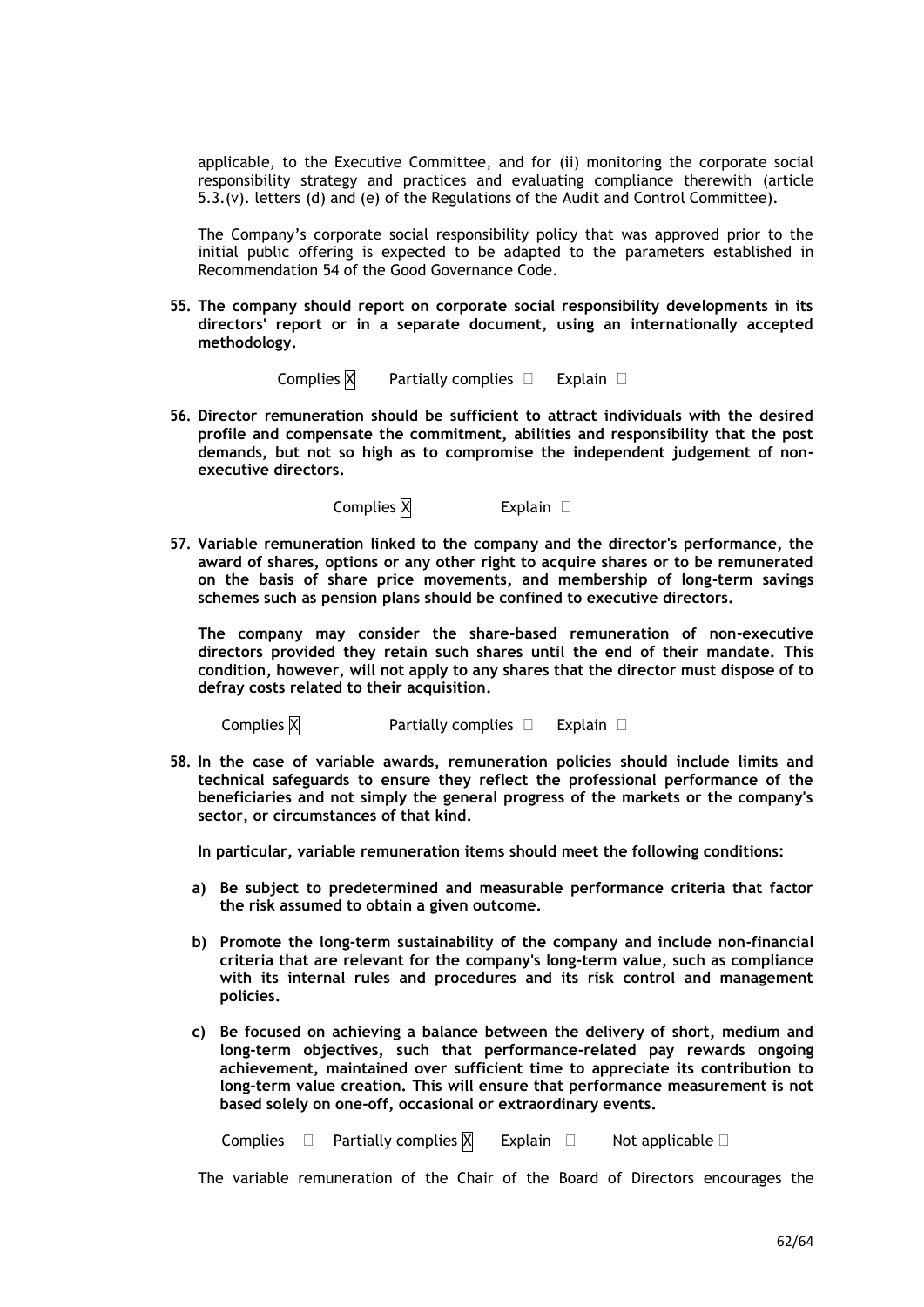personal performance of the beneficiary and is tied to performance criteria determined in advance in the employment agreement. However, the agreement does not expressly include any non-financial parameters.

**59. A major part of variable remuneration components should be deferred for a long enough period to ensure that predetermined performance criteria have effectively been met.**

Complies  $\boxtimes$  Partially complies  $\Box$  Explain  $\Box$  Not applicable  $\Box$ 

**60. Remuneration linked to company earnings should bear in mind any qualifications stated in the external auditor's report that reduce their amount.**

Complies  $\boxtimes \Box$  Partially complies  $\Box$  Explain  $\Box$  Not applicable  $\Box$ 

**61. A major part of executive directors' variable remuneration should be linked to the award of shares or financial instruments whose value is linked to the share price.**

Complies  $\Box$  Partially complies  $\Box$  Explain  $\boxtimes$  Not applicable  $\Box$ 

The contract between the Company and the Chair of the Board of Directors was signed two years before Euskatel's initial public offering, and the determination of his variable remuneration was not linked to the award of shares or financial instruments whose value is linked to the share price. However, before the Company went public, there was an Incentive Plan linked to the value of the Company's shares when certain "liquidity events" occurred (as was the case); therefore, the amount to be received by the Chair of the Board of Directors under the Incentive Plan was indeed linked to the price of Company's shares. In addition, for the future, the general principles for a Share Incentive Plan and a Share Purchase Incentive Plan have been approved.

**62. Following the award of shares, share options or other rights on shares derived from the remuneration system, directors should not be allowed to transfer a number of shares equivalent to twice their annual fixed remuneration, or to exercise the share options or other rights on shares for at least three years after their award.**

**The above condition will not apply to any shares that the director must dispose of to defray costs related to their acquisition.**

Complies  $\Box$  Partially complies  $\Box$  Explain  $\Box$  Not applicable  $\overline{X}$ 

**63. Contractual arrangements should include provisions that permit the company to reclaim variable components of remuneration when payment was out of step with the director's actual performance or based on data subsequently found to be misstated.** 

Complies  $\Box$  Partially complies  $\Box$  Explain  $\boxtimes$  Not applicable  $\Box$ 

The contractual arrangements currently in force do not include a clause that permits the company to reclaim the variable component on the terms described in Recommendation 63.

**64. Termination payments should not exceed a fixed amount equivalent to two years of the director's total annual remuneration and should not be paid until the company confirms that he or she has met the predetermined performance criteria. Complies**

Complies  $\Box$  Partially complies  $\Box$  Explain  $\boxtimes$  Not applicable  $\Box$